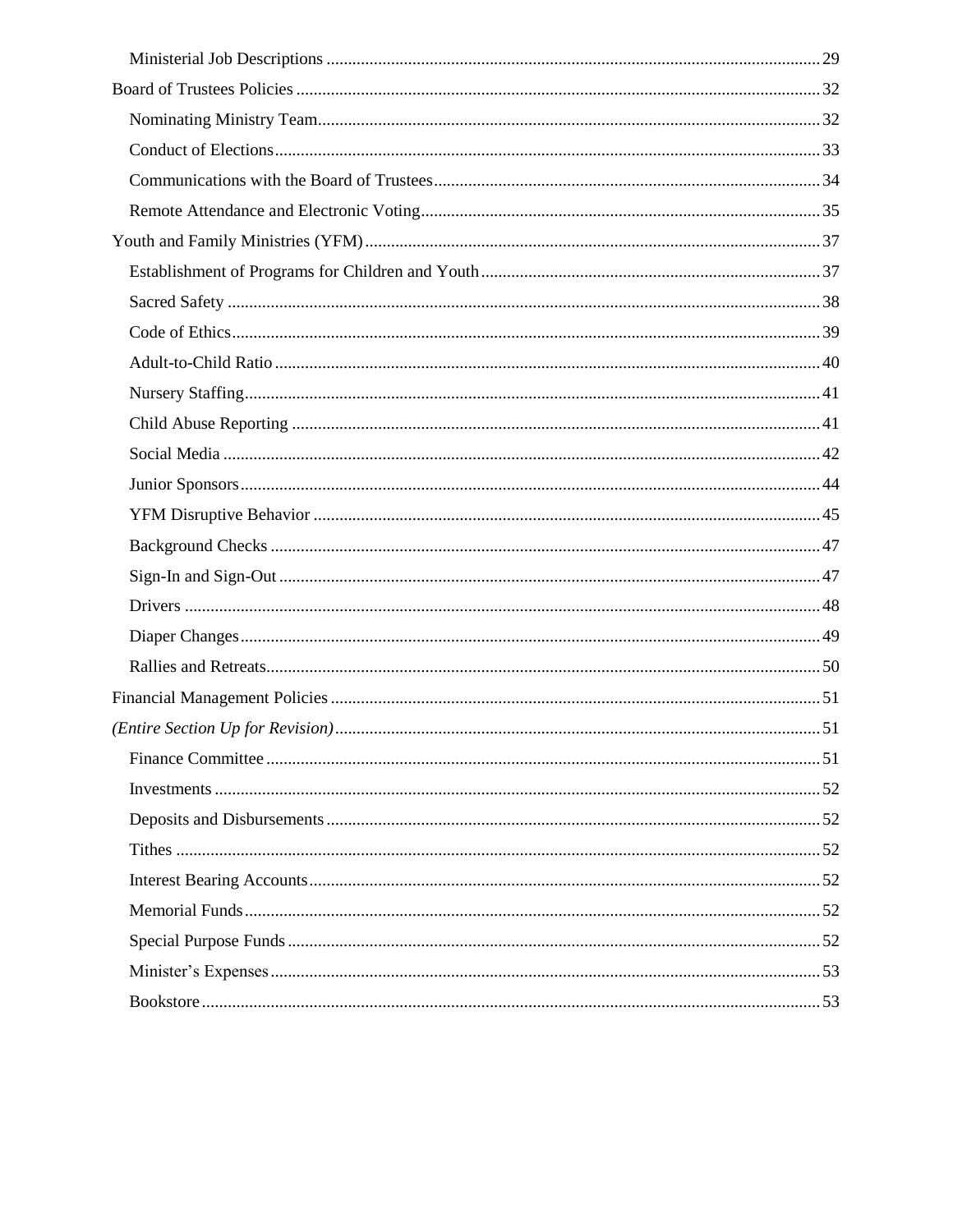# **Mission, Vision and Core Values**

### <span id="page-2-0"></span>**Mission Statement**

We are a vibrant spiritual community awakening each life to the Christ within.

### **Vision Statement**

Centered in Divine Love, we honor and celebrate a world awakened to peace, abundance, and respect for all creation.

### **Core Values**

| <b>Spirit Centered:</b> | We turn to Spirit for guidance and active communication.                                   |
|-------------------------|--------------------------------------------------------------------------------------------|
| Love in Action:         | We actively express unconditional love in all we think, say and do.                        |
| <b>Inclusive:</b>       | We are welcoming, cooperative, connected, accepting and compassionate to<br>all.           |
| Peace:                  | As bearers of Spirit's divine inspiration we are the peace we hope to see in the<br>world. |
| Integrity:              | Our thoughts, words and deeds are trustworthy, authentic, respectful and<br>responsible.   |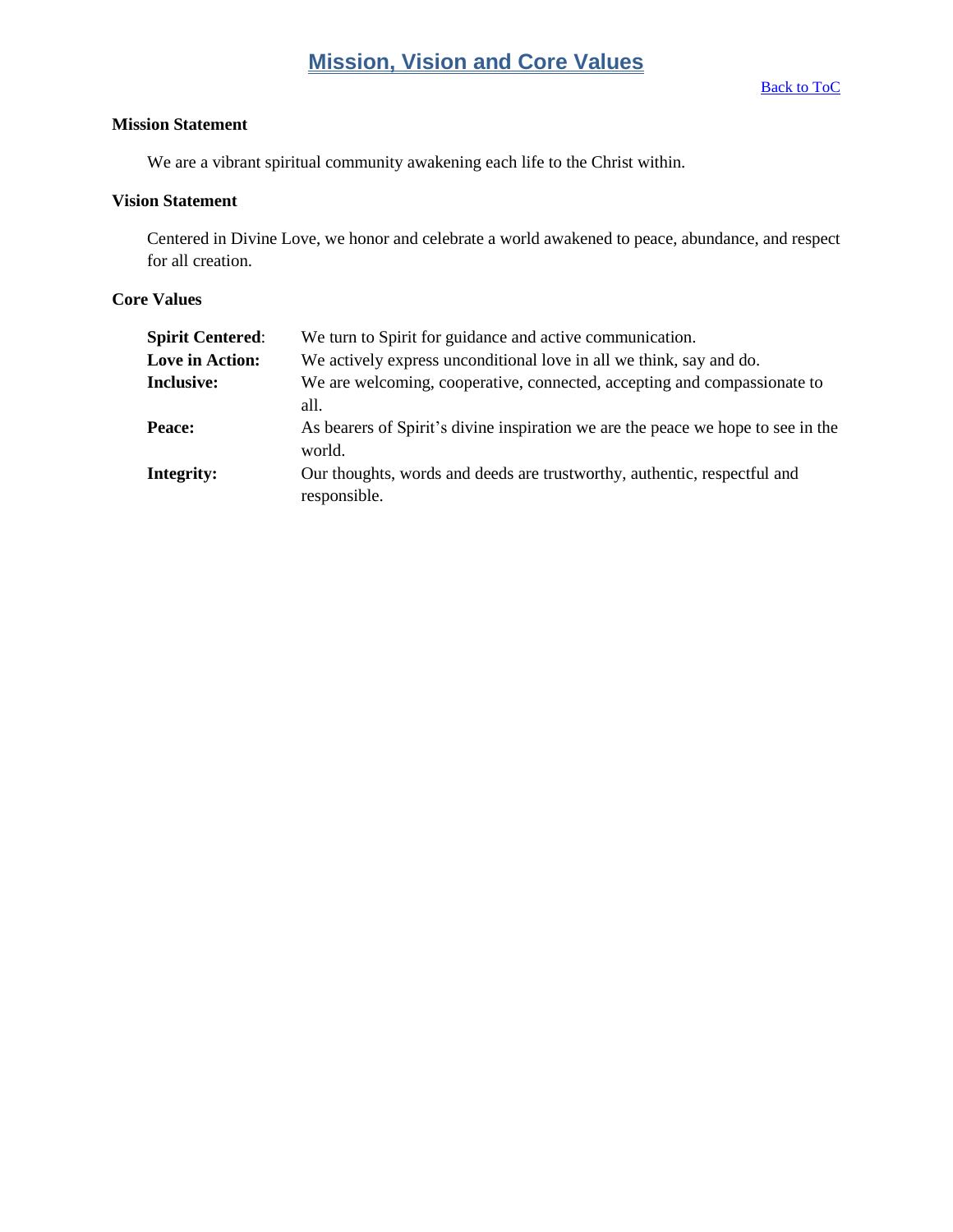# **Statement for Peace**

### **and**

# **Honoring Diversity**

[Back to ToC](#page-0-0)

- <span id="page-3-1"></span><span id="page-3-0"></span>1. APPROVAL DATE: October, 2015
- 2. SCOPE: This policy applies to all programs, services, activities and decisions of Unity of Fairfax.
- 3. POLICY: As a participating church within Unity Worldwide Ministries (UWM), Unity of Fairfax upholds the Joint Statements of Peace and Honoring Diversity from UWM and Unity World Headquarters, as follows:
	- 3.1. Statement for Peace

Unity stands for peace in the presence of conflict; for love in the presence of hatred; for forgiveness in the presence of injury. Unity honors the many names for God, the many paths to God, the many ways to worship God; for there is only one power and presence of God and that God loves each one of us equally. It is therefore the position of Unity Worldwide Ministries and Unity World Headquarters at Unity Village to urge all nations, their leaders and their people to turn to God by whatever the name for guidance during these challenging times and pursue peace, not war, for this is what honors the God of all our faith traditions. Unity stands for peace in our lifetime.

3.2. Honoring Diversity

We believe that all people are created with sacred worth. Therefore, we recognize the importance of serving all people within the Unity family in spiritually and emotionally caring ways. We strive for our ministries, publications and programs to reach out to all who seek Unity support and spiritual growth. It is imperative that our ministries and outreach be free of discrimination on the basis of race, color, gender, age, creed, religion, national origin, ethnicity, physical disability, gender identity, gender expression or sexual orientation. Our sincere desire is to ensure that all Unity organizations are nondiscriminatory and support diversity.

In our effort to reach out to all people as did our Way Shower, Jesus Christ, we support the modification of our facilities to make them accessible to all people, regardless of physical challenges; the translation of our materials into Braille and other languages; and respect for the wonderful variety of human commitments and relationships.

We encourage ministers, teachers and others within Unity to honor the strength of diversity within their spiritual communities. It is with love and in celebration of our unity, in the midst of our wondrous diversity, that we affirm this position.

4. REFERENCE: These statements are taken from the Unity Worldwide Ministries website, as adopted by Unity World Headquarters at Unity Village and Unity Worldwide Ministries, January 23, 1995; revised November 5, 2014.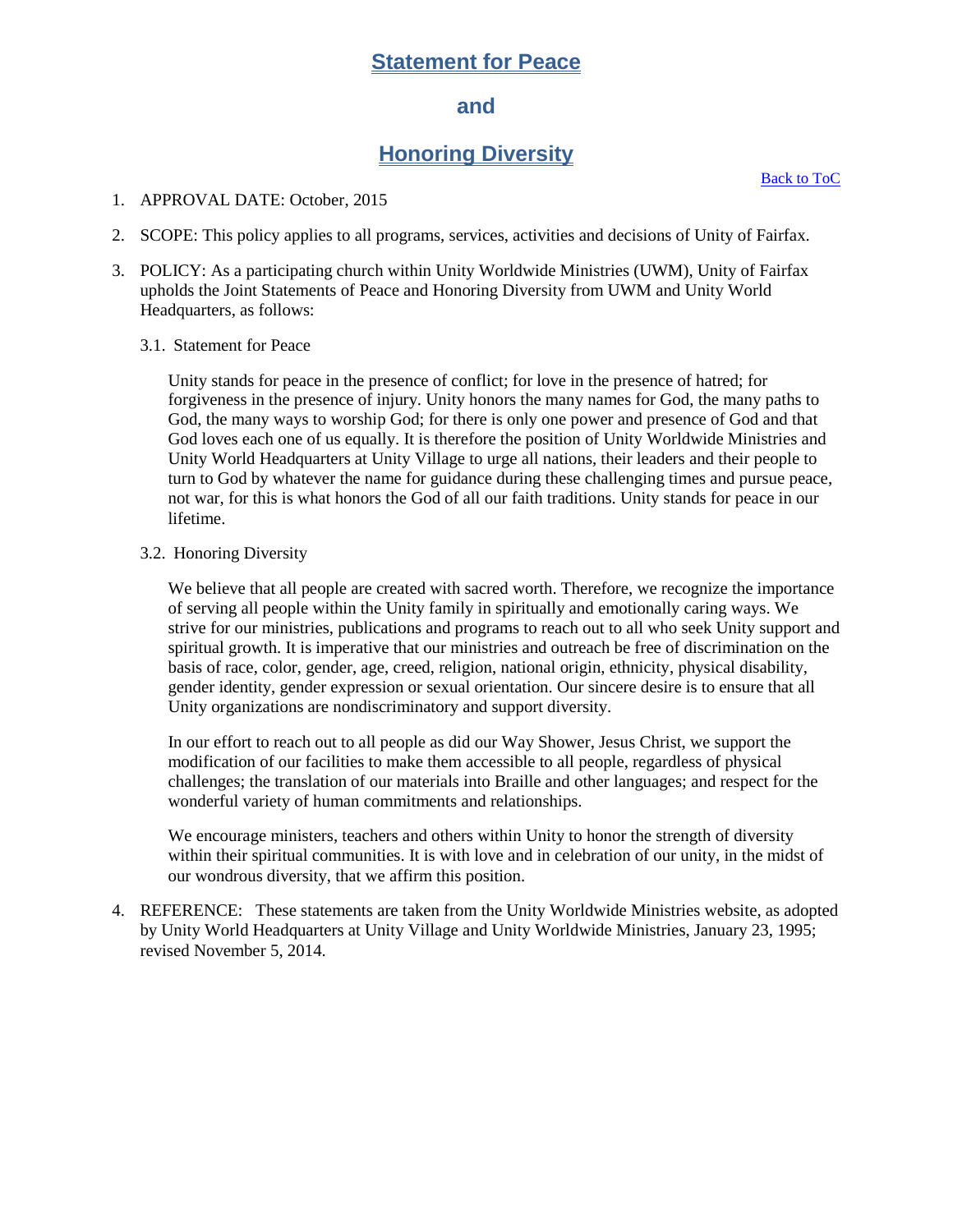### <span id="page-4-0"></span>1. APPROVAL DATE: November, 2015

2. RESOLUTION: Unity of Fairfax supports the following statements of commitment to the church's responsibility to the environmental future of our planet Earth.

### 2.1. Paris Pledge

In an act of solidarity with global leaders and nations at the 2015 UN Climate Talks in Paris, our faith community pledges to reduce its carbon pollution 50% by 2030 and to strive to become carbon neutral or 100% renewable energy powered by 2050. We believe a brighter future is within reach - a world with an economy that works for people and the planet, a world safe from the ravages of climate change, a world with good jobs, clean air and water, healthy communities, and where people of faith everywhere act as stewards of Creation and begin to build a new relationship with the Earth.

### 2.2. Unity Worldwide Ministries Resolution

We, the leadership of Unity Worldwide Ministries, hear the urgent call to co-create a world that nourishes all life forms. We positively declare our love for and spiritual interconnectedness with all beings and our responsibility to protect the sustainability of the environment. Aligned with the empowering spiritual teachings of Unity co-founders Charles and Myrtle Fillmore, Jesus and other inspired spiritual teachers, we advocate our worldwide prayer partners to take into affirmative prayer and meditation the personal inquiry of "what is mine to do" to improve the quality of life of all beings and our planet. UWM affirms that climate change is real and that human activity is a significant cause of climate change. UWM also acknowledges that climate change is an issue resulting in both environmental degradation and social injustice. As such, we commit to serve, as our faith leads us, to take steps in healing the planet. Unity Worldwide Ministries, in accordance with its God-centered five basic principles, commits to advancing the Unity movement by:

1. Promoting active stewardship of the environment and an awareness of our oneness with the earth.

2. Cultivating a consciousness of EarthCare that includes both spiritual and practical actions that support and balance the environment and our human needs, in accordance with Unity's Fifth Basic Principle, "Through thoughts, words and actions, we live the Truth we know."

3. Promoting sustainable living practices that honor the earth's ecosystems and resources in a responsible manner.

4. Transforming attitudes and commitments by embracing concrete actions that reduce human ecological impact and promote social justice for all.

5. Educating, supporting and encouraging individuals to align their (individual) lifestyle choices with values that promote environmental sustainability and recognition of their moral imperative to care for creation.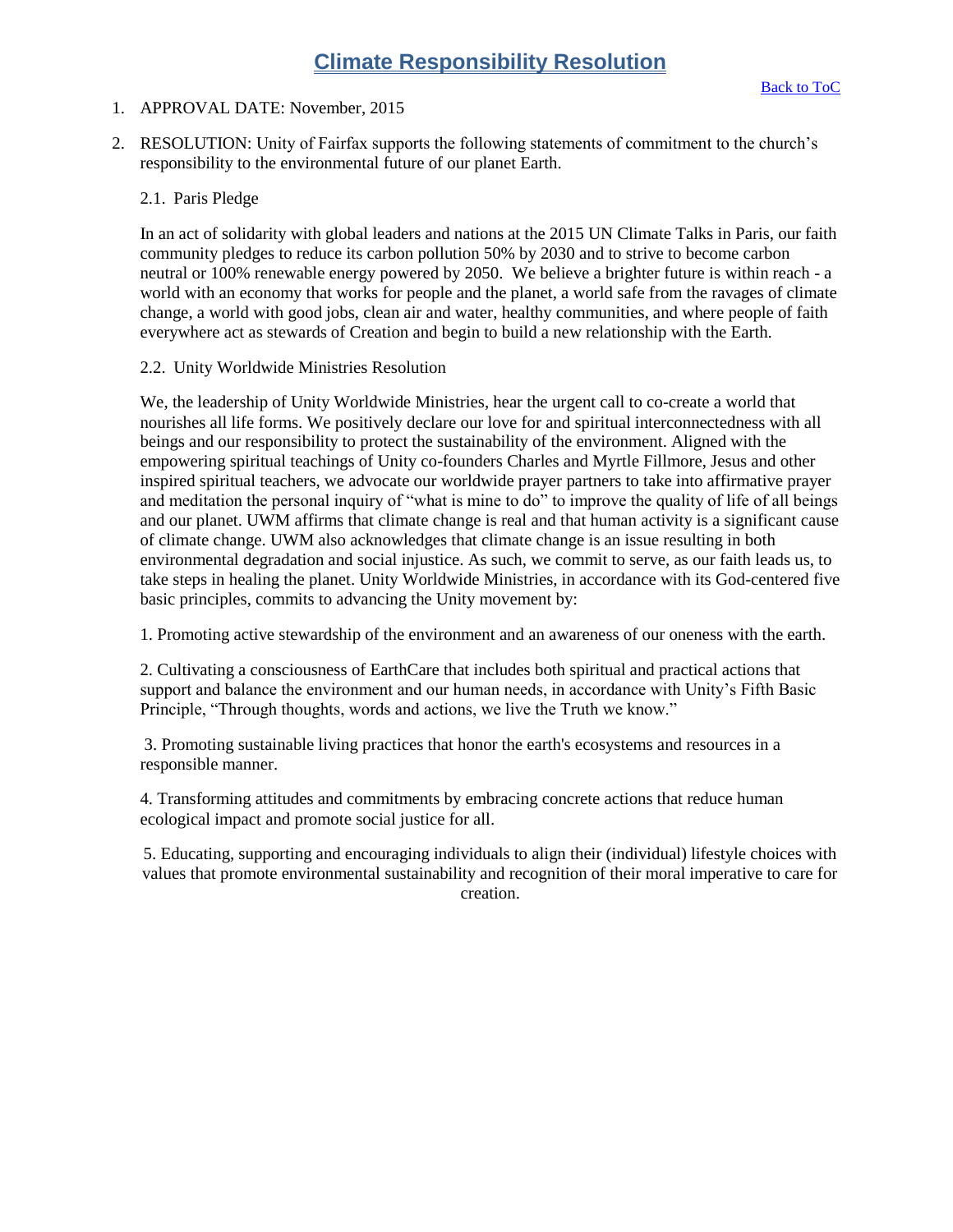# **Governing Documents**

### [Back to ToC](#page-0-0)

Each document listed needs to be consistent with the document under which it is indented. For example, the Employee Manual and all documents listed at that indention level have to be consistent with the Policy Manual, which must be consistent with the Bylaws.

| <b>Unity of Fairfax Documents</b> | <b>Authority to Update</b>      |
|-----------------------------------|---------------------------------|
| Mission                           | Voting Membership               |
| Vision                            | Voting Membership               |
| Core Values                       | Voting Membership               |
| <b>Bylaws</b>                     | Voting Membership               |
| >Policy Manual                    | <b>Board of Trustees</b>        |
| >>Employee Manual                 | <b>Staff</b>                    |
| $>>$ Procedures                   | <b>Staff</b>                    |
| $>>$ Forms                        | <b>Staff</b>                    |
| $>>$ Rules and Regulations        | <b>Staff</b>                    |
| >>Communications Manual           | <b>Communications Committee</b> |
| $\gg$ Investment Guidelines       | <b>Investment Committee</b>     |

# **Additional Resource**

<span id="page-5-0"></span>A wealth of information and direction is available on the **UnityWorldwideMinistries.org website, search "Church Policy Manual."** This resource includes guidelines, samples and models for many, many considerations for churches in the effective management and execution of the church business and programs. Many of the policies of Unity of Fairfax are derived directly or indirectly from this resource. Some of the topics covered are:

- Employee and Administrative policies and procedures
- Job Descriptions
- Volunteer Management
- Codes of Ethics
- Sample forms
- Guidelines for Board Effectiveness
- Federal Laws

Unity of Fairfax leaders, staff, committee members, other volunteers and all members of the community are all encouraged to browse through this resource for valuable guidance.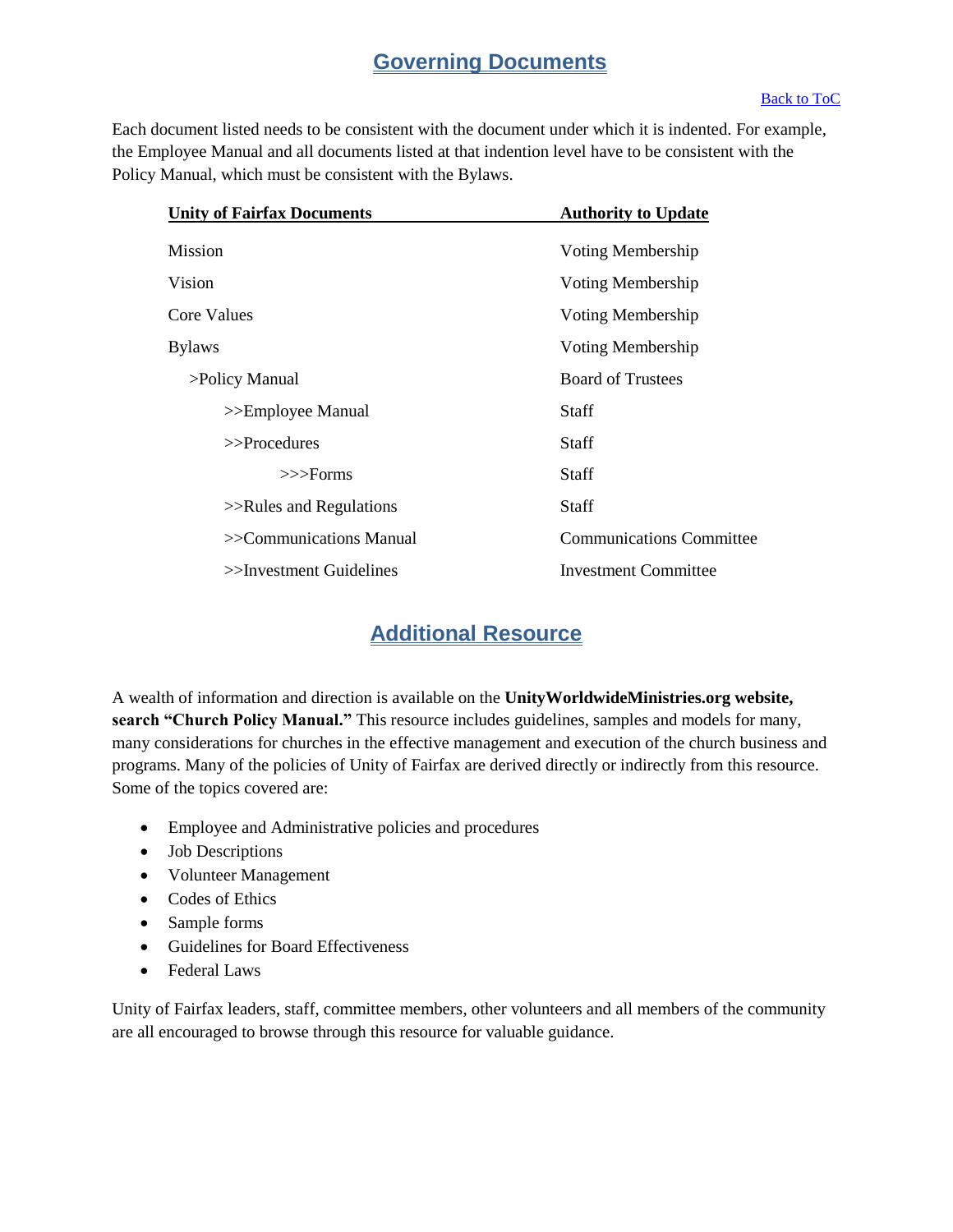# **Operational and Administrative Policies**

# **Youth and Family Ministry**

- <span id="page-6-1"></span><span id="page-6-0"></span>1. APPROVAL DATE: May, 2016
- 2. BACKGROUND: Unity of Fairfax is a warm and welcoming multigenerational community dedicated to developing the Spiritual Presence within every member of the families in our community.
- 3. POLICY: Unity of Fairfax accepts children as full participants in our congregation, offering classes and activities for all ages at age appropriate levels. Children are integrated into our Sunday worship program and are encouraged to perceive the congregation as their own community as well as that of their parents.
- 4. ROLES AND RESPONSIBILITIES
	- 4.1. Senior Minister: Employ and supervise a Director of Youth and Family Ministry to provide age appropriate programming for children in families in our congregation.
	- 4.2. Director of Youth and Family Ministry
		- 4.2.1.Recruit and support volunteers to provide an effective ministry to children and youth in a family-friendly environment.
		- 4.2.2.Provide a curriculum with age appropriate classes for children and youth.
		- 4.2.3.Maintain effective communication with families in the congregation to ensure understanding of the program and what it has to offer.
		- 4.2.4.Provide family activities periodically throughout the year to support the integration of the family as a whole.
		- 4.2.5.Maintain appropriate security practices to ensure the safety of the children.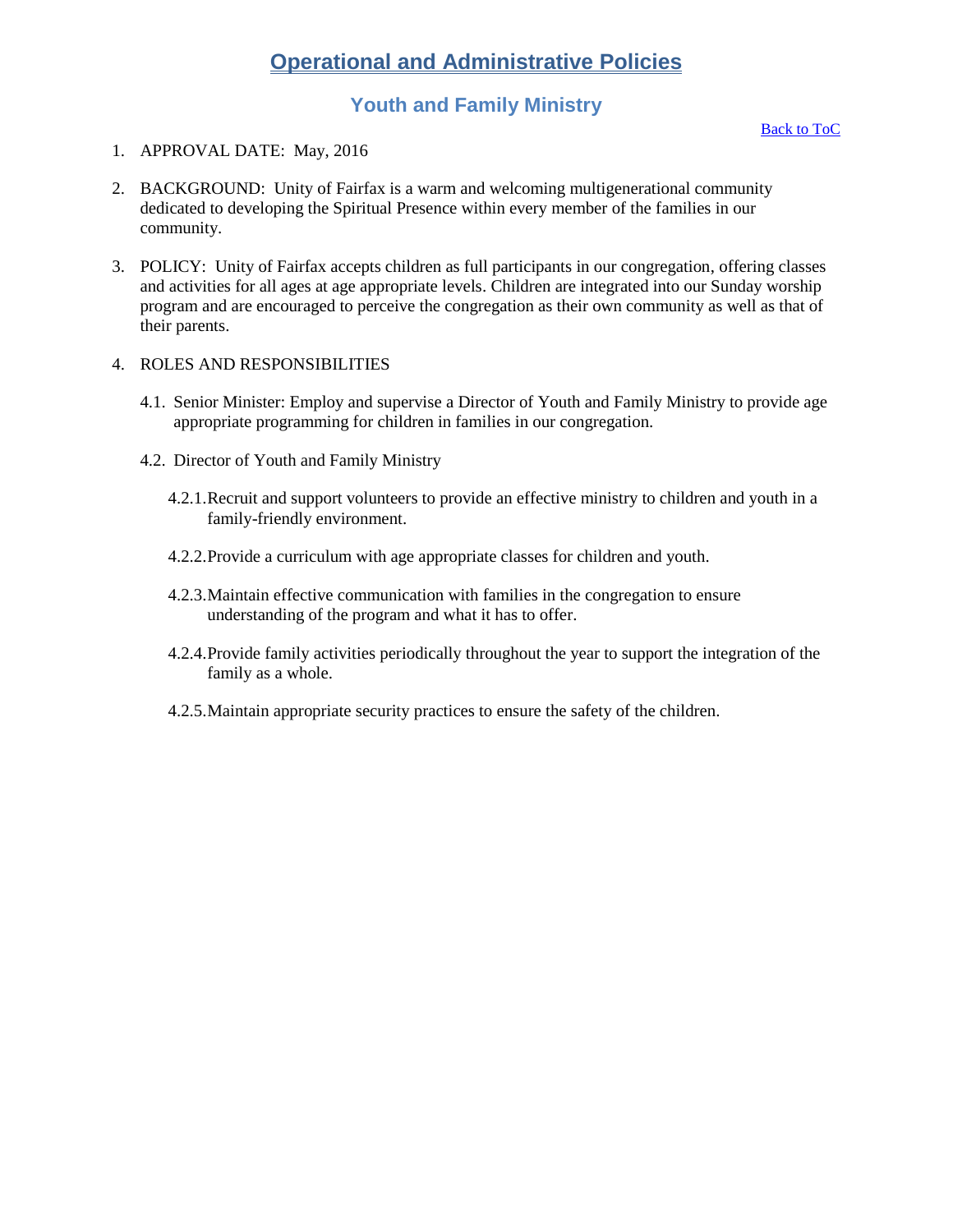### **Music Ministry**

- <span id="page-7-0"></span>1. APPROVAL DATE: May, 2016
- 2. BACKGROUND: Unity of Fairfax believes in the power of music to lift up the God Spirit in each member of the community, bringing love, peace and joy through the gift of song.
- 3. POLICY: Unity of Fairfax offers a strong program of music for the participation and inspiration of the community. The program provides opportunities for member participation, as well as programs and concerts at various special services and events throughout the year.

- 4.1. Senior Minister: Employ and supervise a Director of Music Ministry to provide leadership and management of the music program.
- 4.2. Director of Music Ministry
	- 4.2.1. Provide a variety of musical experiences for the community.
	- 4.2.2. Recruit and support participants to provide music at the Sunday services and at special services and church events.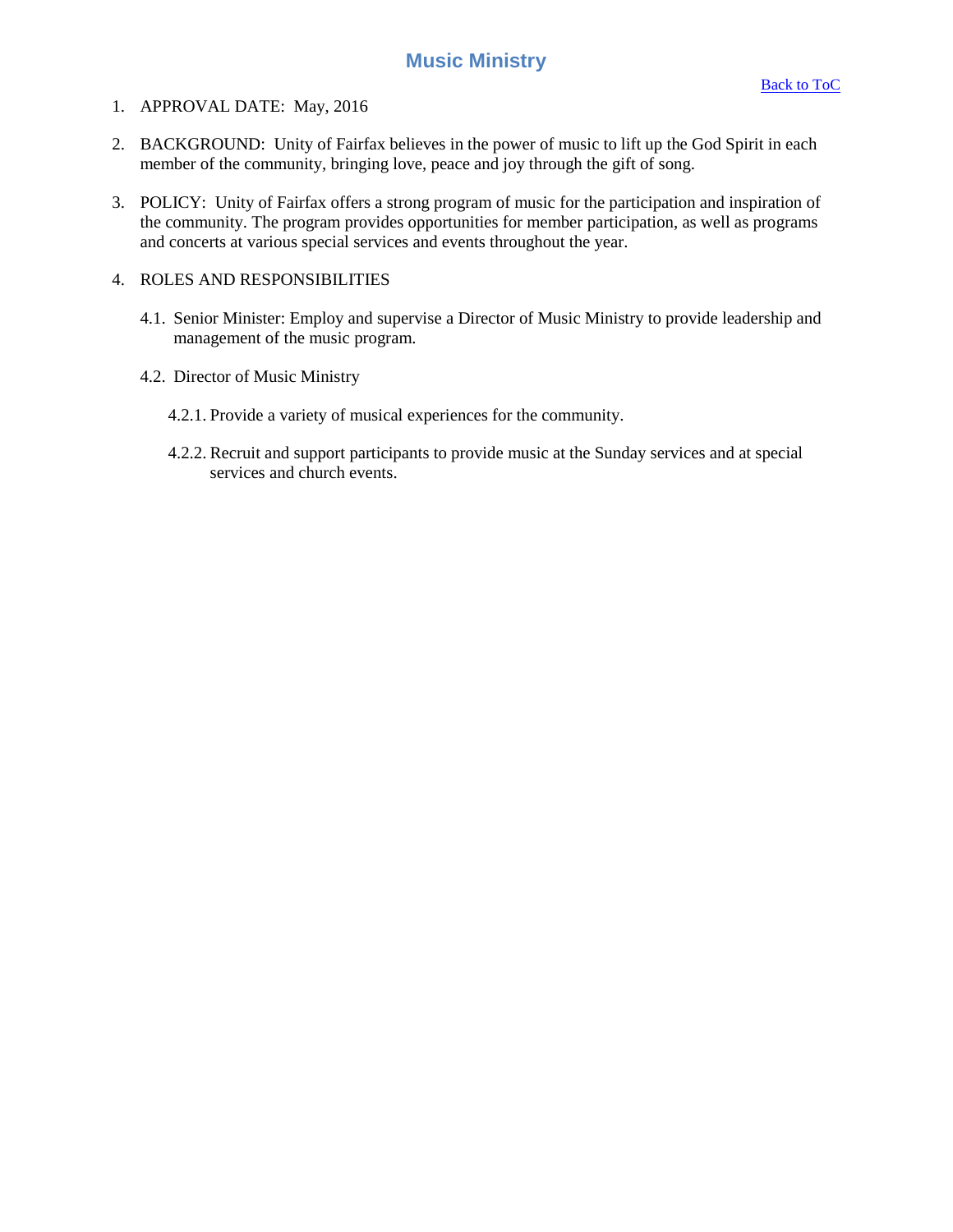# **Building Use**

<span id="page-8-0"></span>1. APPROVAL DATE: March, 2015

December, 2015, modified to acknowledge rental to non-affiliated parties and to assign the responsibility for setting rental rates to the staff.

- 2. SCOPE: This policy applies to governing bodies, clergy, staff and congregants as well as nonaffiliated groups that use the church facility.
- 3. POLICY: The primary use of the building is for the furtherance of the Unity way of life. Other uses of the building are secondary, and can be arranged with approval of the Senior Minister or Senior Minister's designee. The facility is available to be rented to non-affiliated parties. All uses of the building are subject to the Facility Use Rules and Regulations.

### 4. ROLES AND RESPONSIBILITIES

- 4.1. Board of Trustees: Define policy for renting the facility.
- 4.2. Senior Minister: Conduct weddings, funerals and memorials held in the facility, or designate another to that responsibility for specific events.

### 4.3. Staff

- 4.3.1. Schedule and manage rentals of the facility, including:
	- 4.3.1.1. Maintaining related processes and forms as needed
	- 4.3.1.2. Setting rental rates.
	- 4.3.1.3. Executing a contract for each facility rental, which may be revised as needed for specifics of any rental agreement.
- 4.3.2. Maintain a document of the Facility Use Rules and Regulations and provide access to each group using the facility.
- 4.3.3. Maintain a document of the building Lock Up Procedures and provide each group using the facility with access to it.
- 5. REFERENCES: These documents are available from the church office:
	- 5.1. Rental Application
	- 5.2. Rental Contract
	- 5.3. Facility Use Rules and Regulations
	- 5.4. Lock Up Procedures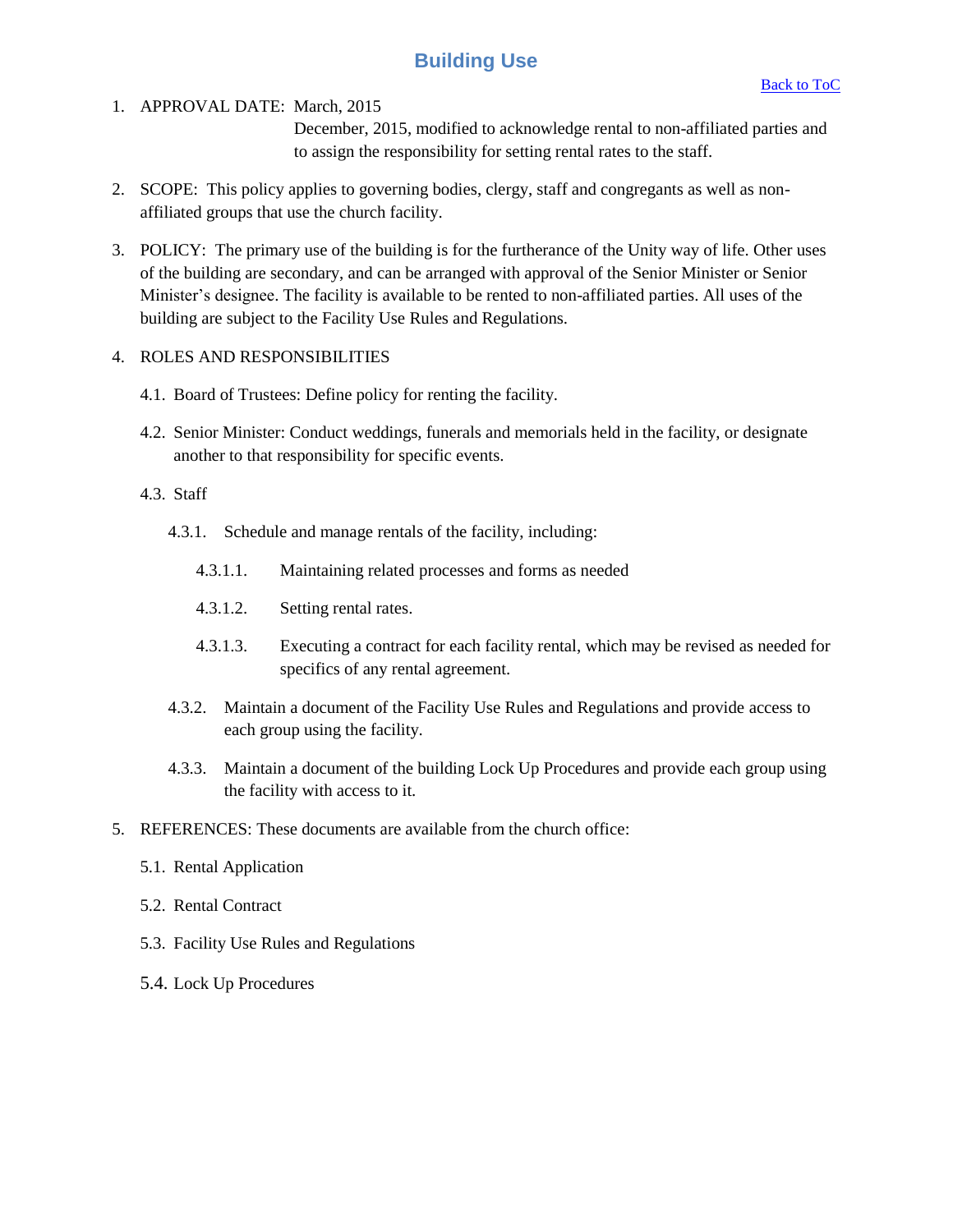### **Greening the Church**

- <span id="page-9-0"></span>1. APPROVAL DATE: November, 2015
- 2. SCOPE: This policy applies to governing bodies, clergy, staff, and congregants as well as renters and other non-affiliated groups that use the church facility.
- 3. POLICY: The congregation of Unity of Fairfax has pledged to be a "green" church. As such, the selection and use of products on the church property will be made with priority given to the environmental impact.
	- 3.1. Kitchen paper products and utensils will be biodegradable and compostable.
	- 3.2. When available, recyclable materials will be used and recycled.
	- 3.3. Lawn and garden products will be selected to minimize harm to the environment.
	- 3.4. Office paper will be conserved.
		- 3.4.1.Use of other media will be prioritized in meeting the need for effective communication.
		- 3.4.2.Excessive paper use will be minimized by printing on both sides where effectiveness is not compromised.
	- 3.5. All products will be selected, used and disposed of with high regard to environmental impact.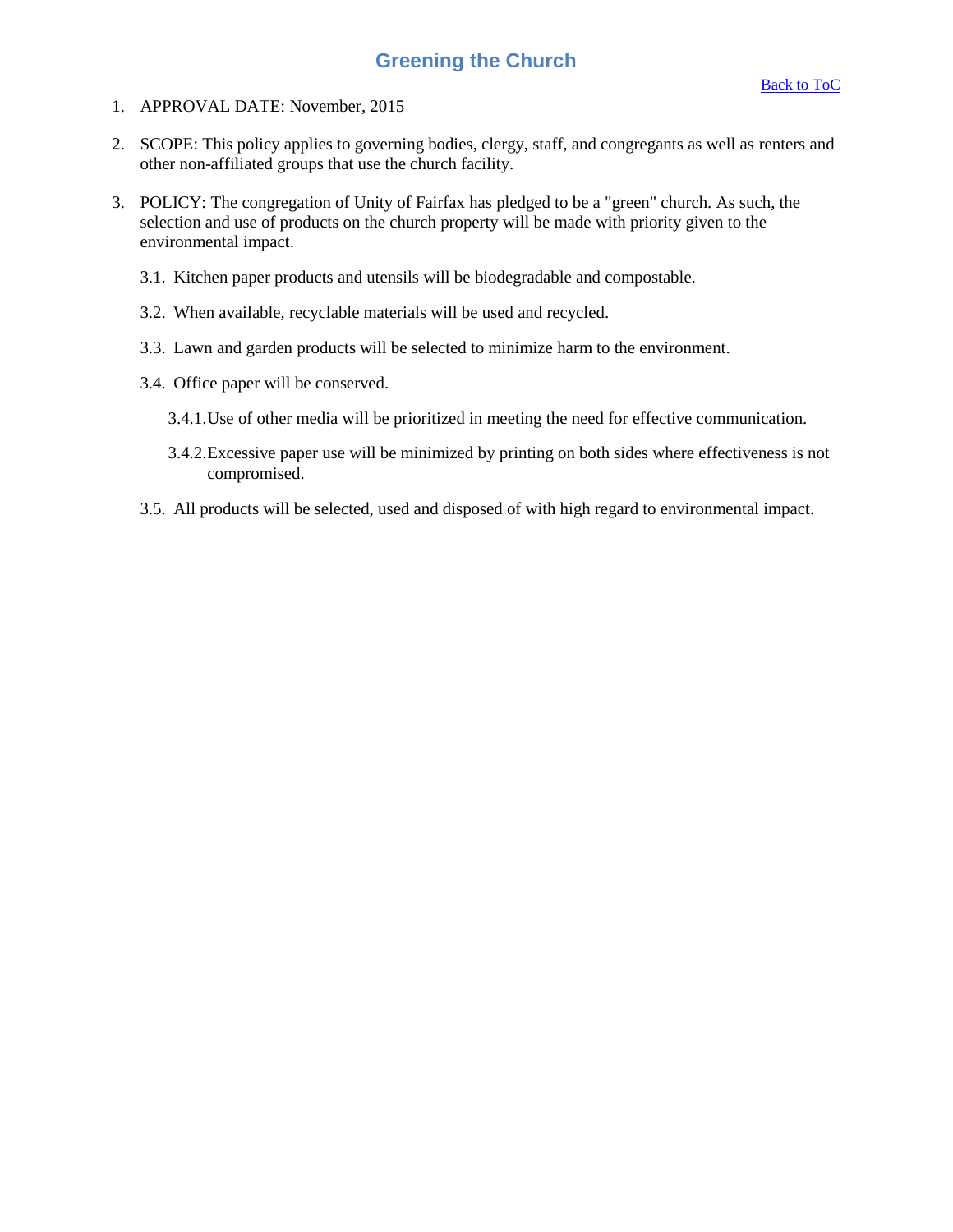### **Alcohol Use on Church Premises**

- <span id="page-10-0"></span>1. APPROVAL DATE: April, 2015
- 2. SCOPE: This policy applies to governing bodies, clergy, staff, and congregants as well as nonaffiliated groups that use the church facility.
- 3. POLICY: The purpose of this policy is to define the parameters within which alcoholic beverages may be served at events on the property of Unity of Fairfax. Any attempt to circumvent this policy before or during an event will result in immediate suspension of alcohol service at the event.
	- 3.1. Alcoholic beverages may include beer, wine, champagne and cordials, while not including hard liquor;
	- 3.2. Selling alcoholic beverages is prohibited;
	- 3.3. Non-alcoholic beverages must also be served and made prominently available;
	- 3.4. Food must be served along with alcohol;
	- 3.5. Any beverage that contains alcohol will be clearly labeled as such. This requirement also applies to food in which alcohol has not been volatilized (cooked out);
	- 3.6. Alcohol service will be incidental to any function or event held at Unity of Fairfax;
	- 3.7. Each event is required to have an Event Host, who meets the following requirements:
		- 3.7.1. Is a member of the Unity of Fairfax community;
		- 3.7.2. Is over 21 years of age;
		- 3.7.3. Holds active certification from TIPS (Training for Intervention ProcedureS), an online training and certification course for the "responsible service, sale, and consumption of alcohol."
		- 3.7.4. Is approved by the Board of Trustees based on an interview, a background check and/or other criteria deemed advisable by the Board;
	- 3.8. The area in which alcohol is served must be staffed at all times by the Event Host or bartender, no self-service is permitted; the bartender and Event Host retain the right to refuse service of alcohol to any individual;
	- 3.9. Alcohol bar and set-up stations are restricted to the atrium;
	- 3.10. Alcohol service and consumption is limited to the atrium, kitchen, and the multipurpose room, but will not be consumed on the platform or in the prayer corner;
	- 3.11. No event attendee is allowed to leave the church premises with an alcoholic drink.

- 4.1. Board of Trustees
	- 4.1.1. Ensure that proper liquor liability insurance coverage is in place;
	- 4.1.2. Approve the event for including alcohol;
	- 4.1.3. Approve and designate the Event Host.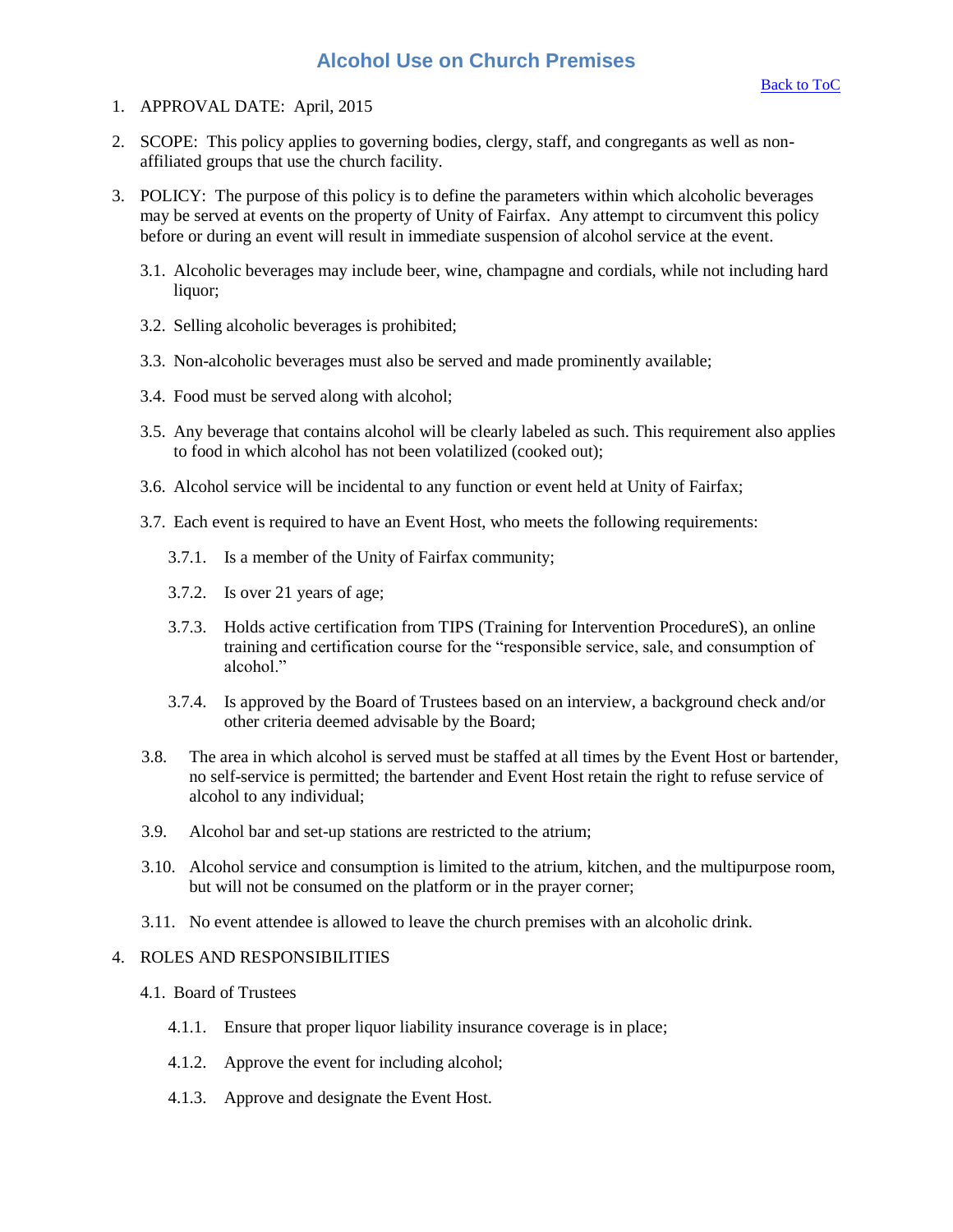#### 4.2. Event Host

- 4.2.1. Ensure that the appropriate license/permit is present before alcohol is served;
- 4.2.2. Monitor that no alcohol is served to anyone under the age of 21;
- 4.2.3. Not drink alcohol himself/herself during the event;
- 4.2.4. Monitor the removal of all alcohol at the conclusion of the event;
- 4.2.5. Ensure the prevention of property damage;
- 4.2.6. Possibly serve as bartender at Unity of Fairfax events;
- 4.2.7. Additional duties as determined by the Board of Trustees for specific events.
- 4.3. Executive Director
	- 4.3.1. Maintain a list of qualified Event Hosts;
	- 4.3.2. Obtain the appropriate Commonwealth of Virginia Alcohol Beverage License/Permit for any events affiliated with Unity of Fairfax;
	- 4.3.3. Assign an Event Host for church-affiliated and non-affiliated events.
- 4.4. Church Affiliated Individuals or Groups
	- 4.4.1. Ensure the prevention of property damage;
	- 4.4.2. Ensure the safety of any person who might become intoxicated;
	- 4.4.3. Make transportation available for any person attending an event who indicates that his or her capacity to drive is impaired.
- 4.5. Non-Affiliated Groups or Organizations
	- 4.5.1. Secure a separate rental contract which will govern the use and protection of the Unity of Fairfax campus. The required paid Event Host will be provided by Unity of Fairfax with all rental contracts;
	- 4.5.2. Cover the cost of the Event Host's services as part of the rental fee (for events, such as wedding rentals);
	- 4.5.3. Obtain the appropriate Commonwealth of VA Alcohol Beverage License/Permit;
	- 4.5.4. Provide a TIPS certified bartender;
	- 4.5.5. Ensure the safety of any person who might become intoxicated;
	- 4.5.6. Make transportation available for any person attending an event who indicates that his or her capacity to drive is impaired.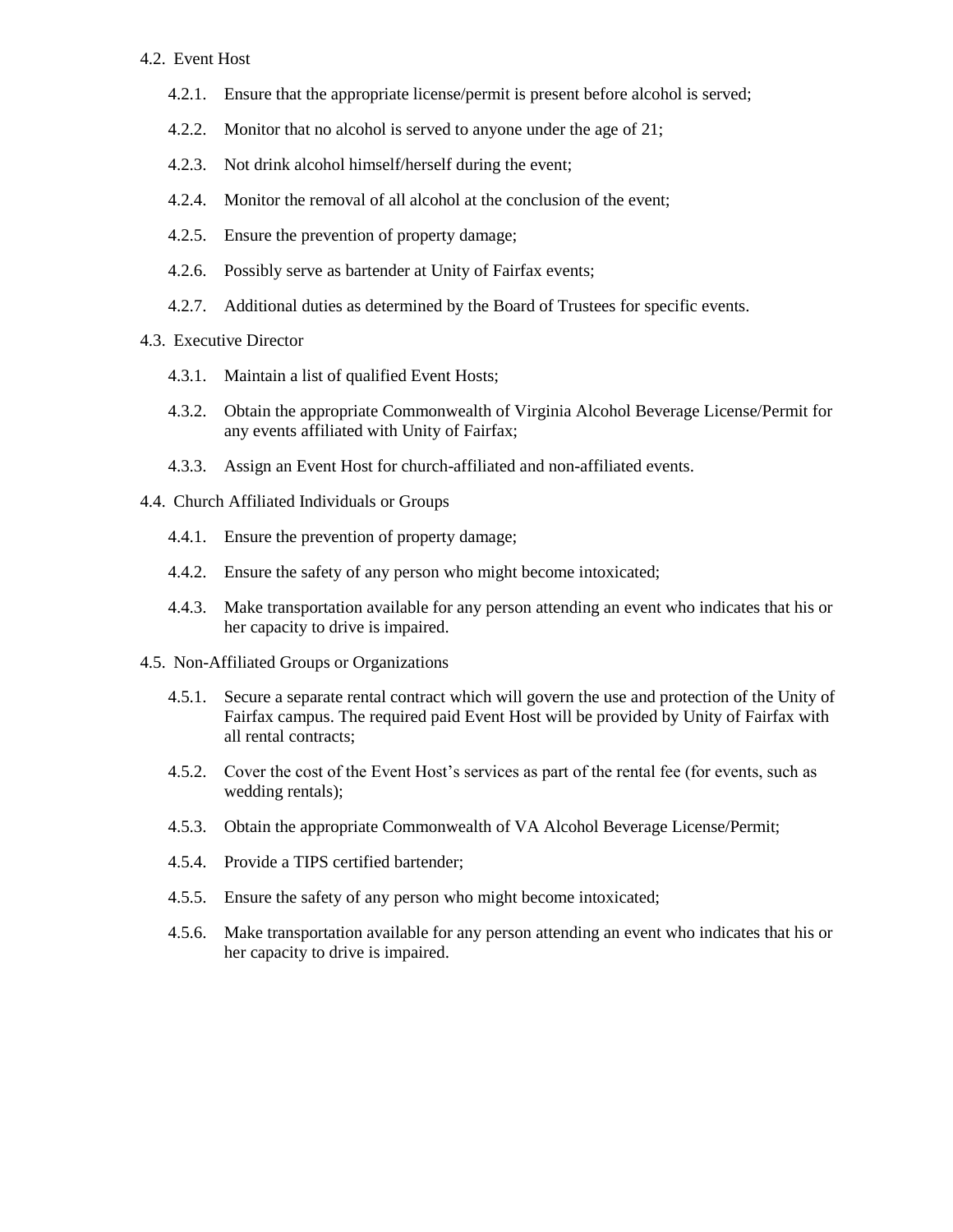- <span id="page-12-0"></span>1. APPROVAL DATE: March, 2015
- 2. SCOPE: This policy applies to maintenance and improvement of the building and grounds.
- 3. POLICY: The building and grounds of the church facility will be maintained in good working order and in aesthetically attractive condition.
- 4. ROLES AN RESPONSIBILITIES:
	- 4.1. Board of Trustees: Review and approve recommendations for alterations or additions to the building or interior decoration affecting the aesthetic value of the property.
	- 4.2. Executive Director: Authorize day-to-day repairs, maintenance and purchase of supplies in accordance with the budget, or assign a designee.

# **Classes, Seminars, Workshops and Speakers**

[Back to ToC](#page-0-0)

- <span id="page-12-1"></span>1. APPROVAL DATE: March, 2015 December, 2015, modified to encompass presentation of non-Unity specific programs
- 2. SCOPE: This policy applies to all events presented by Unity of Fairfax for education, service or practice.
- 3. POLICY: Unity of Fairfax will offer frequent classes, seminars or workshops and will present speakers for events that incorporate and/or reflect the Truth principles taught by Unity. Additionally, programs may be presented that are non-Unity specific in order to offer a broad spectrum of teaching. All events will be compatible with Unity principles and with the tone of the Unity ministries.
- 4. ROLES AND RESPONSIBILITIES:
	- 4.1. Persons or groups desiring to present a class, seminar or workshop or desiring to be a speaker at an event: Complete an application to schedule the event.
	- 4.2. Senior Minister or Senior Minister's designee: Select or approve all classes, seminars, workshops and speakers as available and desired.
	- 4.3. Staff
		- 4.3.1. Maintain a form for application to schedule an event.
		- 4.3.2. Maintain communication with Senior Minister or Senior Minister's designee to ensure that scheduled events are approved.
- 5. REFERENCE: The online form for applying to schedule an event is on the Unity of Fairfax website.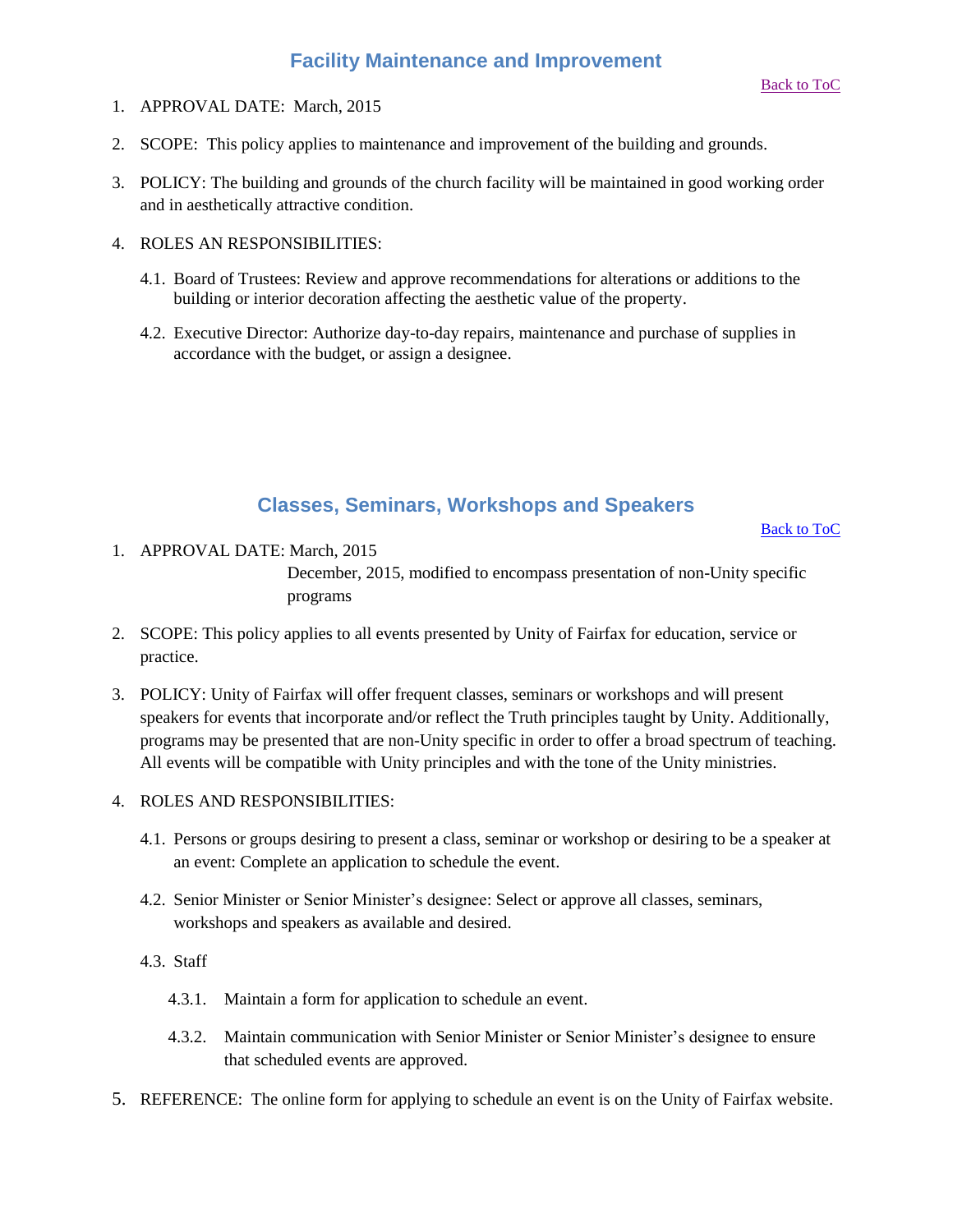### **Clubs and Other Special Interest Groups**

- <span id="page-13-0"></span>1. APPROVAL DATE: March, 2015
- 2. SCOPE: This policy applies to all clubs and special interest groups of any kind at Unity of Fairfax.
- 3. POLICY: Each club or group under the auspices of Unity of Fairfax will include consciousnessraising and service activities, and may include social functions in their purpose.
- 4. ROLES AND RESPONSIBILITIES:
	- 4.1. Senior Minister or Senior Minister's designee: Review and approve the formation of clubs or organizations.
	- 4.2. Staff:
		- 4.2.1. Maintain a form for application to schedule an event, to include club and group meetings.
		- 4.2.2. Maintain communication with Senior Minister or Senior Minister's designee to ensure that scheduled events are approved.
- 5. REFERENCE: The online form for applying to schedule an event is on the Unity of Fairfax website.

# **Publications**

[Back to ToC](#page-0-0)

- <span id="page-13-1"></span>1. APPROVAL DATE: October, 2015
- 2. SCOPE: This policy applies to all material that is published by Unity of Fairfax, whether in print or digital format, including but not limited to the Weekly Highlights, the Monthly Bulletin and the website.
- 3. POLICY: As a participant in the Unity Identity Program, Unity of Fairfax will comply with the guidelines and policies in the toolkit provided by Unity Worldwide Ministries. Publications will be current, in concert with the mission and vision of the ministry, and within budget.
- 4. ROLES AND RESPONSIBILITIES:
	- 4.1. Senior Minister or Senior Minister's designee: Approve all publications of the ministry.
- 5. REFERENCE: The Unity Identity Program toolkit is available on the Unity Worldwide Ministries website.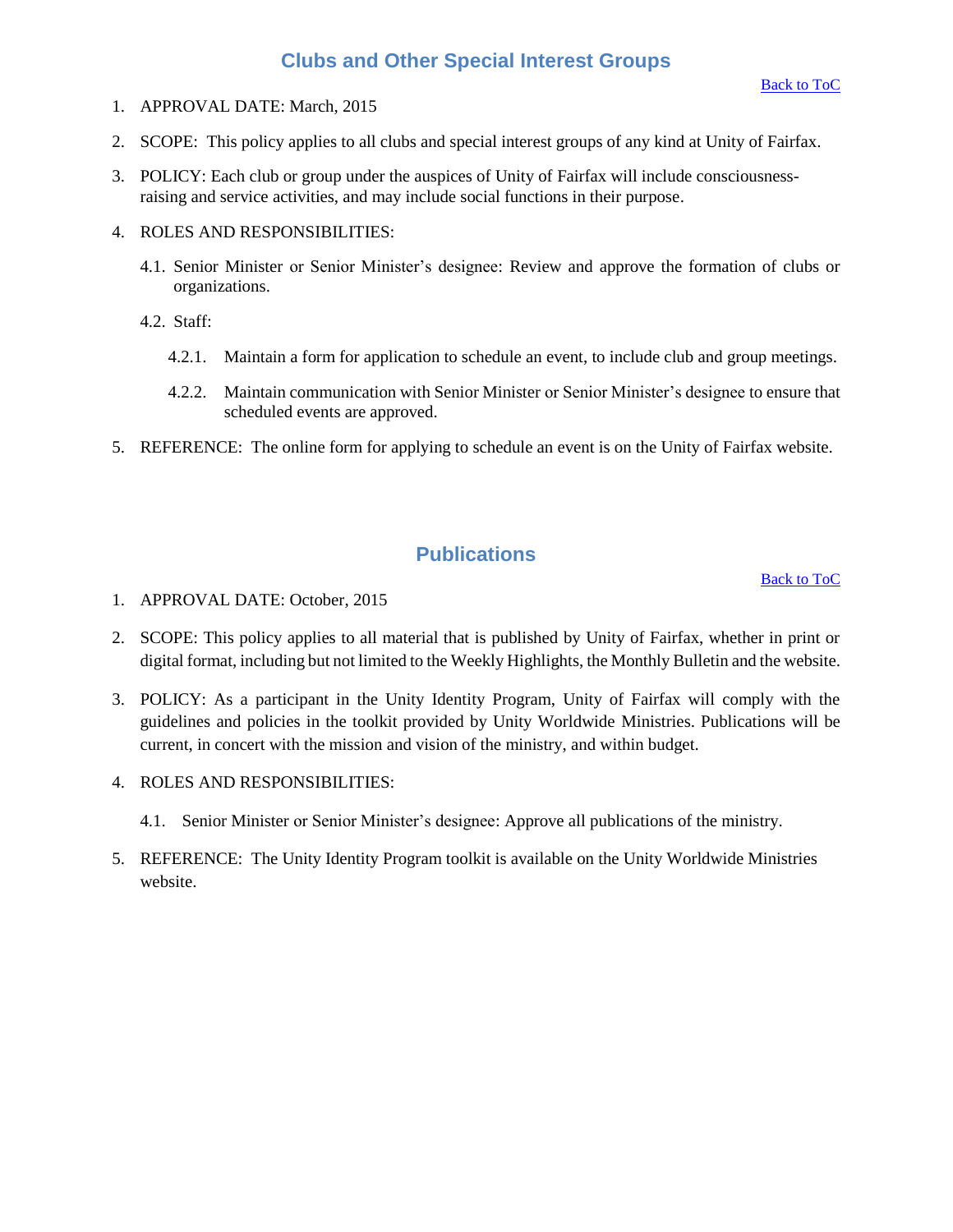### **Media**

- <span id="page-14-0"></span>1. APPROVAL DATE: November, 2015
- 2. SCOPE: This policy addresses the various types of media that Unity of Fairfax may use to market itself and the events that it sponsors.
- 3. POLICY: Unity of Fairfax uses a variety of media to provide information about the church, its events, programs and services, choosing effective media to suit the target audience. Any media releases that include material addressed by the Unity Identity Program will be consistent with the guidelines and policies in the toolkit provided by Unity Worldwide Ministries. All media releases will be consistent with the mission and vision of the ministry, within the approved budget, and approved by the Senior Minister or a designated member of the staff.
	- 3.1. Website: Unity of Fairfax maintains an informative, innovative website that is updated and maintained on a frequent and regular basis.
	- 3.2. Advertising: Unity of Fairfax advertises within a program and budget approved annually by the Board of Trustees.
	- 3.3. Radio: Unity of Fairfax endeavors to present creative radio/television programming.
	- 3.4. Social Media: Unity of Fairfax maintains a presence in popular social media.
	- 3.5. Media Relations: Unity of Fairfax provides articles to local press publications to announce events and programs.
	- 3.6. Other media: Unity of Fairfax will use whatever media is determined to be effective for the event and target audience.

- 4.1. Board of Trustees: Approve an annual budget that defines the funding available for marketing and advertising.
- 4.2. Senior Minister or Senior Minister's designee: Approve or designate responsibility for approving material that is disseminated over the variety of media opportunities.
- 4.3. Staff: Work with the Communication Team or points of contact for individual programs or events to implement the plan for media usage.
- 5. REFERENCE: The Unity Identity Program toolkit is available on the Unity Worldwide Ministries website.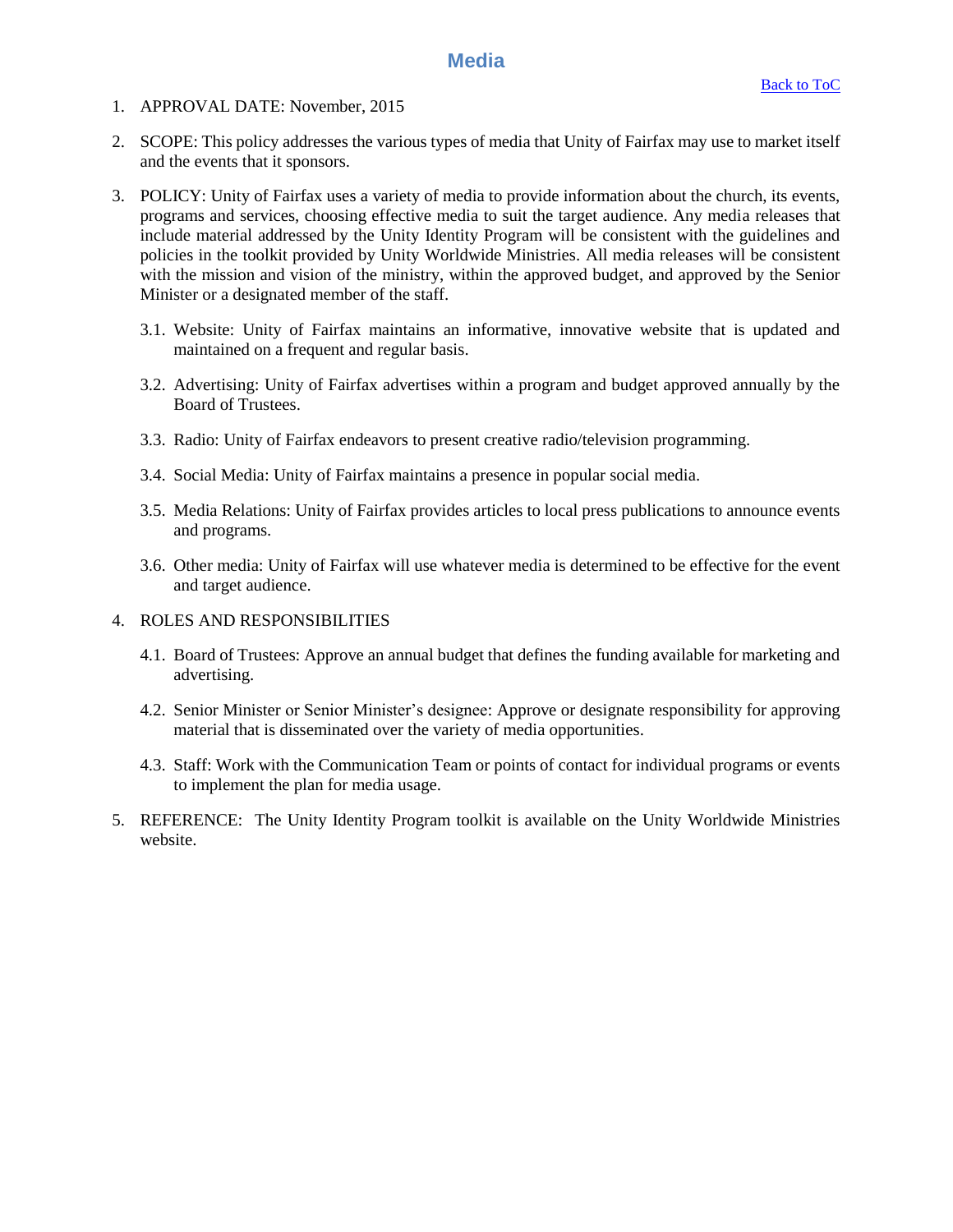### **Information Access**

- <span id="page-15-0"></span>5. APPROVAL DATE: November, 2015
- 6. SCOPE: This policy addresses the handling of church membership lists and contribution information. The handling of employee information is addressed in the Employee Manual.
- 7. POLICY: Neither the membership list nor the mailing list is ever sold or otherwise provided to unauthorized persons and/or organizations. Those authorized to use this list are Senior Minister, Chair of the Board of Trustees, and/or a designee of the Senior Minister or Chair of the Board of Trustees.

Access to financial records pertaining to contributions will be limited to the Senior Minister, Treasurer, and/or a designee of the Senior Minister or Treasurer.

- 8. ROLES AND RESPONSIBILITIES
	- 8.1. All staff members: Share membership lists and information as requested by the Senior Minister, Chair of the Board of Trustees, and/or a designee of the Senior Minister or Chair of the Board of Trustees. Report requests from other sources to the Senior Minister.
	- 8.2. Senior Minister, Chair of the Board of Trustees, Treasurer and/or designee of the Senior Minister or Treasurer: Use membership lists and information only for the expressed purpose of the request for such information, without sharing it further with unauthorized parties.

# **Solicitation**

[Back to ToC](#page-0-0)

- <span id="page-15-1"></span>1. APPROVAL DATE: November, 2015
- 2. SCOPE: This policy addresses all forms of solicitation on the property of Unity of Fairfax, including fund raising, marketing, advertising, recruiting or any other type of solicitation.
- 3. POLICY: No solicitation or fundraising drive is introduced or supported which directly benefits an individual member of the ministry. No materials are distributed, nor outside fundraising projects permitted, without the specific approval of the Senior Minister or the Senior Minister's designee. Requests for approval must be in writing.

- 4.1. Senior Minister or Senior Minister's designee:
	- 4.1.1. Being mindful of the policy, respond to any requests for solicitation or fundraising.
	- 4.1.2. Approach and stop anyone doing any unauthorized solicitation.
	- 4.1.3. Keep the Board of Trustees informed of any outside solicitation that has been authorized.
- 4.2. Members of the Board of Trustees: Approach and stop anyone doing any unauthorized solicitation.
- 4.3. All members of the church community: If you see any solicitation that you suspect might not be authorized, report it to the Senior Minister or the Senior Minister's designee or a member of the Board of Trustees immediately.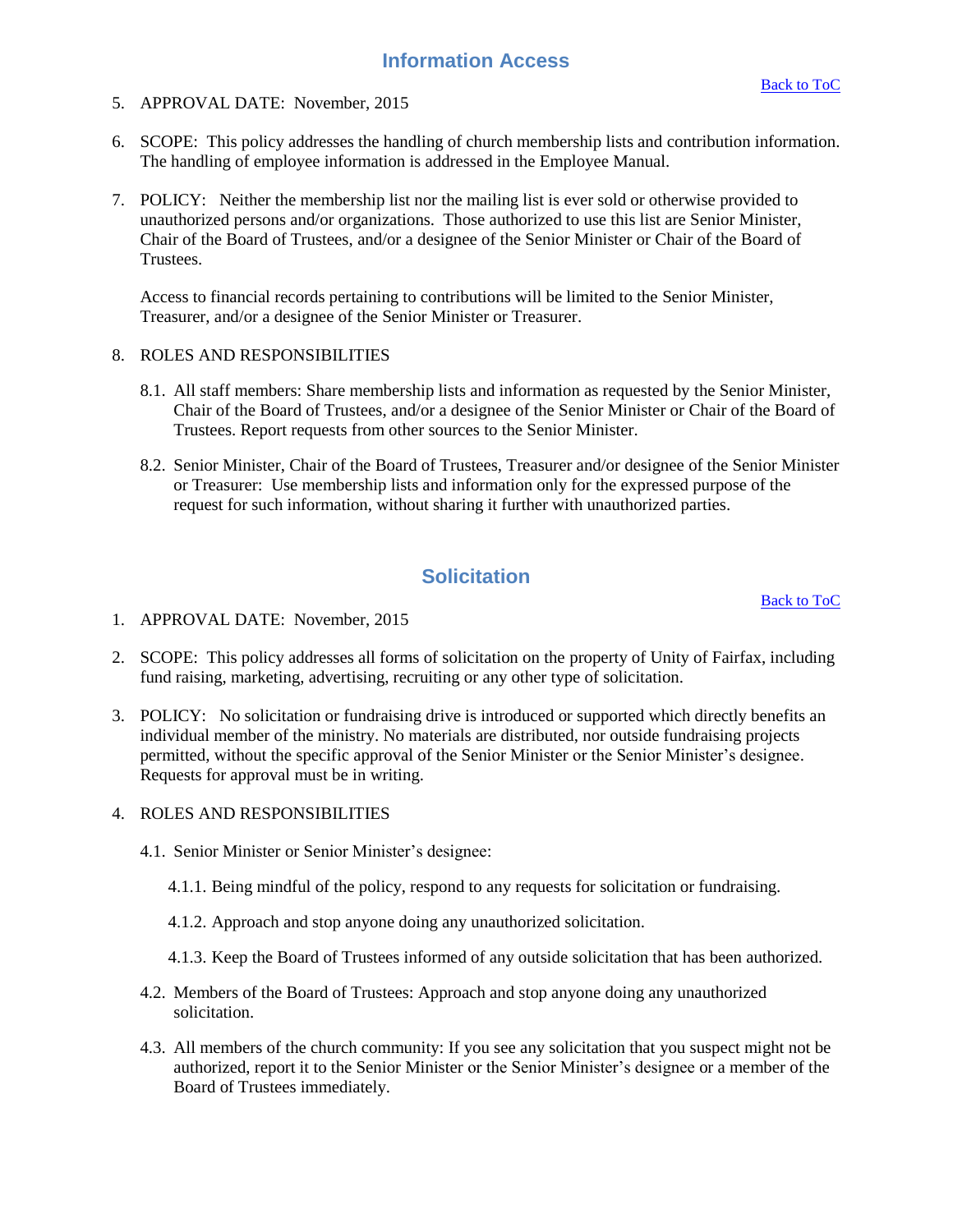# **Voting Membership**

- <span id="page-16-0"></span>1. APPROVAL DATE: November, 2015
- 2. SCOPE: The Bylaws of Unity of Fairfax distinguish two classes of members: member and Voting Member. Anyone who states that he or she is a member is accepted as a member. Voting Members have rights and powers such as voting in elections of the Board of Trustees, or in adoption of changes to the Bylaws, or in any other matters that are brought to the membership for vote.

This policy applies to the process to become a Voting Member.

- 3. POLICY
	- 3.1. The New Member Program at Unity of Fairfax provides an opportunity to meet some of the leadership of the church community, to learn more about the Unity movement and Unity of Fairfax, and to become involved in the church community.
	- 3.2. People are accepted into voting membership by vote of the Board of Trustees based on recommendation by the Senior Minister.
	- 3.3. People interested in becoming Voting Members are invited to participate in the New Member Program. Any exceptions to participation will be considered when the Board votes to accept candidates for membership.
	- 3.4. Candidates who are able to attend are formally accepted into Voting Membership at a ceremony in the Sunday morning services.

- 4.1. Candidates: Participate in the New Member Program.
- 4.2. Senior Minister:
	- 4.2.1.Assure that the New Member Program adequately meets the criteria stated above in paragraph 3.1.
	- 4.2.2.Manage the New Member Program or designate a coordinator to manage the program.
	- 4.2.3.Work with the Board of Trustees to clarify reasonable exceptions to full participation in the New Member Program.
	- 4.2.4.Discuss exceptions with candidates who do not fully participate in the New Member Program. For examples, the Senior Minister and the Board may exempt graduates of Y.O.U. from participation in the program; or they may accept limited participation for people who come to Unity of Fairfax as Voting Members of another Unity congregation.
	- 4.2.5.Present the candidates to the Board for approval, reviewing any exceptions to participation in the New Member Program.
- 4.3. Board of Trustees:
	- 4.3.1.Work with the Senior Minister to clarify reasonable exceptions to full participation in the New Member Program so that he or she is able to be accurate in discussions with candidates.
	- 4.3.2.Review and vote on acceptance of candidates for Voting Membership.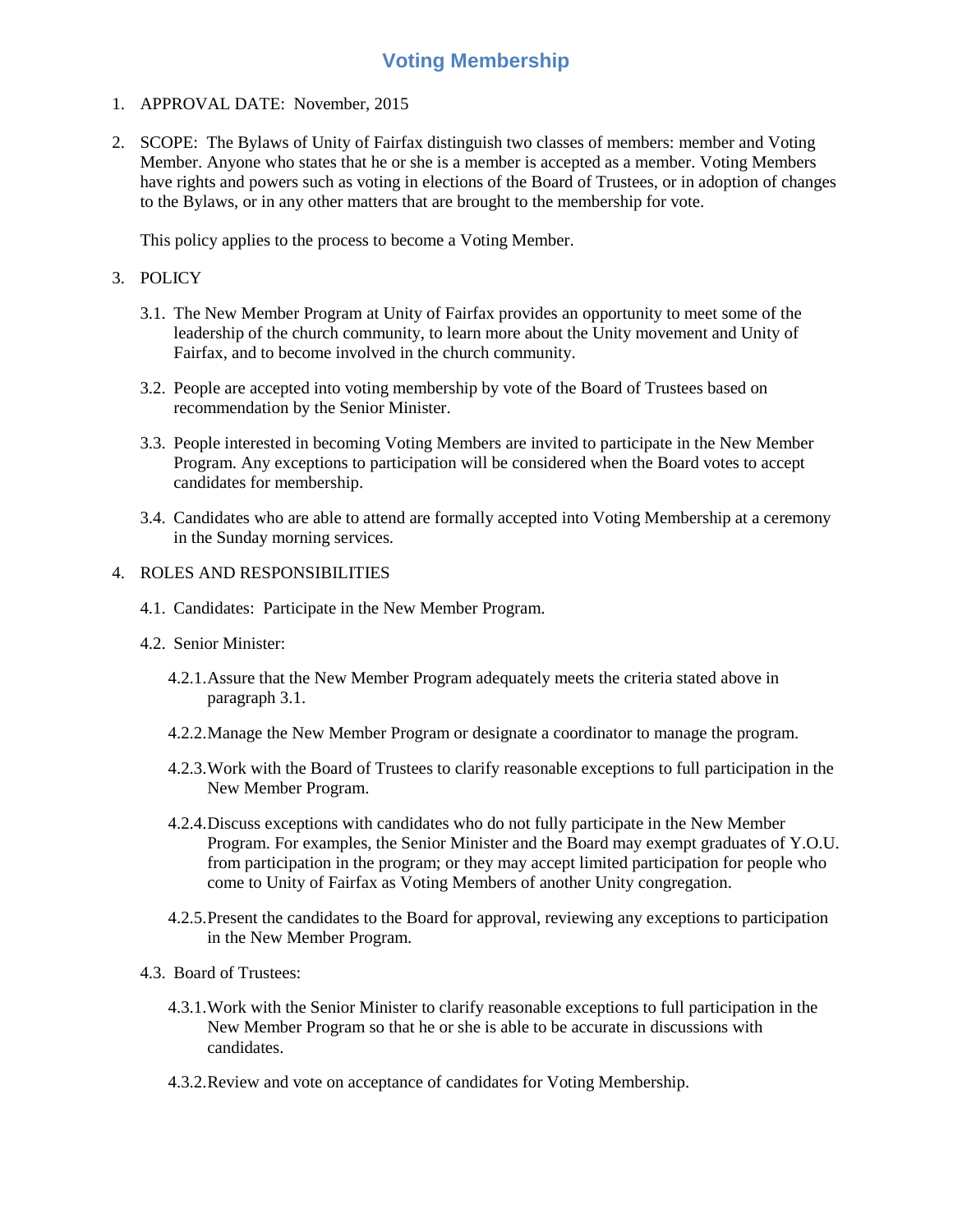# **Complaints and Allegations**

- <span id="page-17-0"></span>1. APPROVAL: October 2018, by Rev. Russell Heiland, Sr. Minister
- 2. SCOPE: This policy applies to all complaints and allegations concerning the behavior of minister/s, staff, congregants and Trustees brought to the attention of the Board of Trustees.
- 3. BACKGROUND: This policy is intended to support the Unity of Fairfax Core Value of Integrity by providing a means by which complaints and allegations of all sorts may be addressed in a timely and fair way that honors the dignity of those bringing complaints and allegations and those against whom complaints and allegations are made.
- 4. POLICY: When a complaint or allegation of misconduct is brought to the attention of the Board of Trustees, the Board will appoint two of its members to communicate with the complainant within 5 (five) days of receiving the complaint or allegation. Communication may be in person, online (video conference), telephone, or other means with the intention of receiving a full report from the complainant of what happened, when it happened, where it happened, who was involved, and any other relevant details. Those two Trustees will then determine:
	- 4.1. The complaint/allegation is without merit.
	- 4.2. A resolution of the matter can be implemented that does not require action by the full Board of Trustees. Possibilities include but are not limited to:
		- 4.2.1.Information share with the minister/s with a request for actions to be taken.
		- 4.2.2.Facilitated conversation with complainant, defendant and any other relevant parties (including one or more representatives of the Board of Trustees, if appropriate). The intention of the conversation is to bring resolution to the matter.
		- 4.2.3.Referral of matter to outside mediation or professionals (e.g. a complaint/allegation brought to the attention of the Board that is, in fact, not a church issue).
		- 4.2.4.Request for information or guidance from Unity Eastern Region and/or Unity Worldwide Ministries.
	- 4.3. The matter should be brought to the attention of the full Board of Trustees for review.
		- 4.3.1.The Board may address the matter in the following ways:
			- 4.3.1.1. Special Meeting
			- 4.3.1.2. In Executive Session at its next regular meeting
			- 4.3.1.3. As an agenda item at its next regular meeting
		- 4.3.2.After consideration of the matter, the Board will then determine:
			- 4.3.2.1. The complaint/allegation is without merit.
			- 4.3.2.2. Facilitated conversation with the complainant, defendant, and other relevant parties (including all or designated Trustees). The intention of the conversation is bring resolution to the matter.
			- 4.3.2.3. Referral of the matter to outside meditation or professionals (e.g. a complaint/allegation brought to the attention of the Board that is, in fact, not a church issue).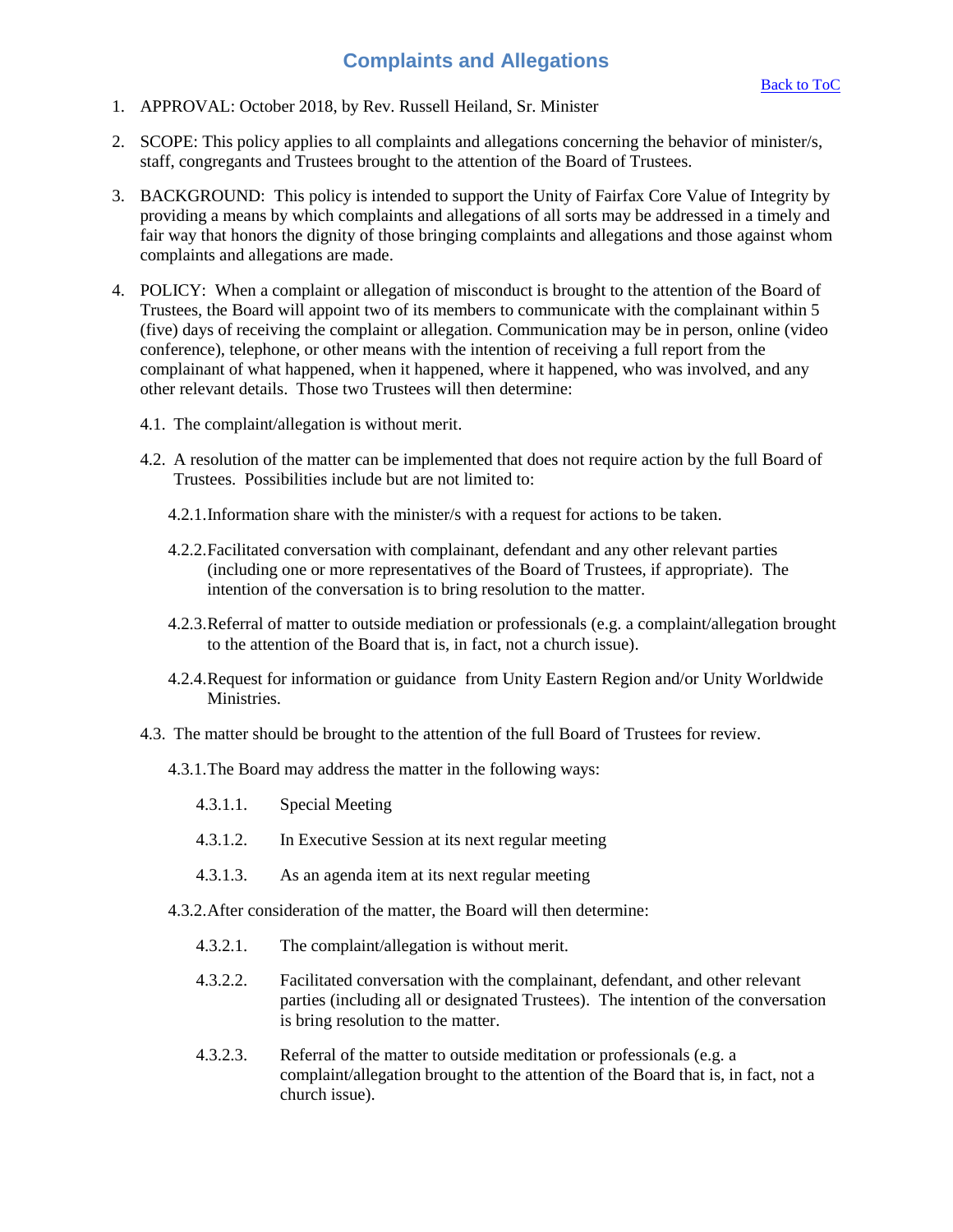- 4.3.2.4. Referral of the matter to outside professionals in the event the complaint/allegation is determined to be a church matter that warrants subject matter expertise for resolution.
- 4.3.2.5. The Unity of Fairfax Bylaws address the matter and provide guidance on the issue under consideration.
- 4.3.2.6. Request for information from Unity Eastern Region and/or Unity Worldwide Ministries.
- 4.4. Legal authorities should be contacted immediately.

- 5.1. Board of Trustees
	- 5.1.1.The Board of Trustees is responsible for providing means for complainants to contact the board. This includes, but is not limited to, providing an email address that is readily available to church members and being physically present at church activities.
	- 5.1.2.Any complaint or allegation received by any Trustee must be brought to the attention of the Chairperson of the Board. The Chairperson, or her/his designee, will assign two other Trustees to contact the complainant. In the event a complaint or allegation involves a Trustee or an individual in relationship to a Trustee (life partner, business partner, family member, etc.), that Trustee will recuse her/himself from investigations regarding the complaint or allegation.
- 5.2. Complainant, if a voting member of Unity of Fairfax, is expected to conduct her/himself in alignment with the Core Values of Unity of Fairfax and respect the investigation process outlined to her/him in the initial communication with the investigating members of the Board of Trustees.
- 5.3. If the complainant is not a voting member of Unity of Fairfax, the same expectations apply as if they were a voting member.
- 5.4. Defendant, if a minister, staff member, or Trustee or voting member of Unity of Fairfax, is expected to conduct her/himself in alignment with the Core Values of Unity of Fairfax and respect the investigation process outlined to her/him in the initial communication with the investigating members of the Board of Trustees.
- 5.5. All parties involved in the investigation and resolution of a complaint or allegation will be provided with copies of the "Agreeing and Disagreeing in Love" document and expected to commit to upholding the principles contained therein.
- 6. OUTCOMES AND RESOLUTIONS: Any outcomes or agreements as a result of actions taken pursuant to this policy will be considered final.
- 7. REFERENCE: "Agreeing and Disagreeing in Love" (adopted with permission from Lombard Mennonite Peace Center).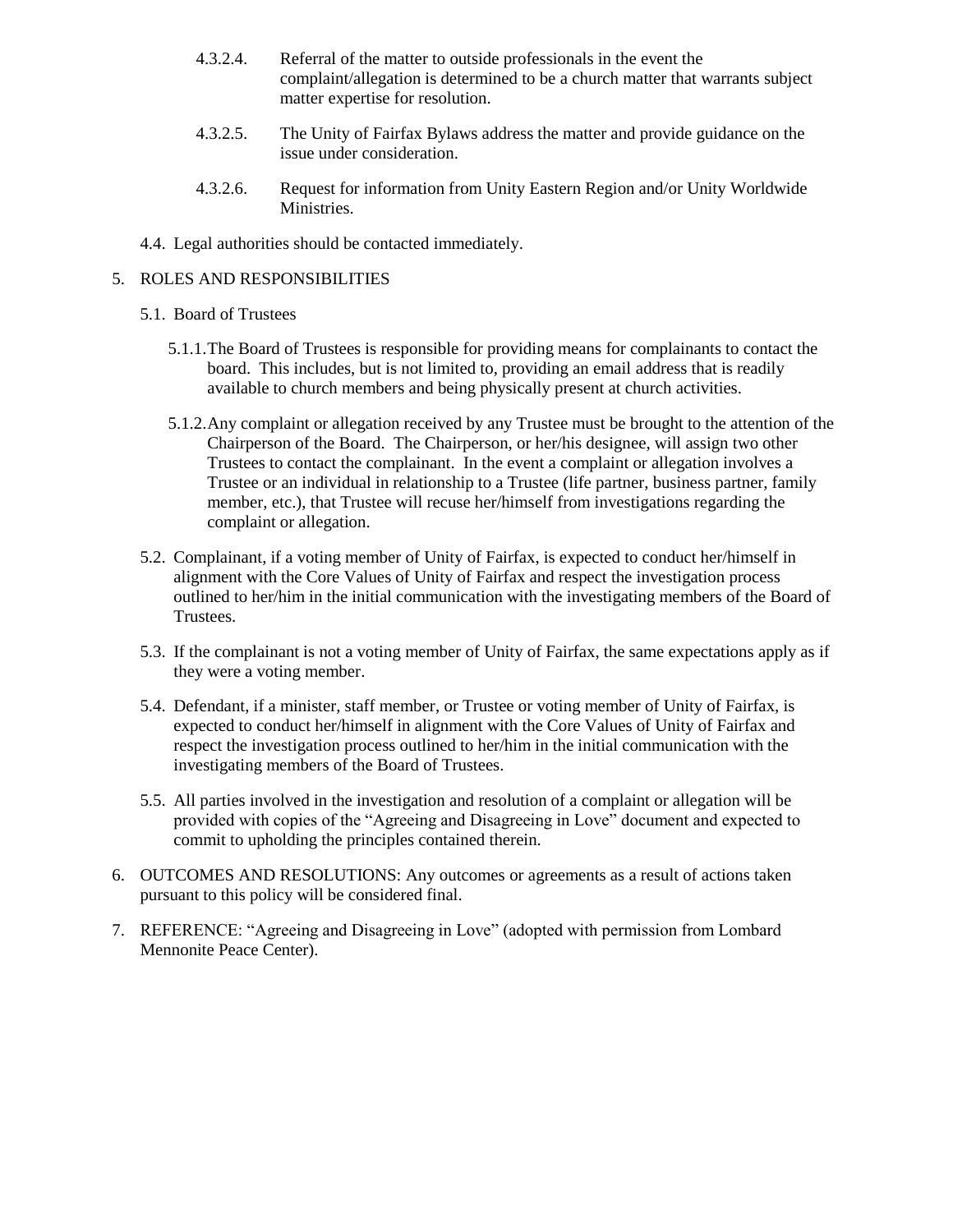### **Disruptive Behavior**

- <span id="page-19-0"></span>1. APPROVAL DATE: September, 2018
- 2. SCOPE: While inclusivity is one of the core values of Unity of Fairfax and expressed in the principles held by Unity Worldwide Ministries, we affirm our belief that our congregation must maintain a secure atmosphere where such openness can exist. When any person's physical and/or emotional well-being or freedom to safely participate in this community is threatened, the source of this threat must be addressed firmly and promptly, even if this ultimately requires the expulsion of the offending person or persons.
- 3. BACKGROUND: Unity of Fairfax strives to be an inclusive community, affirming both our differences and our oneness; however, concern for the safety and well-being of the congregation as a whole must be given priority over the privileges and inclusion of the individual. To the degree the disruptive behavior compromises the health of this congregation, our actions as people of faith must reflect this emphasis on sacred safety and security.

There have been times when disruptive behavior of an individual in the church building or on the church grounds has led members to voice their concerns about one or more of the following:

- 3.1. Perceived threats to the safety of any adult or child;
- 3.2. The disruption of church activities;
- 3.3. Diminishing appeal of the congregation to its potential and existing membership.
- 4. POLICY: The following shall be the policy of Unity of Fairfax in dealing with these issues:
	- 4.1. If an immediate response is required, this will be undertaken by the Minister(s), if available, and/or the leader of the group involved. This may include asking the offending person or persons to leave, OR suspending the meeting or activity until such time that it may be safely resumed. If further assistance is required, the Police Department may be called. Anytime any of these actions are undertaken without the Minister(s), the Minister(s) must be notified; a followup letter detailing the offense and the action taken because of the offense, should be written and distributed to the Minister(s) and the Board Chair.
	- 4.2. Situations not requiring immediate response will be referred to an ad hoc committee appointed by the Board. The committee will respond in terms of their own judgment observing the following:
		- 4.2.1. The committee will respond to problems as they arise. There will be no attempt to define "acceptable" behavior in advance.
		- 4.2.2. Persons identified as disruptive will be dealt with as individuals. Stereotypes will be avoided.
		- 4.2.3. The committee will collect all necessary information.
		- 4.2.4. To aid in evaluating the problem, these points will be considered:
			- 4.2.4.1. DANGEROUSNESS Is the individual the source of a threat or perceived threat to persons or property?
			- 4.2.4.2. DISTRUPTIVENESS How much interference with church functions is going on?
			- 4.2.4.3. OFFENSIVENESS How likely is it that prospective or existing members will be driven away?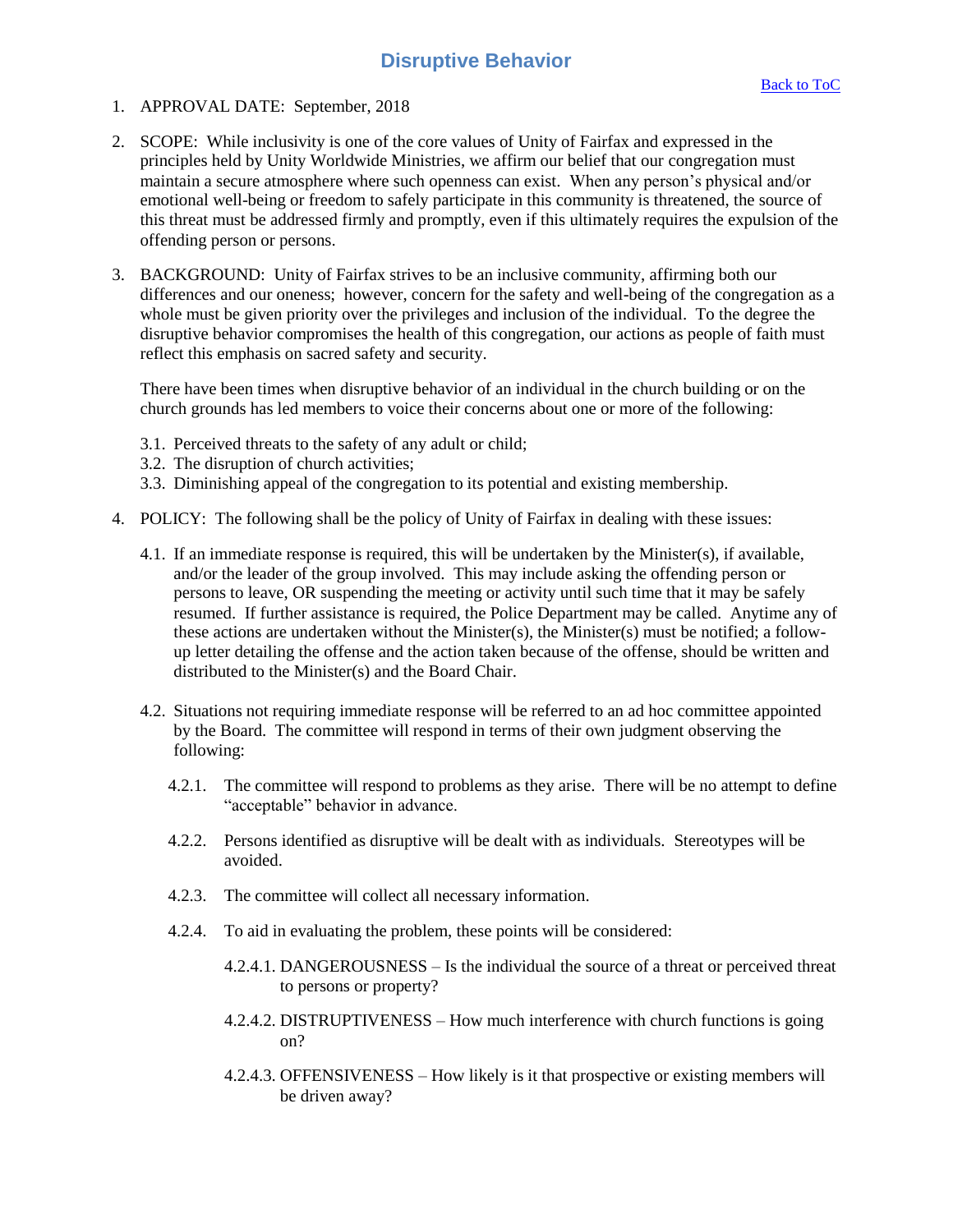- 4.2.5.To determine the necessary response, these points will be considered:
	- 4.2.5.1. CAUSES Why is the disruption occurring? Is it a conflict between the individual and others in the church? Is it due to a professionally diagnosed condition or mental illness?
	- 4.2.5.2. HISTORY What is the extent, if any, of disruption cause in the past?
	- 4.2.5.3. PROBABILITY OF CHANGE How likely is it that the problem behavior will diminish in the future?
- 4.2.6.The committee will, after prayerful discernment, decide on the necessary response on a case by case basis. However, three levels of action/response are recommended:
	- 4.2.6.1. LEVEL ONE The committee shall inform the Minister(s) of the problem and either the Minister(s) or a member/s of the committee shall meet with the offending person/s to communicate the concern.
	- 4.2.6.2. LEVEL TWO The offending individual/s is excluded from specific church activities for a limited period of time, with reasons and conditions of return written and made clear (with a copy going to the offender/s and one going into congregational files).
	- 4.2.6.3. LEVEL ONE or LEVEL TWO action taken may be appealed to the Executive Session of the Board, and/or the Minister(s).
	- 4.2.6.4. LEVEL THREE The offending individual is permanently excluded from church premises and all church functions. Before this is carried out, the committee will consult with the full Board and the Minister(s). If it is agreed that the expulsion take place, a letter will be written and sent by the Minister, or a designated member of the Board if that is more appropriate, to the individual outlining expulsion, the individual's rights, and any possible recourse.

[Adapted from [https://www.uua.org/safe/disruptive-behavior-policies.](https://www.uua.org/safe/disruptive-behavior-policies) Accessed 28 August 2018]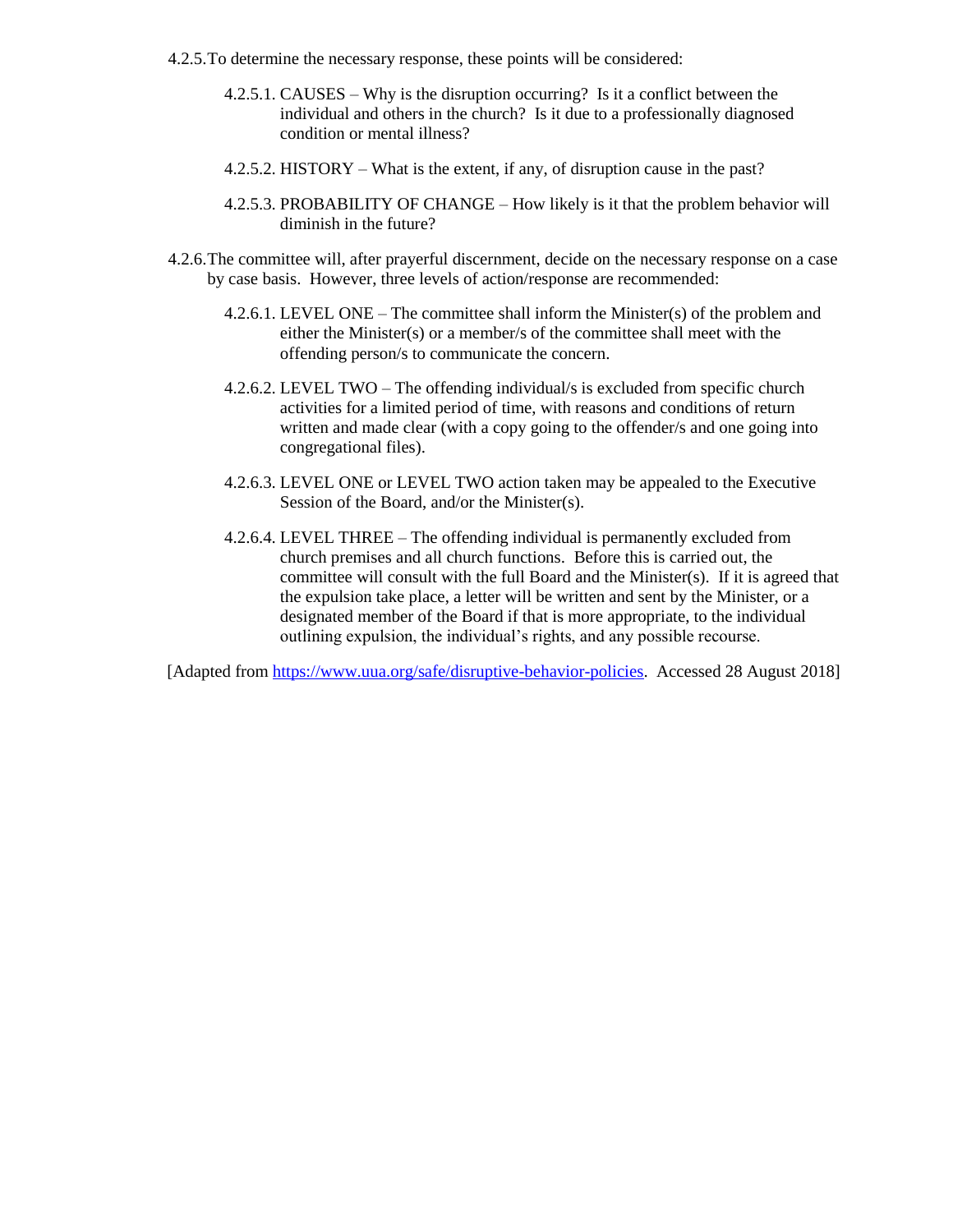### <span id="page-21-0"></span>1. APPROVAL DATE: October 2018, by Rev. Russell Heiland, Sr. Minister

2. PURPOSE

Unity of Fairfax seeks to ensure the safety of its volunteers while on duty (whether on or off premises), the safety of its constituents (staff and community) and the protection of its assets and reputation. To reduce risks to our volunteers, staff, constituents and the organization, prospective and, as applicable, current staff and volunteers for certain position (namely, Board of Trustees, anyone working with minors, anyone providing one-on-one service in the name of Unity of Fairfax e.g. Helping Hands, other volunteer positions as deemed warranted by the Board of Trustees) at Unity of Fairfax will undergo a background check that complies with the Fair Credit Reporting Act (FCRA). Volunteers are treated as applicants under the FCRA.

This policy sets forth guidelines for performing such background screens. Unity of Fairfax has selected an approved background screening provider, namely Protectmyministry.com. The Board of Trustees may, at its sole discretion, change the vendor providing background checks for all screenings or particular screenings, at its discretion.

Any questions or special considerations concerning this policy should be directed to the Senior Minister at Unity of Fairfax of the first chair of the Board of Trustees.

- 3. SCOPE: This policy applies to all prospective and current staff and designated volunteers with rescreens occurring every three years.
- 4. POLICY
	- 4.1. Disclosure and Authorization

Selection, retention, and reassignment of applicants and volunteers are subject to meeting the requirements of a background screen. In addition, all applicants/volunteers will be required to complete a Disclosure and Authorization form, which requests information that the approved background investigation provider requires to conduct the background screen. The approved Disclosure and Authorization form allows Protectmyministry.com, or other duly approved vendor, to perform updates to the background check to the extent permitted by law. After a period of three years, Unity of Fairfax will initiate a new background check (rescreen) with Protectmyministry.com, or other duly approved vendor, and a new authorization form will be completed by the volunteer or staff member.

- 4.2. Checks to be Conducted
	- 4.2.1.The following reports will be obtained for time periods permitted by law for a background screen:
		- 4.2.1.1. National Criminal Database: This includes OFAC and OIG/GSA search.
		- 4.2.1.2. National Sex Offender Database: We go directly to all 50 states sex offender registry, at the state level. Instead of using the Dru Sjodin federal database, we go directly to the source of the data. This is done because it can take some time for the federal database to update with the information and 14 states do not report date of birth to that registry.
		- 4.2.1.3. SSN verification: Validate that the SSN provided is accurate.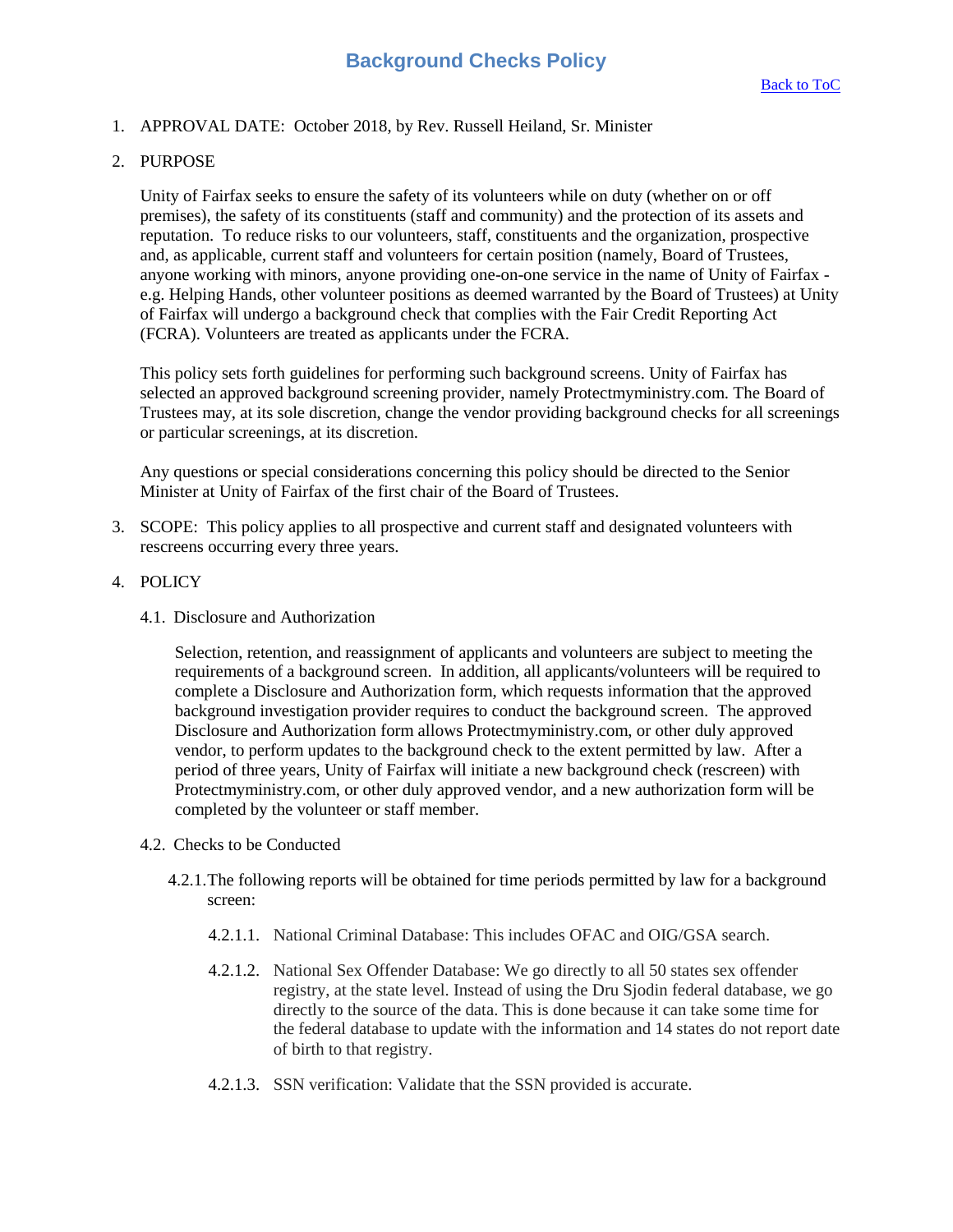- 4.2.1.4. Address History: Our system pulls a list of addresses and alias names that are tied to the SSN.
- 4.2.1.5. Alias/Maiden Name Search: Using the information provided on the SSN Verification and Address History, we automatically submit any names tied to the SSN through the National Criminal Database and National Sex Offender Registry.
- 4.2.1.6. Re-Verification: When a report comes back with a record, the consumer reporting agency's research team conducts our re-verification process on a background check before reporting it on the final report, insuring the accuracy of the report. Additional information on Protect My Ministry's re-verification process can be found here, [https://protectmyministry.com/background-checks/re-verification/.](https://protectmyministry.com/background-checks/re-verification/)
- 4.2.2. If warranted based on the position being considered, the following checks may be ordered from ProtectMyMinistry.com:
	- 4.2.2.1. Motor Vehicle Record Check
	- 4.2.2.2. Social Security Trace (SS Trace) A Social Security Trace uses the applicantprovided social security number to find all reported address information for an individual over the last 7 years. The trace also finds all names used by the applicant – the given name as well as any alias/maiden names used. The information returned from the trace is then used to determine the name/court of record combinations that will be searched.
	- 4.2.2.3. County/State Residence Criminal Search (Current) The address entered during the background check order process is used to determine the county and state of residence (U.S.) for the volunteer. The search should look for any reported criminal history for the volunteer in that county or state at the primary source of information (the state or county courthouse).
	- 4.2.2.4. County/State Search(es) 7 Years of Address History All counties/states in which the applicant has lived in the last 7 years should be identified. Those counties/states should be searched at the primary source of information (the state or county courthouse) using the name in question and other personally identifiable information.
	- 4.2.2.5. Nationwide Criminal History Search with Validation A Nationwide Criminal History search uses the full name and date of birth provided by the applicant during the order process to search over 900 criminal information data sources from all 50 states.
	- 4.2.2.6. National 50 State Sex Offender Registry Search (Dru Sjodin/NSOPW) The National 50 State Sex Offender Registry Search / National Sex Offender Public Website (NSOPW) is a comprehensive 50-state sex offender search – *it is the only up-to-date, comprehensive source of sex offender information.*
	- 4.2.2.7. Alias/Maiden Name Search An alias or maiden name is any name an individual has used at another time, in another place, or in another circumstance, for any reason. An alias/maiden name search should search those names provided during the screening order process as well as those names uncovered through an SSN Trace.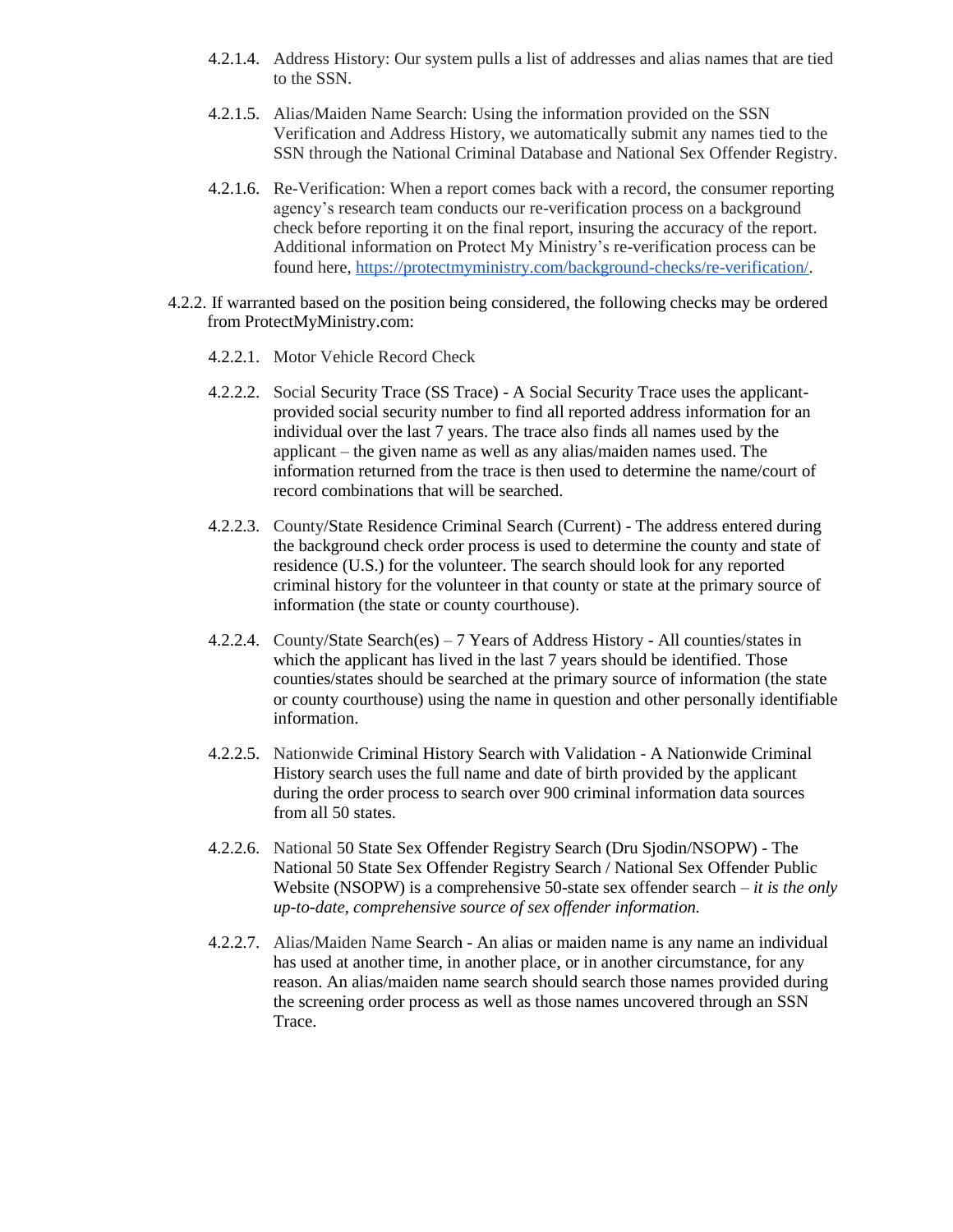#### 4.3. Disqualification Criteria

The Senior Minister and relevant supervisor will review the report and determine if any negative information has a direct connection with an applicant's ability to fulfill the applicant's duties with competence and integrity, or that might impact safety. Matters that might raise a concern include but are not limited to the following:

4.3.1.Criminal History Search

A criminal conviction will not automatically prohibit an individual from volunteering at Unity of Fairfax, but will be reviewed on a case-by-case basis. In some cases, statutes dictate the types of offenses that disqualify applicants from volunteering with certain organizations or in certain positions. Those lists will be referenced as well by Unity of Fairfax when making a decision regarding the applicant's eligibility.

For Example: In accordance with Virginia law regarding "Barrier Crimes," convictions for the following categories of crimes are generally considered role-related when working with vulnerable populations including children, the disabled, and the elderly, and, therefore, will be considered in making decisions:

- 4.3.1.1. Any felony conviction these serious crimes are usually defined by statutory guidelines, and in general, are punishable by more than 1-year incarceration.
	- 4.3.1.1.1. Theft including burglary, robbery, embezzlement, forgery, fraud.
	- 4.3.1.1.2. Violent crimes including murder, robbery, assault, battery.
	- 4.3.1.1.3. Drug-related crimes including use, sale, possession, distribution, or manufacture of illegal drugs.
	- 4.3.1.1.4. Sex offenses including rape and sexual assault.
	- 4.3.1.1.5. Serious motor vehicle offenses includes driving under the influence of alcohol or drugs.
- 4.3.1.2. Arrests that are not pending and did not result in conviction should not be considered. Arrests pending disposition that are role-related may be considered subject to state law.
- 4.3.1.3. Prior to making a decision regarding eligibility, Unity of Fairfax will validate, using approved identification (e.g. Driver's license), that the background check was run using the same correct information.
- 4.3.1.4. Arrest information: Arrests that are disclosed within 48 hours pursuant to Unity of Fairfax policy or that are revealed during the background check process will not necessarily result in termination of application/employment/volunteer status but will be reviewed on a case-by-case basis.
- 4.3.2.Motor Vehicle Reports This report can indicate that the applicant has a suspended or revoked license. Further, serious motor vehicle violations such as Driving While Intoxicated, Driving Under the Influence, Driving While Ability Impaired or reckless driving may be relevant for all positions.
- 4.3.3. Reference Interviews These checks may reveal information that indicates an applicant is not an acceptable fit for Unity of Fairfax. Information gained in a reference interview will be carefully reviewed for any omissions or inaccuracies contained in the applicant's application or made during the interview process.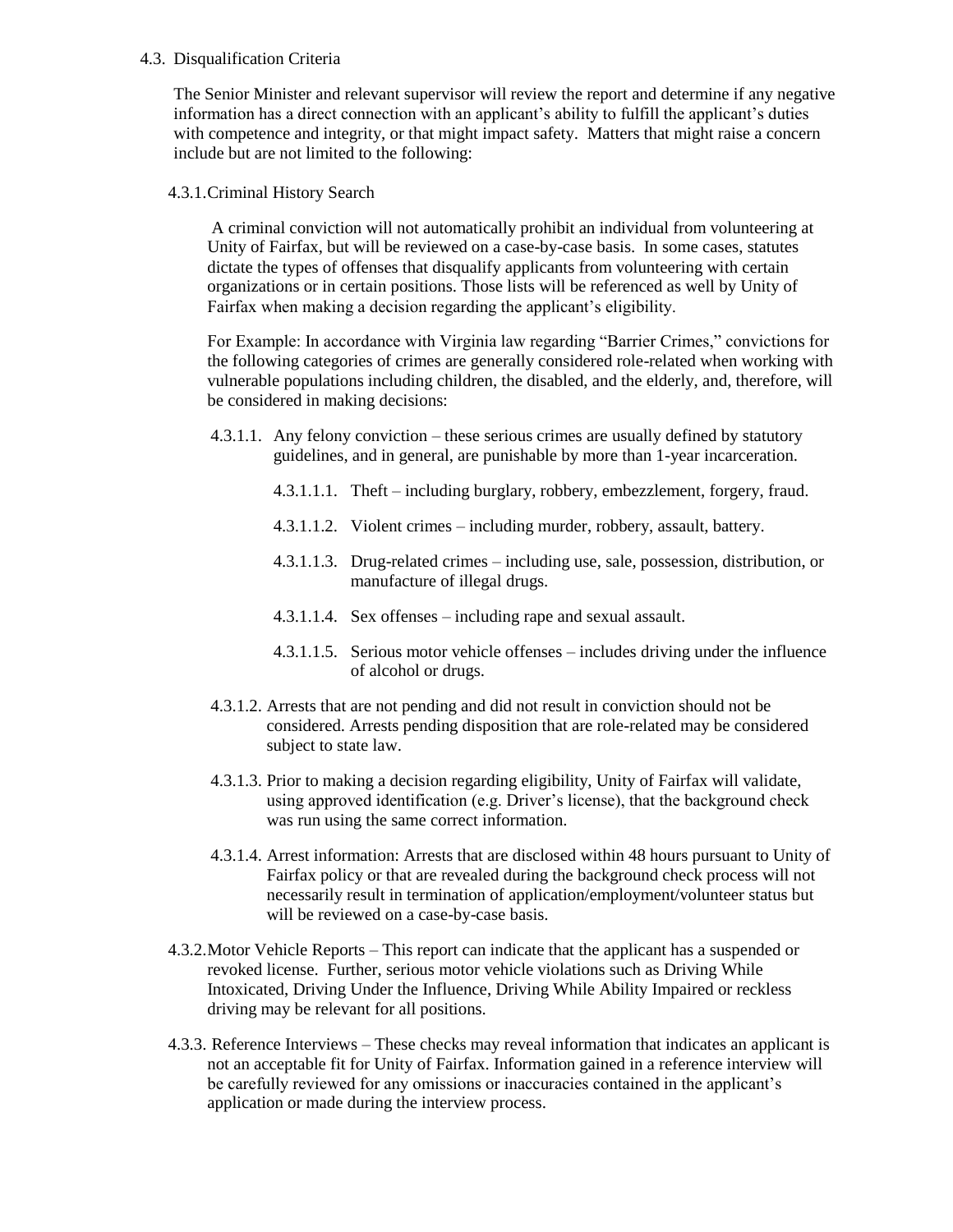- 4.4. Pre-Adverse Action and Adverse Action Based on Information in Background Check
	- 4.4.1.Pre-Adverse Action Unity of Fairfax will notify the applicant of a negative report BEFORE any adverse employment action is taken. If the consumer reporting agency reports information which may be used, in whole or in part, as a basis for an adverse action (e.g. denying applicant position), the applicant will receive notification before a final decision is made to deny the staff or volunteer role. This will provide the applicant with an opportunity to dispute the information in the consumer report directly with the consumer reporter agency. Unity of Fairfax will provide a copy of the consumer report, a pre-adverse action letter and another copy of the FCRA notice of rights.

The applicant shall also receive any applicable state rights as required.

4.4.2.Waiting Period to Find Out What, if Any, Explanation is Offered by the Applicant

If the applicant does not respond at all to the notification within a reasonable period of time (5 days), Unity of Fairfax may proceed with its decision to deny the position. If the applicant responds, Unity of Fairfax will carefully consider the information submitted and then make a decision. If the explanation is reasonable under the circumstances, then it may still be possible to go forward with hiring or onboarding (e.g. a case of mistaken identity). However, if the applicant's explanation is determined to be insufficient, then Unity of Fairfax will proceed to the next step, notification of Adverse Action.

- 4.5. Notification of Adverse Action Unity of Fairfax will provide the applicant with written notice of the adverse action and the name and contact information of the consumer reporting agency.
- 4.6. Equal Employment Laws

Unity of Fairfax will adhere to all equal opportunity laws. When reviewing any criminal record information that appears on a background check, Unity of Fairfax shall factor in any known factors relating to:

- 4.6.1. The facts and circumstances surrounding the offense
- 4.6.2. The number of offenses for which the individual was convicted
- 4.6.3. The age of the individual at the time of conviction or release from prison
- 4.6.4. Evidence that the individual has performed the same type of work, post-conviction, with the same or a different organization, without incidents of criminal conduct
- 4.6.5. Any efforts of the application towards rehabilitation.
- 4.6.6. Employment or character references obtained regarding the individual's fitness for the particular position.
- 4.6.7. Whether the individual will be bonded for the position.
- 4.7. Confidentiality
	- 4.7.1. Unity of Fairfax assures all applicants that personal data and information collected from the background screening will not be used for purposes other than determining the eligibility and appropriateness to work in the specific role to which they are applying.
	- 4.7.2. Unity of Fairfax assures all applicants that their personal information will be securely stored, and access available to only to those who have a need to know.
	- 4.7.3. All documents related to the background screen process must be retained for at least five years.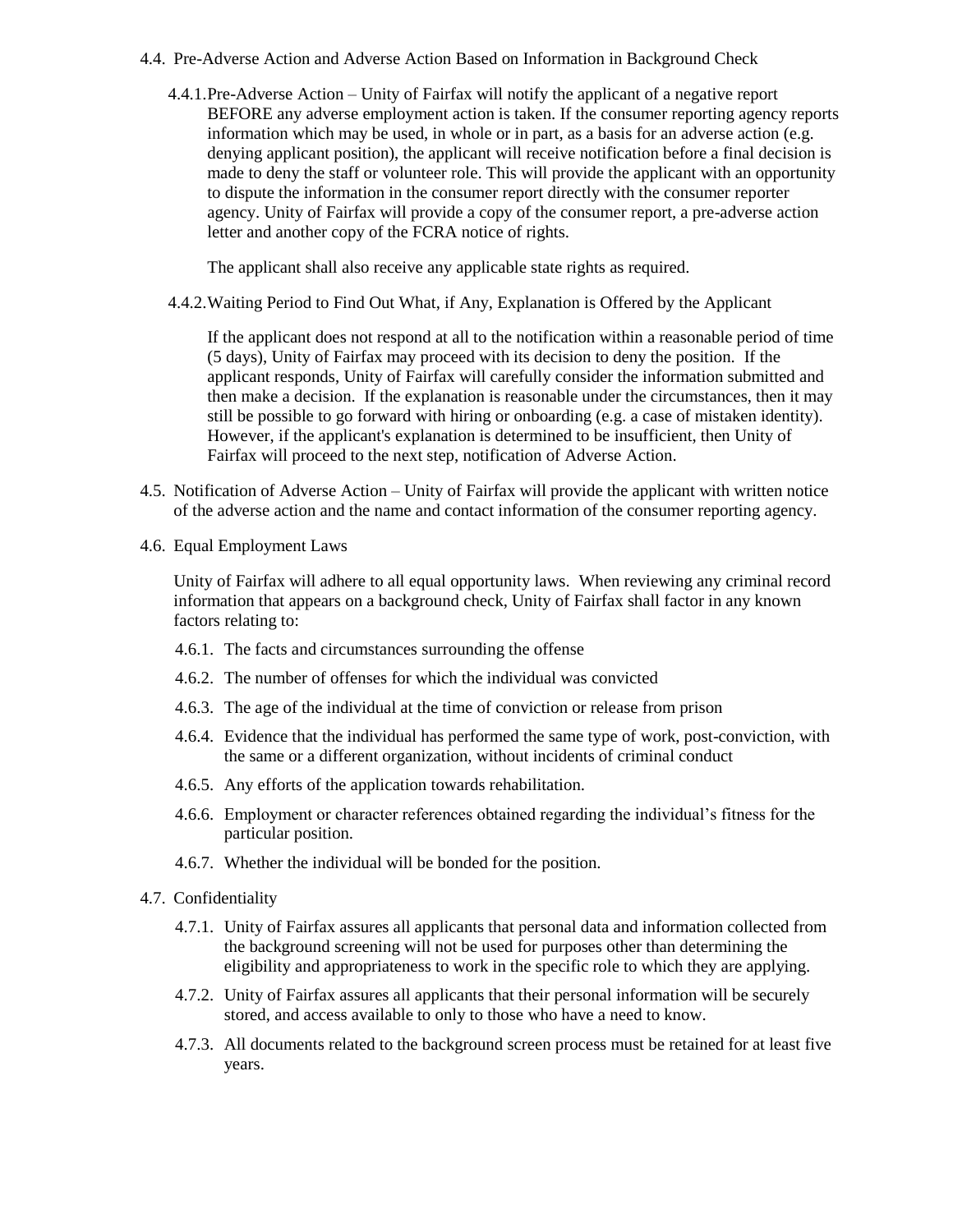# **Staff Employment**

### <span id="page-25-1"></span><span id="page-25-0"></span>1. APPROVAL DATE: November, 2015 December, 2015, updated Equal Opportunity Employment paragraph to itemize additional classes.

- 2. SCOPE: This policy applies to all activities of recruiting, hiring and managing staff at Unity of Fairfax.
- 3. POLICY: It is the intent of Unity of Fairfax that the work environment be one of care and respect for others. Our policy is to maintain a safe, productive working environment free from sexual harassment, inappropriate and other disruptive behavior. Personal conduct that interferes with operations, creates safety hazards, brings discredit to the ministry, or is offensive to members or fellow employees will not be tolerated.
	- 3.1. Equal Opportunity Employment

In accordance with applicable Federal Laws and Regulations, the employment policies and practices of Unity of Fairfax are administered without regard race, color, gender, gender expression, marital status, age, creed, religion, national origin, ethnicity, physical disability, sexual orientation, military obligation and political ideology.

This Equal Employment Opportunity Program will have as its firm objective, equal opportunity in recruitment, hiring, rates of pay, promotion, training, termination, and benefit plans, and all other forms of compensation, conditions, and privileges of employment for all employees and applicants.

3.2. Americans with Disabilities Act

Unity of Fairfax is committed to providing equal employment opportunities to otherwise qualified individuals with disabilities, which may include providing reasonable accommodations where appropriate. The employee will be responsible for notifying her/his designated supervisor of the need for any such accommodations. The employee may be asked for input on the type of accommodation necessary, or the functional limitations of the employee's disability. When appropriate, Unity of Fairfax may need permission to obtain further information from the employee's physician, or other medical, or rehabilitation professionals.

3.3. Harassment / Sexual Harassment

Unity of Fairfax is committed to maintaining a positive, constructive working environment where all employees may pursue personal career satisfaction. Unity of Fairfax will not tolerate harassment based on race, color, religion, ancestry, national origin, sex, age, disability, veteran status, sexual orientation, or political ideology. Harassment not only violates church policy but also may be a violation of state and federal law. Both Unity of Fairfax and each of its employees are responsible and accountable for maintaining an environment free of harassment.

Discriminatory harassment includes verbal or physical conduct intended to threaten, intimidate, offend, demean, or coerce; and may impair an employee's ability to do his/her job.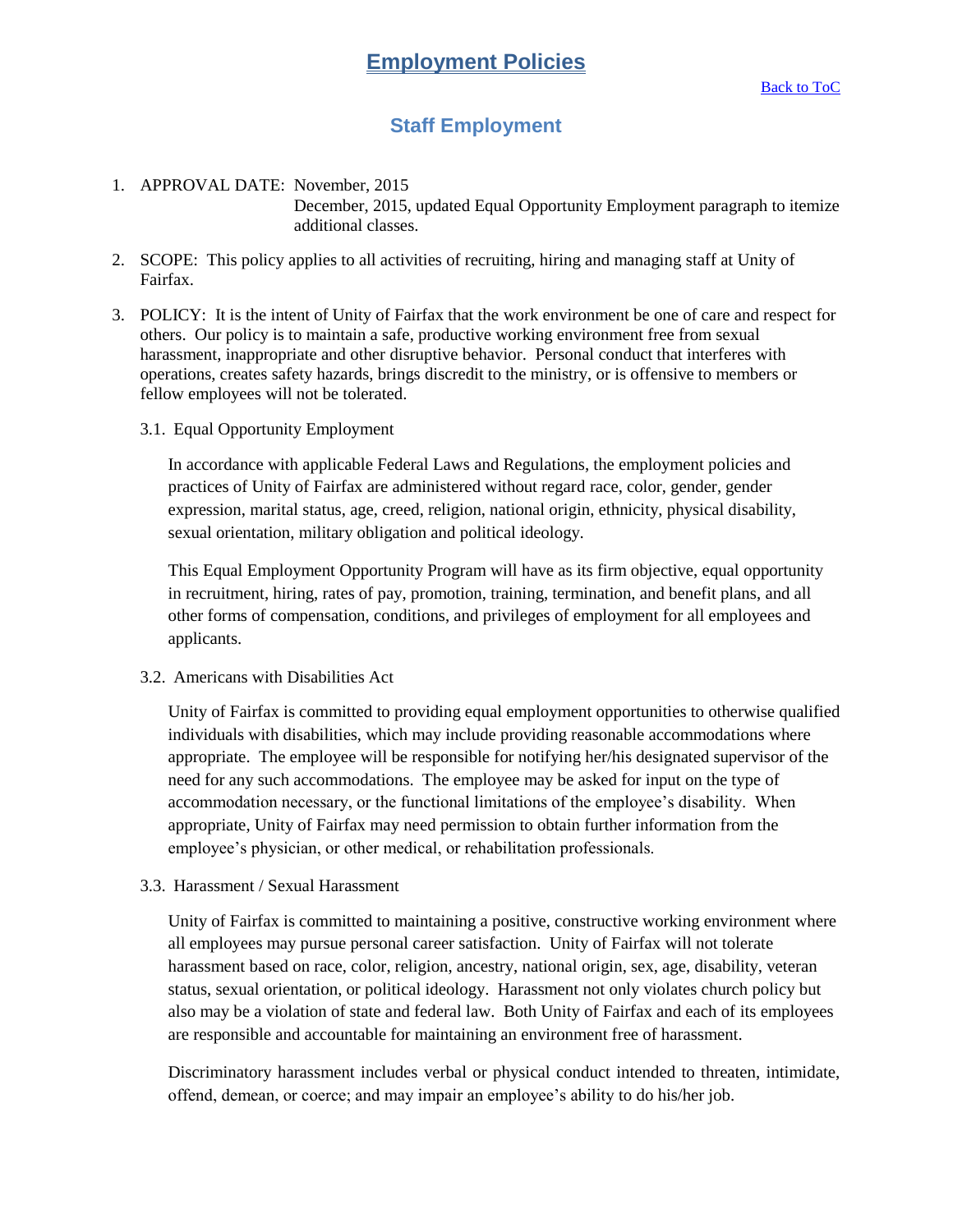Sexual harassment is a form of employee misconduct that undermines the integrity of the employment relationship. It is also a violation of the law and will not be tolerated. It is the intent of Unity of Fairfax to be in full compliance with Equal Employment Opportunity Commission, 29 CFR Part 1604.11 45 FR 25024, "Guidelines on Discrimination Because of Sex."

3.4. Safety and Health

Unity of Fairfax intends to provide a safe place of employment, and maintain sound operating practices which result in safe working conditions and efficient operation. This includes compliance with all applicable health and safety regulations issued by the Federal Occupational Safety and Health Administration (OSHA) and applicable Virginia Commonwealth laws and regulations.

3.5. Drug and Alcohol-Free Work Place

Unity of Fairfax is a drug-free workplace. The purpose of this policy is to ensure the safety of all employees and to promote productivity. This policy applies to all employees, contractors, temporary workers and volunteers. Substances covered under this policy include alcohol, illegal drugs, inhalants, and prescription and over-the-counter drugs. The employee who begins work while "under the influence" or who becomes impaired while at work is guilty of a major violation of ministry policies and is subject to disciplinary action which can include suspension, dismissal, or any other penalty appropriate under the circumstances. Likewise, the use, possession, transfer, or sale of any substance on company premises is prohibited. Company premises include our buildings, grounds, parking lots, and company-provided vehicles.

An employee is considered to be "under the influence" if any substance:

- impairs behavior or his/her ability to work safely and productively
- results in a physical or mental condition that creates a risk to the employee's own safety, the safety of others or company property.

- 4.1. The Senior Minister or the Senior Minister's designee is responsible for ensuring the timely maintenance of a written and up-to-date Employee Manual supporting this policy.
- 4.2. All staff are responsible for following the policies and procedures as written in the Employee Manual and for providing input and suggestions to improve the document.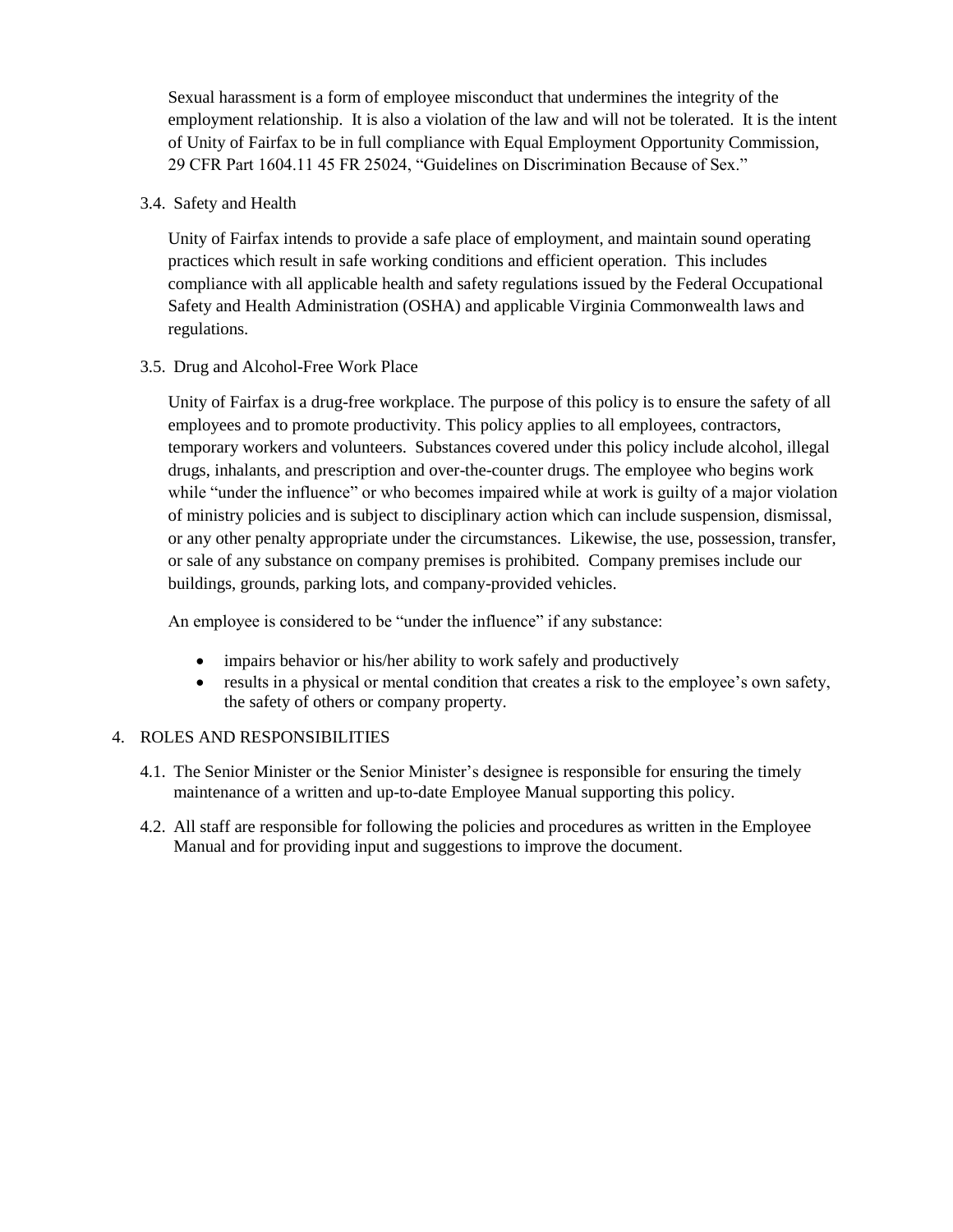- <span id="page-27-0"></span>1. APPROVAL DATE: March, 2016
- 2. SCOPE: This policy applies to grievance of the Senior Minister only.
- 3. POLICY
	- 3.1. *Grievance Procedure for the Senior Minister*: If the Senior Minister has a grievance, it is discussed with the First Chair of the Board of Trustees. If the grievance is not resolved, it is filed in writing on a Grievance Review Form (see "Grievance Review" in *Personnel Forms* section) and given to the Board of Trustees. Copies of all grievances, appeals, evidentiary information, and decisions are placed in a separate file maintained by the Secretary of the Board. No copies are filed in the Board minutes.
	- 3.2. Unity Worldwide Ministries' resources are available to the Senior Minister and Board when there is a dispute. The Regional Representative and Unity Worldwide Ministries (UWM) staff can clarify policy. If differences between the Senior Minister and Board are significant, consideration might be given to contacting UWM to discuss whether initiating a conflict transformation process might be appropriate.

### 4. REFERENCE

- 4.1. These statements are taken directly from the Unity Worldwide Ministries website, as adopted by Unity World Headquarters at Unity Village and Unity Worldwide Ministries, January 23, 1995; revised November 5, 2014.
- 4.2. Grievances for other employees are addressed in the Employee Manual, which is available at the church office.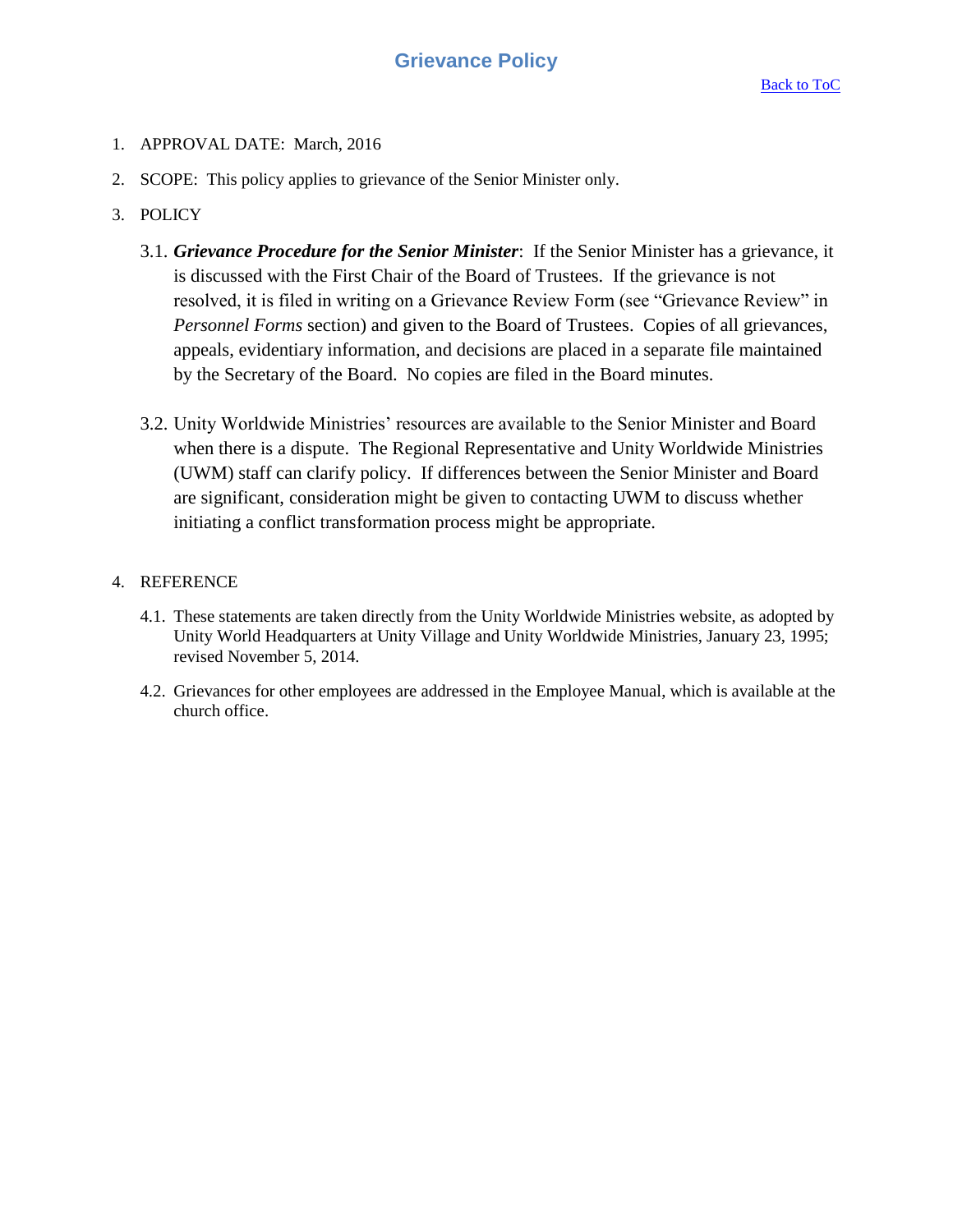### **Ministerial Job Descriptions**

### **SENIOR MINISTER JOB DESCRIPTION**

<span id="page-28-0"></span>

| <b>Position Title:</b> | <b>Senior Minister</b>   |
|------------------------|--------------------------|
| <b>Reports To:</b>     | <b>Board of Trustees</b> |

#### **A. General Description of Position**

The Senior Minister empowers and enables Truth seekers to become Truth finders. He/she creates an atmosphere in which people can come to know and express their Christ nature. This position is responsible for over-all administration of operations and day-to-day fiscal management of the ministry. He/she delegates programs and activities to staff personnel to fulfill, but retains responsibility for the sound financial and program management of the ministry.

#### **B. Position Duties and Responsibilities**

- 1. Upholds the Mission, Vision, Goals and Core Values of Unity of Fairfax.
- 2. Creates Sunday Services.
- 3. Leads congregation in worship services, special services and ceremonies.
- 4. Teaches classes/workshops.
- 5. Serves as a leader in prayer and meditation.
- 6. Provides spiritual leadership.
- 7. Provides counseling services and pastoral care as needed.
- 8. Fully supports development and implementation of Unity education for children and adults.
- 9. Supervises administrative functions and personnel.
- 10. Serves as a shepherd for Sacred Service Ministries and supports their visions.
- 11. Oversees Sacred Servers coordination and recognition.
- 12. Maintains open communication:
	- Meets regularly with the Board of Trustees.
	- Prepares and presents Minister's reports.
	- Contributes to newsletter and other communications.
- 13. Participates in Eastern Region and Unity Worldwide Ministries activities.
- 14. Represents Unity Worldwide Ministries and Unity of Fairfax in the larger community and to the media.
- 15. Participates in community outreach activities.
- 16. Supports the development of new ministries as needs become apparent.

### **C. Position Skills/Standards**

The Senior Minister will be a licensed or ordained Unity Minister, approved and in-good-standing with Unity Worldwide Ministries. The position requires an individual who can adapt to various situations, who is growth-oriented, and who is able to empower and encourage others.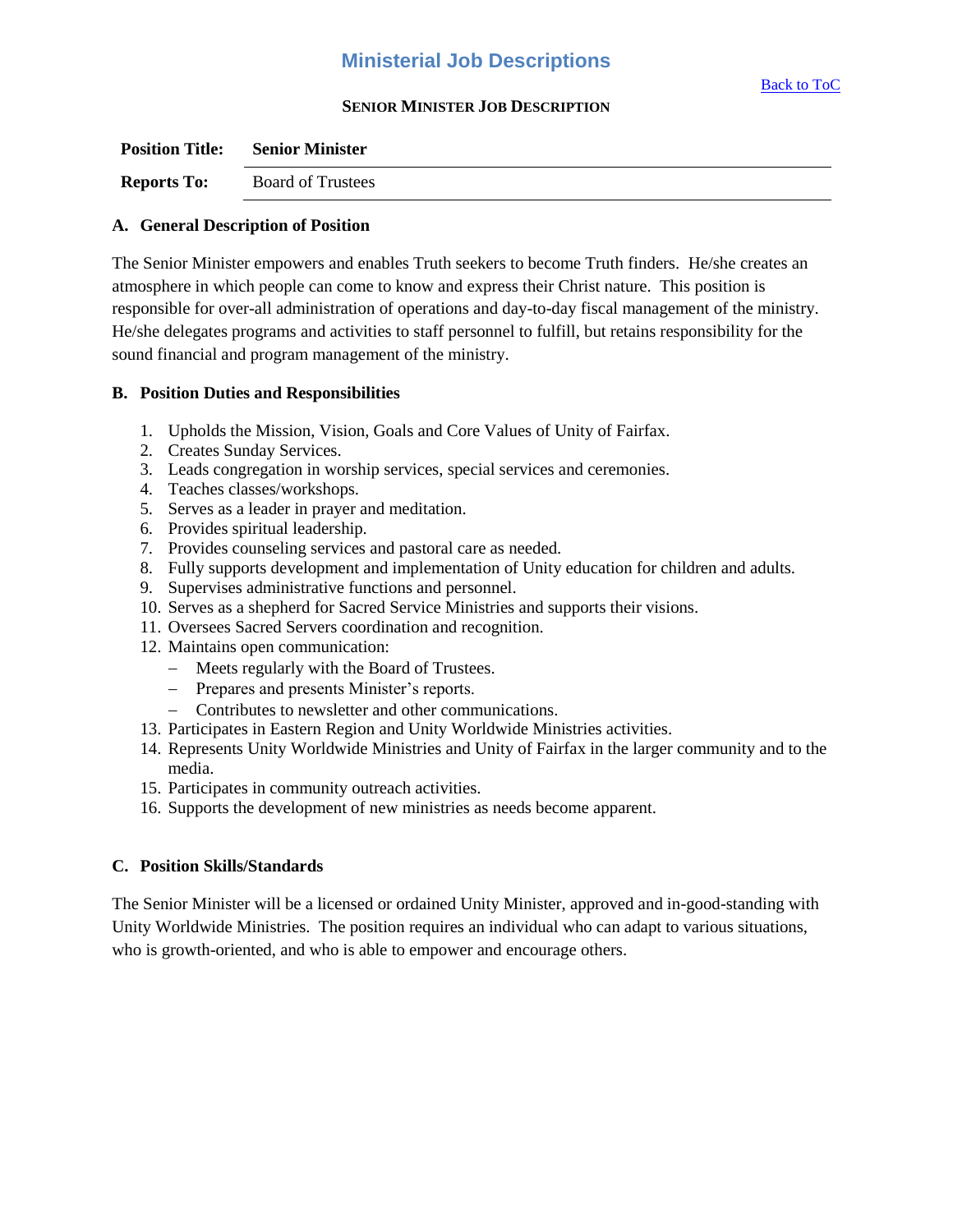#### **ASSOCIATE MINISTER JOB DESCRIPTION**

| <b>Position Title:</b> | <b>Associate Minister</b> |
|------------------------|---------------------------|
| <b>Reports To:</b>     | Senior Minister           |

### **A. General Description of Position**

To assist the Senor Minister to fulfill their job as the primary spiritual leader and Chief Executive Officer of the church.

### **B. Position Duties and Responsibilities**

- 1. Upholds the Mission, Vision, Goals, and Core Values of Unity of Fairfax.
- 2. Demonstrates/models spiritual consciousness.
- 3. Creates/conducts worship services when requested.
- 4. Teaches/creates adult education classes/workshops.
- 5. Manages all day to day operations/supervises personnel.
- 6. Administers policy/ develops procedures.
- 7. Advisor to prayer ministry/responsible for Wednesday prayer service.
- 8. Provides spiritual counseling.
- 9. Other duties as assigned by Senior Minister.

### **C. Position Skills/Standards**

The Associate Minister will be a licensed or ordained Unity minister, approved and in good standing with Unity Worldwide Ministries. The position requires an individual who can adapt to various situations, who is growth-oriented, and who is able to empower and encourage others.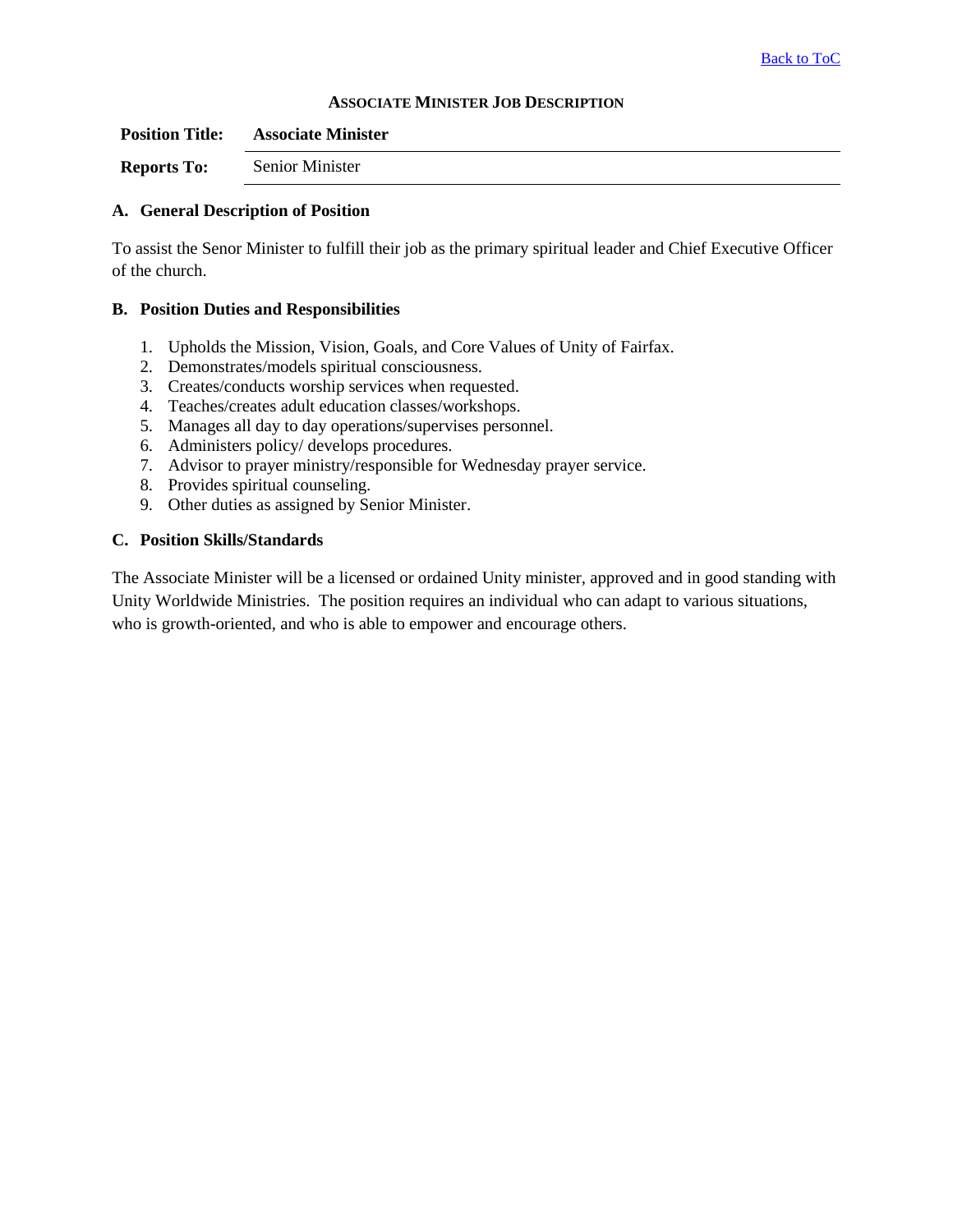### **PASTORAL CARE MINISTER JOB DESCRIPTION**

| <b>Position Title:</b> | <b>Pastoral Care Minister</b> |
|------------------------|-------------------------------|
| <b>Reports To:</b>     | Senior Minister               |

#### **A. General Description of Position**

The Pastoral Care Minister is responsible for the implementation of Pastoral services as defined by the Senior Minister and in keeping with the Mission, Vision, Goals, and Core Values of Unity of Fairfax.

### **B. Position Duties and Responsibilities**

- 1. Supervision and training of Prayer Chaplains.
- 2. Advisor to Loving Hearts Ministry
- 3. Advisor to Helping Hands Ministry
- 4. Pastoral care visits and phone calls.
- 5. Advisor to Senior Connections Group.
- 6. Provides Spiritual Counseling.
- 7. Plan and conduct Annual Memorial Service.
- 8. Officiate at weddings, funerals, and baptism and christening services.
- 9. Other duties as requested by the Senior Minister.

### **C. Position Skills/Standards**

The Pastoral minister will be a licensed or ordained Unity Minister, approved and in good standing with Unity Worldwide Ministries. The position requires an individual with a concentration in Pastoral care, education/training.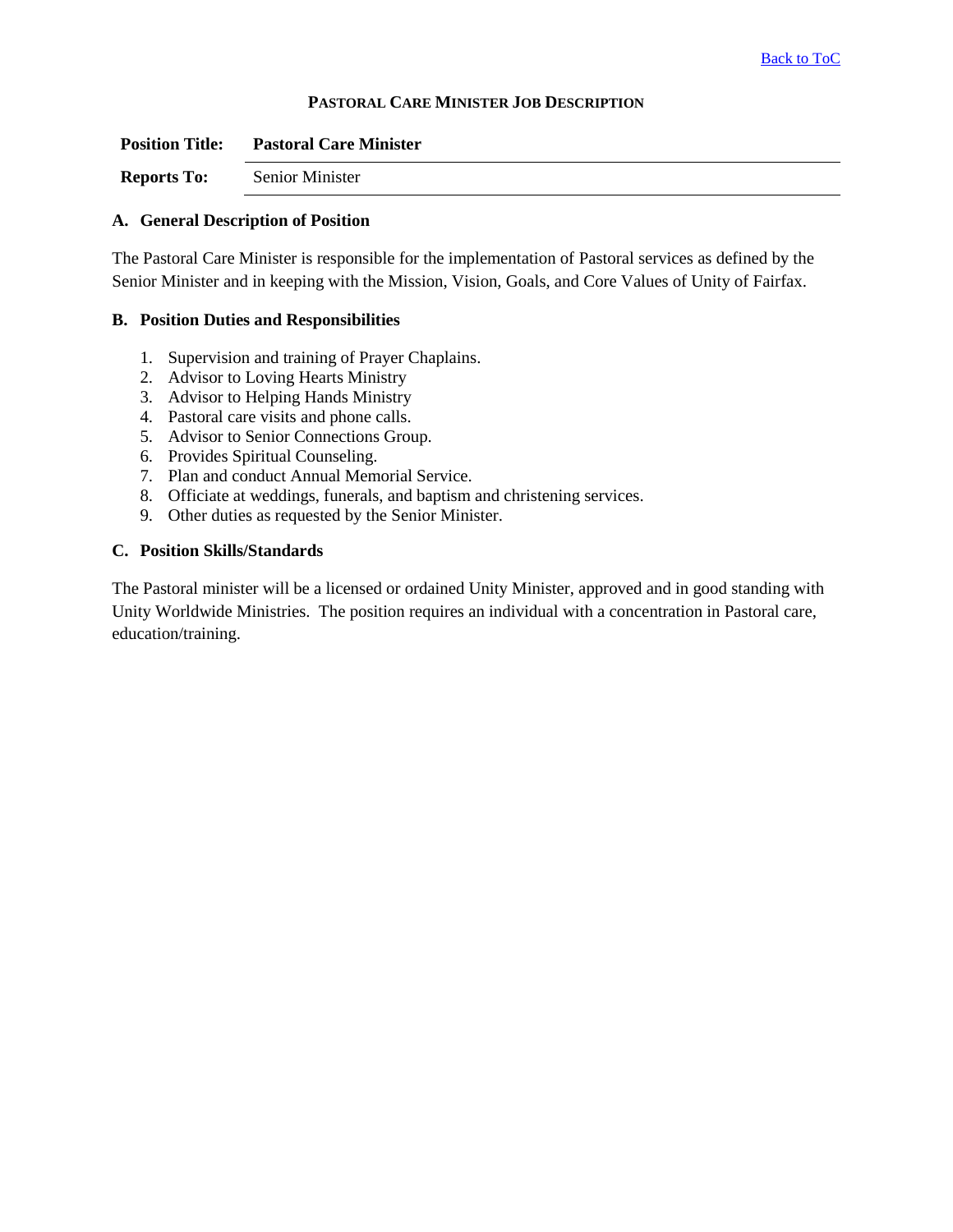# **Nominating Ministry Team**

- <span id="page-31-1"></span><span id="page-31-0"></span>1. APPROVAL DATE: October, 2015
- 2. SCOPE: The Bylaws of Unity of Fairfax call for a policy for the execution of the duties of the Nominating Ministry Team, a policy that will prescribe the communication goals to adequately inform the membership about the candidates for the Board of Trustees and provide opportunities for the candidates to meet with members prior to the election at the annual meeting.
- 3. POLICY: The identification, vetting and introduction of candidates for the Board of Trustees is accomplished each year by a Nominating Ministry Team, formed as prescribed in the Unity of Fairfax Bylaws.
- 4. ROLES AND RESPONSIBILITIES OF THE NOMINATING TEAM
	- 4.1. Identify nominees based on a review of the statements in the Bylaws of the qualifications and responsibilities of Board members, as well as consideration of the needs on the current Board and any known challenges the Board is or will soon be facing.
	- 4.2. Provide an opportunity for members to nominate candidates.
	- 4.3. Provide nominees with a schedule of the election activities and a schedule of the meetings of the Board of Trustees in the coming year.
	- 4.4. Consider the background and qualifications of each nominee to confirm that he or she meets the requirements prescribed in the Bylaws for Board members.
	- 4.5. At least 15 days before the membership meeting at which the election of Board members will occur, provide the community with background information about each candidate.
	- 4.6. Provide interactive opportunities for the membership community to meet the candidates and learn about their background and interest in serving on the Board.
- 5. REFERENCES: Unity of Fairfax Bylaws, Article VI. Board of Trustees.
	- 5.1. Section 3. Prohibition of Service [on the Board of Trustees].
	- 5.2. Section 9. Duties and Responsibilities of the Board of Trustees.
	- 5.3. Section 10.A. Qualifications [for the Board of Trustees]
	- 5.4. Section 10.B. Nomination and Election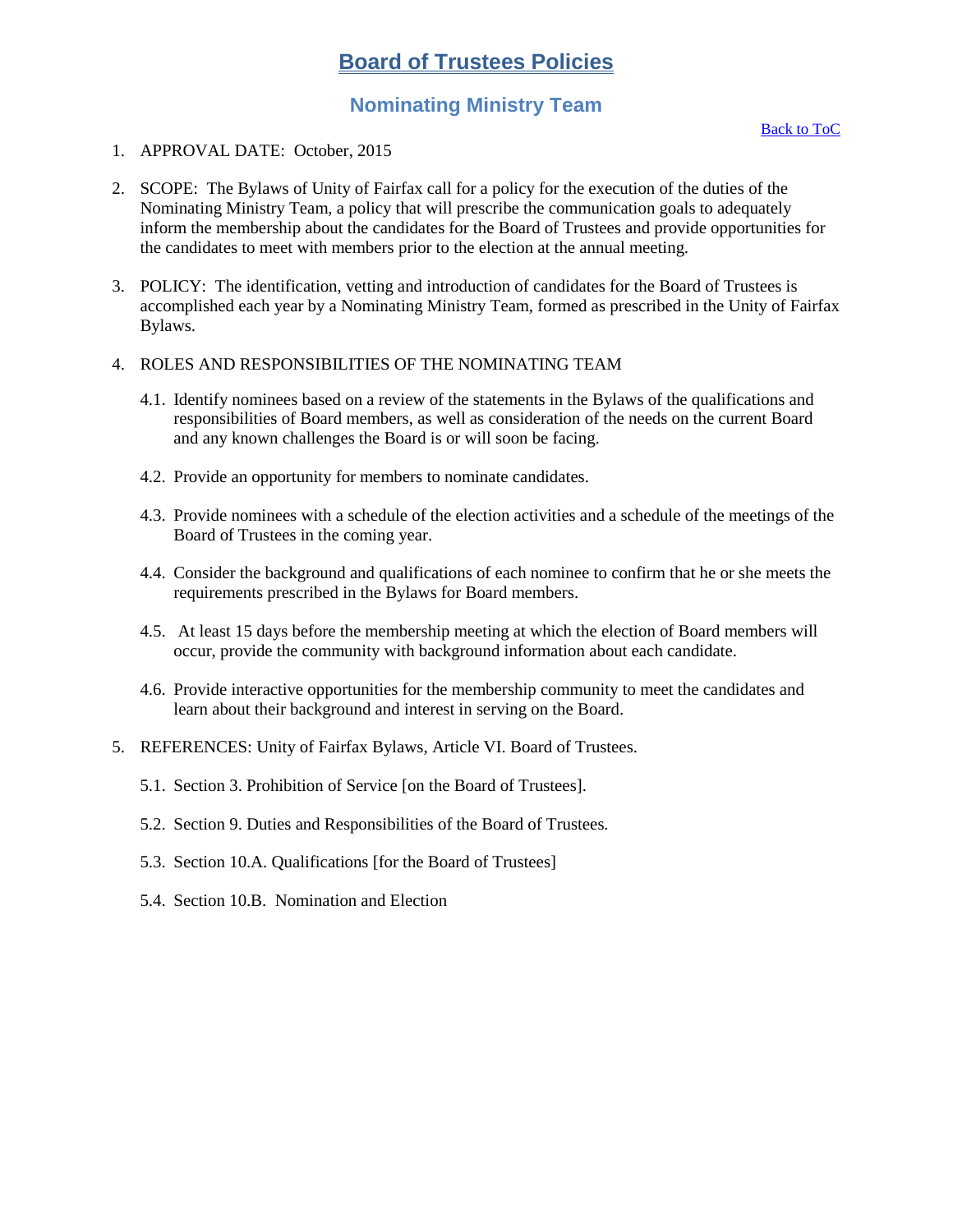### **Conduct of Elections**

- <span id="page-32-0"></span>1. APPROVAL DATE: November, 2015
- 2. SCOPE: This policy applies to the election of Board of Trustee positions. The Bylaws of Unity of Fairfax specify that the election of Board of Trustee positions is held as part of the annual membership meeting, and can also be held at a special membership meeting when the total number of trustees, including the Senior Minister, falls below four.

### 3. POLICY

- 3.1. A ballot for the election of members to the Board of Trustees will be distributed to each attendee upon confirmation of Voting Membership for the annual meeting.
- 3.2. A proxy ballot will be given to each attending Voting Member who presents a signed proxy from a Voting Member not in attendance.

- 4.1. Staff: Make proxy authorization available to the membership no less than three weeks prior to the annual meeting for Voting Members who do not plan to attend the annual meeting.
- 4.2. Board of Trustees
	- 4.2.1.Assign an Election Ministry Team to count votes for candidates to the Board of Trustees.
	- 4.2.2.Manage the registration of Voting Members and distribution of ballots at the annual meeting. Report to the counting team the total number of ballots distributed to reconcile number of votes.
	- 4.2.3.Manage the collection of the ballots to protect the secret ballot process.
- 4.3. Chair of the Nominating Ministry Team: Give each candidate an opportunity to introduce him or herself at the annual meeting, and call for the ballots to be cast and collected.
- 4.4. Election Ministry Team: Count the votes and report the results to the Chair of the Board of Trustees.
- 4.5. Chair of the Board of Trustees: Announce the results of the election.
- 5. REFERENCES: Unity of Fairfax Bylaws, Article VI. Board of Trustees.
	- 5.1. Section 10.D.1. Election Requirements
	- 5.2. Section 10.D.2. Election Procedure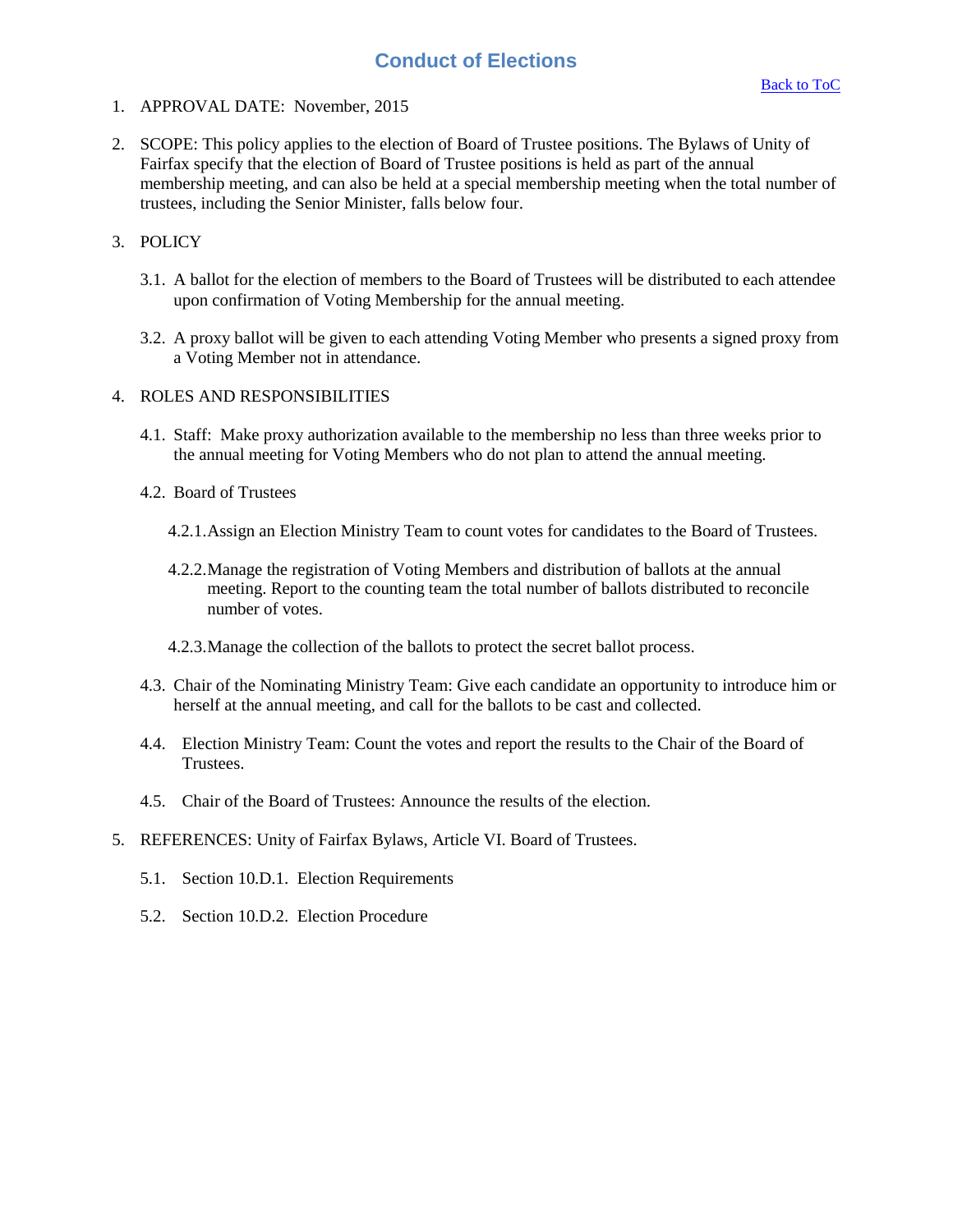- <span id="page-33-0"></span>1. APPROVAL DATE: March, 2016
- 2. SCOPE: This policy applies to communications with the Board of Trustees at Unity of Fairfax

#### 3. POLICY

- 3.1. Communication with the Board of Trustees will be facilitated by:
	- 3.1.1.Maintaining a group email address that will forward emails to all elected members of the board.
	- 3.1.2.Publishing contact information for the Board in the Sunday bulletin and on the church website.
- 3.2. Emails from the community will be responded to within a one-day period. When further communication is appropriate, the initial response will acknowledge that the email has been received and will clarify the expectation for further communication.

- 4.1. Board of Trustees: Maintain a current and valid group email address for the elected members of the board.
- 4.2. Staff:
	- 4.2.1.Publish contact information for the Board in the Sunday bulletin.
	- 4.2.2.Forward contact information to the webmaster for publication on the church website.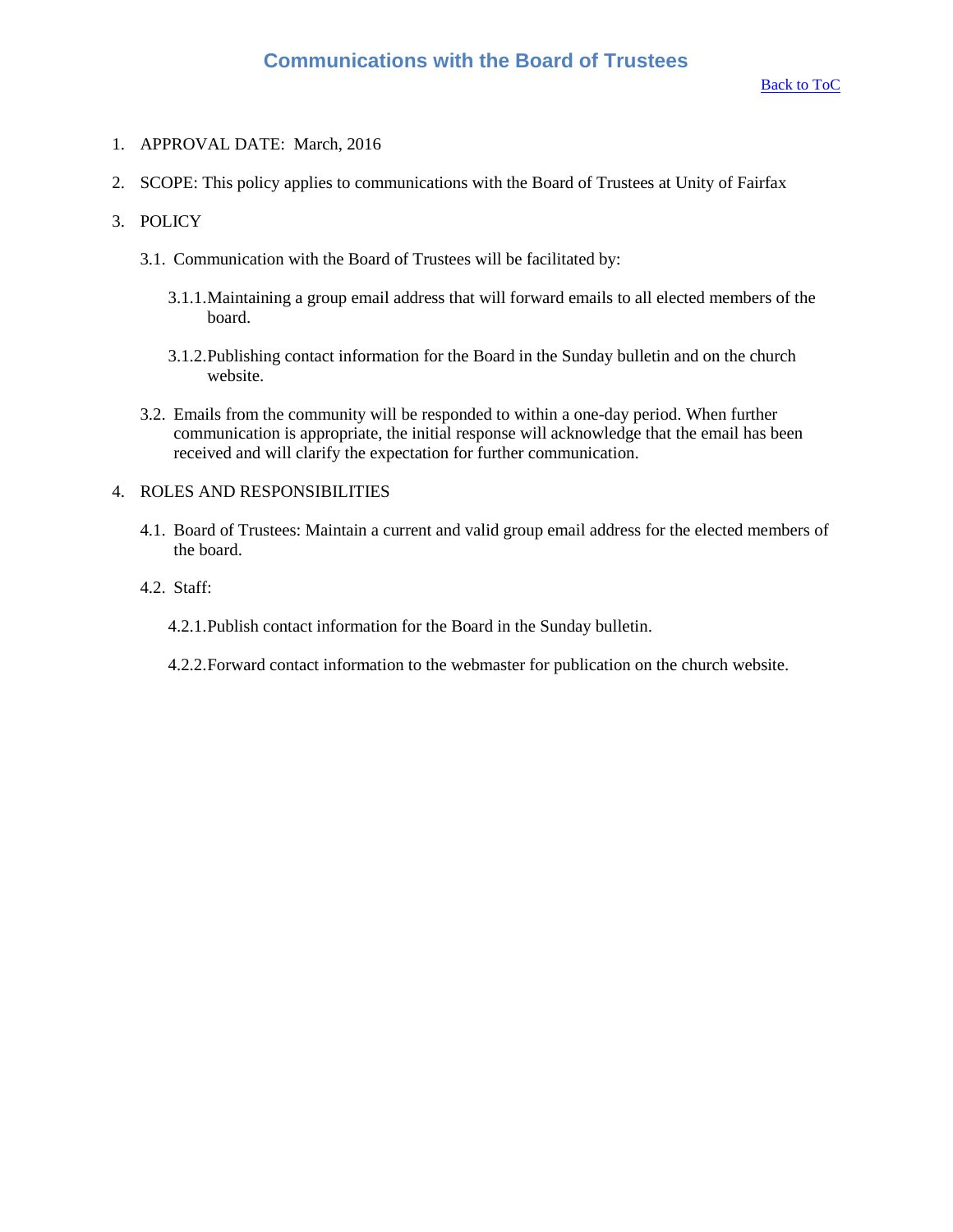### <span id="page-34-0"></span>1. APPROVAL DATE: November, 2018

### 2. BACKGROUND

- 2.1. Unity of Fairfax desires to keep its technology and related practices up to date and deploy those practices consistent with our core values of inclusivity, love in action, spirit centered, peace, and integrity. Unity of Fairfax affirms Board participation that leverages technology to promote inclusivity, attracts as broad a range of Board members as possible, maximizes Board input, and maintains Board rapport, congeniality, and effectiveness.
- 2.2. Each Board member brings a valuable perspective to the Board. Using technology for remote participation can reduce the impact when a Board member cannot be physically present. We seek to meet in person when possible for all the benefits that provides. The remote participation and electronic voting policy creates agile ways for the Board to discharge its duties efficiently.
- 2.3. Additionally, although not necessary, Unity of Fairfax historically has attempted to harmonize its bylaws with those of Unity Worldwide Ministries ("UWM"). UWM's bylaws permit Board and ministry teams to meet by telephone conference or other electronic communications that allow all participants to interact simultaneously. This policy follows though does not wholly duplicate that policy.
- 2.4. Accordingly, Unity of Fairfax affirms its desire to:
	- 2.4.1. Use technology efficiently and intelligently;
	- 2.4.2. Enhance its effectiveness and productivity;
	- 2.4.3. Render Unity of Fairfax and its volunteer leadership roles appealing to modern generations;
	- 2.4.4. Enable the Board of Trustees efficiently and effectively to address issues as they arise in a timely manner, which may often include matters that should be addressed before the next regularly-scheduled Board meeting;
	- 2.4.5. Enhance inclusivity in Unity of Fairfax matters, which is a core Unity of Fairfax value;
	- 2.4.6. Respect Board members' dedication and commitment to their Board duties which drives their desire to participate in Board meetings even if out of the area or otherwise unable to attend due to unforeseen scheduling conflicts;
	- 2.4.7. Enable representative participation (voices and perspectives) and allow for flexibility for the Board to fulfill its role with excellence and diversity of thought despite challenges that might arise from family, health, travel, business, weather, or other unforeseen conditions;
- 2.5. Allow for meaningful participation of:
	- 2.5.1. Working adults to serve on the Board;
	- 2.5.2. Adults with children or caregivers to serve on the Board;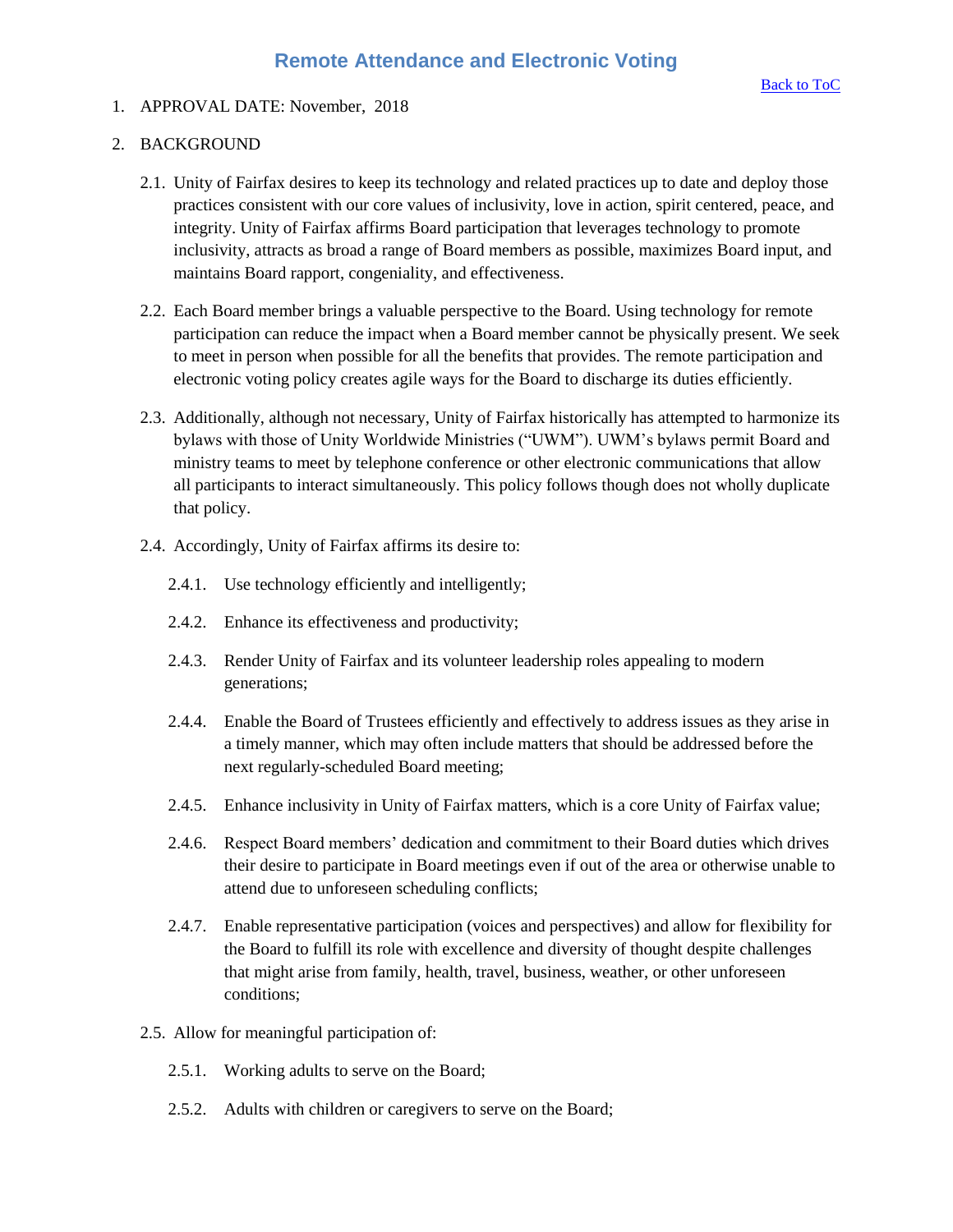- 2.5.3. Board members who may not, on account of health reasons, be able to participate in person;
- 2.5.4. Board members who may have requirements or opportunities to travel for business or personal reasons;
- 2.5.5. Allow for the Board to maintain its meeting schedule virtually in the event of inclement weather or other unavoidable issues (e.g., injuries, family emergencies, etc.);
- 2.5.6. Allow virtual participation of congregation members in alignment with the Unity of Fairfax practice of having open board meetings; and
- 2.5.7. Encourage and ensure willingness of qualified volunteers who bring the technical and leadership skills needed for effective Board functioning to become Board members.
- 3. POLICY: Unity of Fairfax permits appropriate remote participation in regularly-scheduled Board meetings via technology that allows all Board members to hear and speak to each other. Unity of Fairfax permits electronic voting provided certain conditions are met, as set forth below.

### 3.1. REMOTE MEETING PARTICIPATION

- 3.1.1. Board Members are expected to attend all Board Meetings. Given competing priorities such as family, business, caregiving, and health, it is recognized that Board members may occasionally miss a Board Meeting. The bylaws limit the number of meetings each Board member may miss per year. This limit has been established in order to sustain continuity and information exchange. The Board meeting attendance requirement set forth in the bylaws remains in effect.
- 3.1.2. Board members and community members may attend regularly-scheduled Board meetings remotely through technology that allows all Board members to hear and speak to each other.
- 3.1.3. Though preferred, the technology chosen may or may not include video capabilities.
- 3.1.4. Board members attending a meeting remotely in accordance with this policy are considered "present" for all purposes.
- 3.1.5. Board members may exercise their sound discretion in deciding whether to attend a regularly-scheduled Board meeting remotely, balancing the five core values of Unity of Fairfax and any other factors the Board member deems appropriate.
- 3.1.6. Board members may not attend more than two consecutive regularly-scheduled Board meetings remotely, or more than three in any calendar year.
- 3.1.7. Board members must attend the January retreat in person.
- 3.2. ELECTRONIC VOTING: Action to be taken by the Board may be taken without a meeting if each Board member signs a consent describing the action to be taken and delivers it to the corporation. Such consent may be accomplished by one or more electronic transmissions. A consent so signed has the effect of action taken at a Board meeting and may be described as such in any document.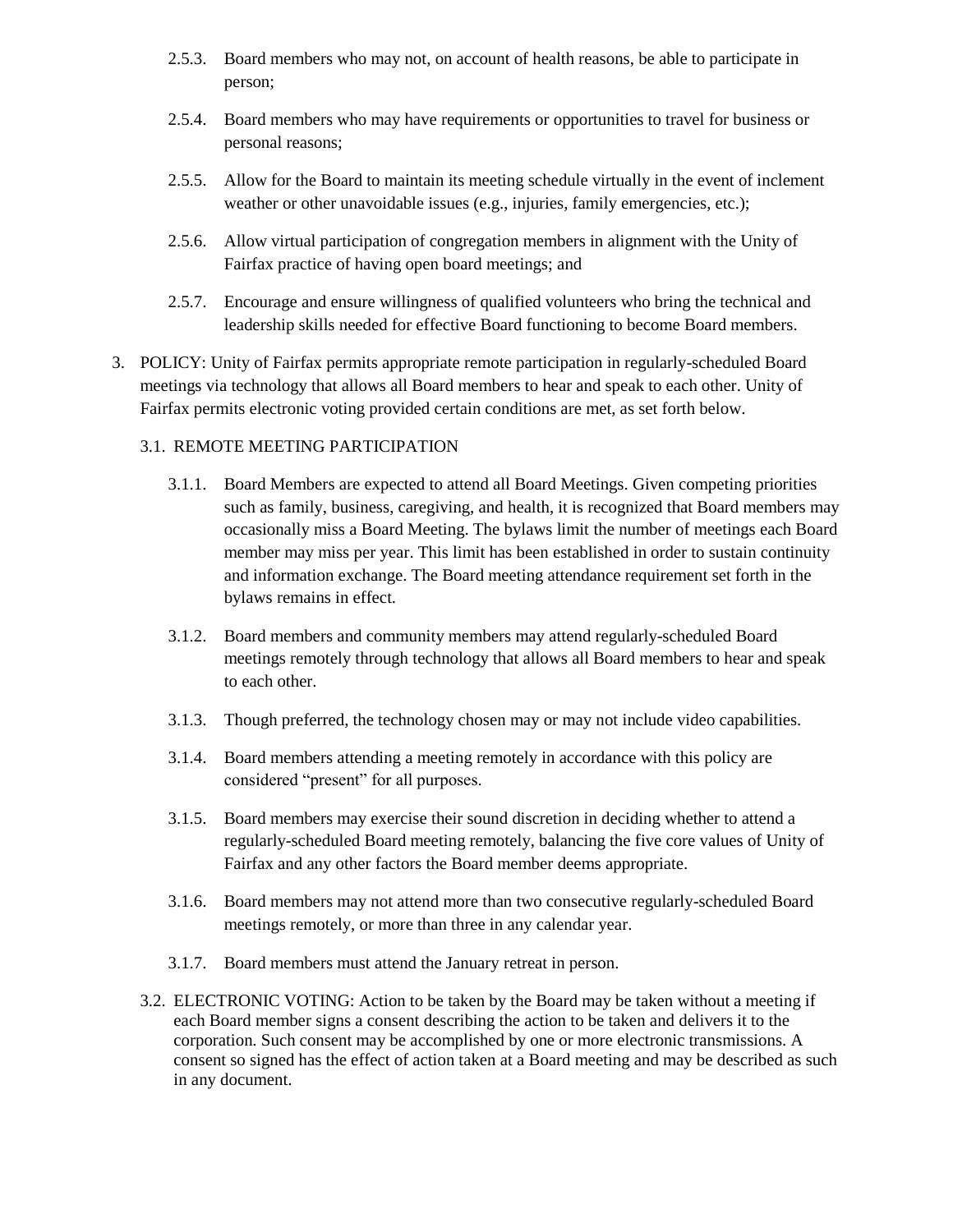# **Youth and Family Ministries (YFM)**

### **Establishment of Programs for Children and Youth**

#### [Back to ToC](#page-0-0)

- <span id="page-36-1"></span><span id="page-36-0"></span>1. APPROVAL DATE: May, 2016
- 2. BACKGROUND: Unity of Fairfax is a warm and welcoming multigenerational community dedicated to developing the Spiritual Presence within every member of the families in our community.
- 3. POLICY: Unity of Fairfax accepts children as full participants in our congregation, offering classes and activities for all ages at age appropriate levels. Children are integrated into our Sunday worship program and are encouraged to perceive the congregation as their own community as well as that of their parents.
- 4. ROLES AND RESPONSIBILITIES
	- 4.1. Senior Minister: Employ and supervise a Director of Youth and Family Ministry to provide age appropriate programming for children in families in our congregation.
	- 4.2. Director of Youth and Family Ministries:
		- 4.2.1.Recruit and support volunteers to provide an effective ministry to children and youth in a family-friendly environment.
		- 4.2.2.Provide a curriculum with age appropriate classes for children and youth.
		- 4.2.3.Maintain effective communication with families in the congregation to ensure understanding of the program and what it has to offer.
		- 4.2.4.Provide family activities periodically throughout the year to support the integration of the family as a whole.
		- 4.2.5.Maintain appropriate security practices to ensure the safety of the children.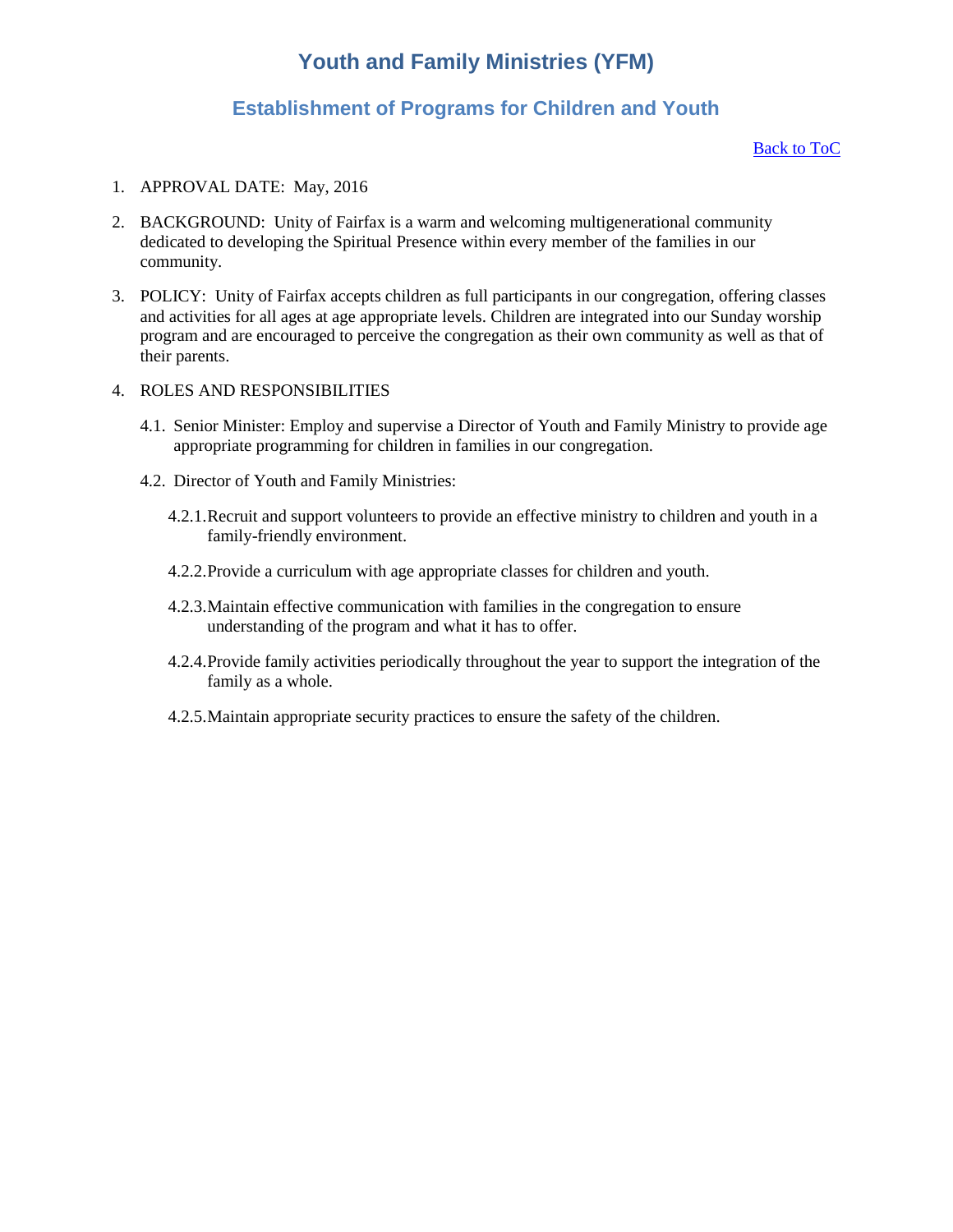- <span id="page-37-0"></span>1. APPROVAL DATE: August, 2019
- 2. BACKGROUND: Sacred Safety is about keeping children and adults safe with policies and procedures that reduce the possibility of loss, injury or danger. Unity of Fairfax has plans in place that provide a safe environment yet have clear steps to be taken in the event of an emergency situation. The Unity of Fairfax Safety Manual outlines various scenarios and the associated action items for the whole church community. In addition to the Safety Manual, other policies in this YFM section address specific Sacred Safety considerations.
- 3. POLICY
	- 3.1. In the event of extreme and threatening weather conditions during a YFM class or event, youth and children will be directed to an interior room.
	- 3.2. In the event of fire, teachers will calmly lead the children to the parking lot of the adjacent Fairfax County Library. Parents will come to this area to unite with their children.
	- 3.3. YFM classes are held in rooms that have windows to the hallway in the door or in one or more classroom walls, allowing viewers to see into the classroom at any time.
	- 3.4. Volunteers in the YFM program must be members of the Unity of Fairfax community for 6 months and must pass a background check. Refer to policy on Background Checks in the Board of Trustees section of this manual.
- 4. ROLES AND RESPONSIBILITIES: Volunteers are to report safety concerns to the Directory of Youth and Family Ministries.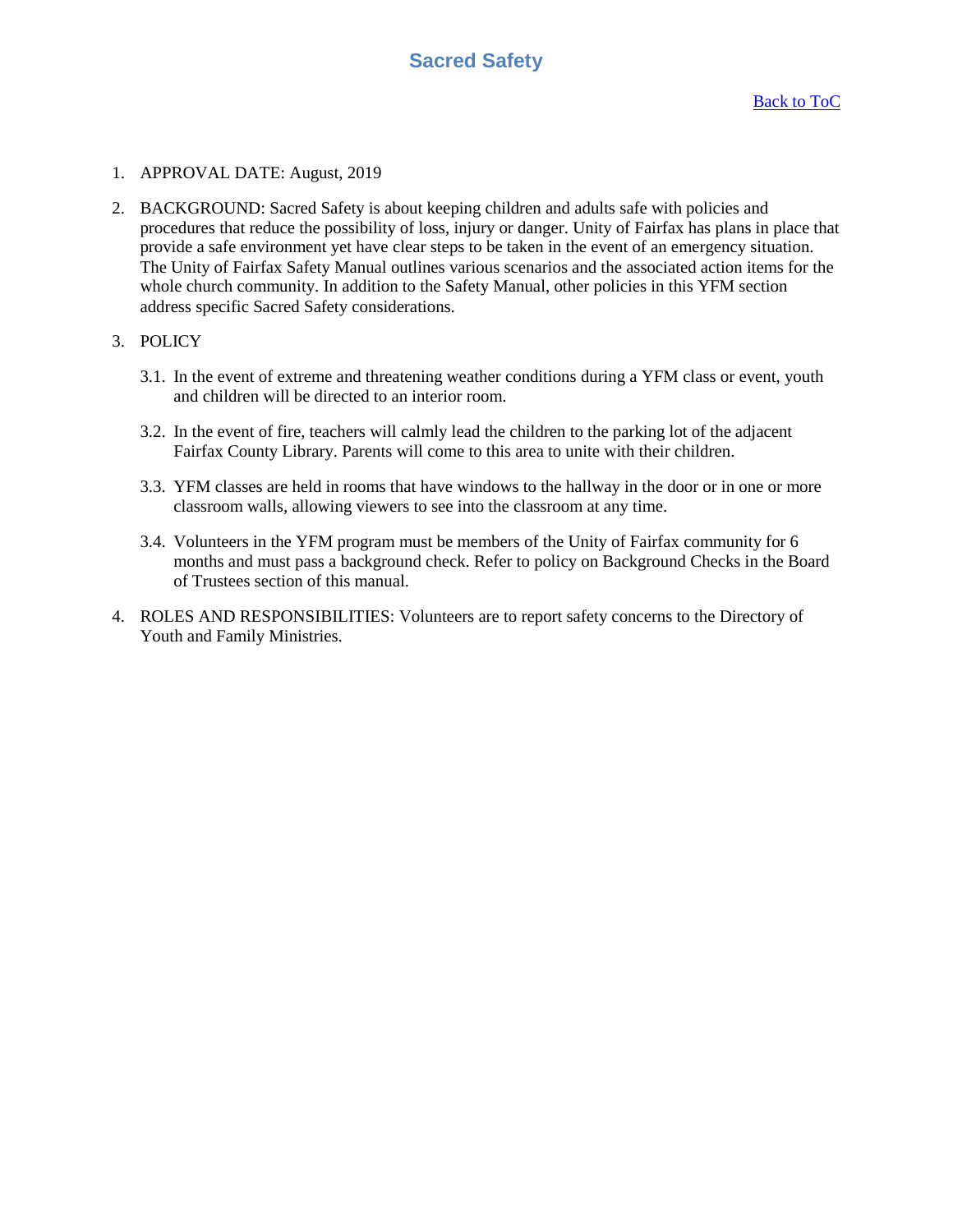# **Code of Ethics**

### <span id="page-38-0"></span>1. APPROVAL DATE: August, 2019

- 2. BACKGROUND: Unity of Fairfax puts strong emphasis on the responsibility of working with children and youth. All participants in the program are held to a high standard of conduct which the church management believes is of supreme importance to protect the safety and to promote the spiritual development and health of the young people in the community.
- 3. POLICY: All persons working with children or youth at Unity of Fairfax will be required to sign a code of ethics, effective each year at the beginning of the Sunday school year in September and valid through August of the following year. This code of ethics includes commitment to appropriate behavior both on and off of church property and addresses the understanding of policies in this manual pertaining to the Youth and Family programs.

- 4.1. The Director of Youth and Family Ministries will maintain the YFM Code of Ethics.
- 4.2. The Senior Pastor will approve the content of the YFM Code of Ethics.
- 4.3. The Director of Youth and Family Ministries will keep a file of the signed Code of Ethics documents in the church office.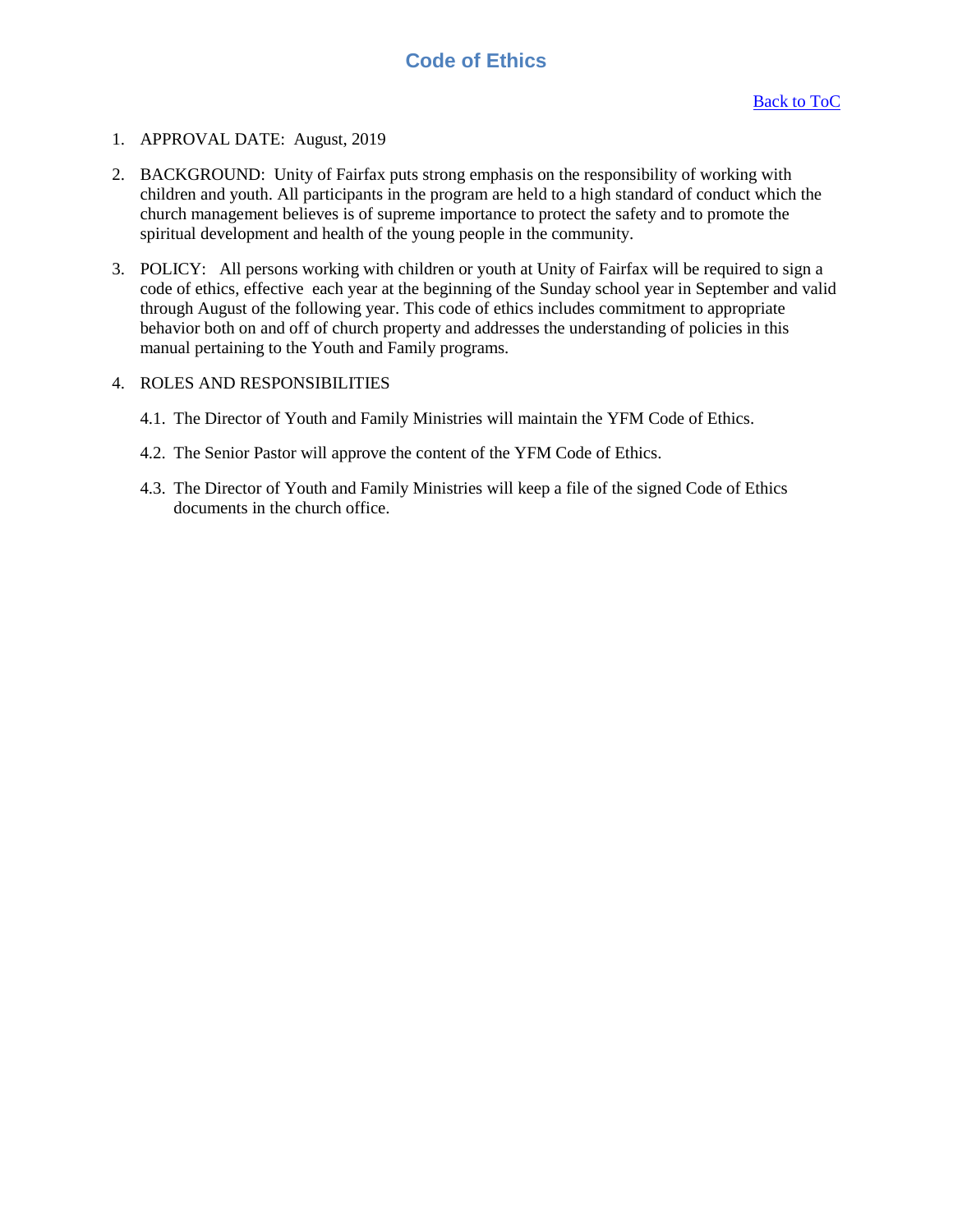# **Adult-to-Child Ratio**

- <span id="page-39-0"></span>1. APPROVAL DATE: August, 2019
- 2. BACKGROUND: Knowing that safety and effectiveness is compromised when there are too many children or students for supervision by the number of program leaders available, Unity of Fairfax is committed to assuring that enough program leaders are present for all program activities.
- 3. POLICY: The goal of the YFM program is to have 2 adults per classroom. In the event that there is only one adult in the classroom, our hallway-angel volunteers should always be in the classrooms and hallways during youth classes. They are to be watchful to any safety issue, to aid in any classroom that has a need and to monitor the safety of everyone.
- 4. ROLES AND RESPONSIBILITIES
	- 4.1. The Director of Youth and Family Ministries will assure that one adult is in charge of each occupied classroom during the Sunday school hour.
	- 4.2. The responsible adult in each classroom will assure that at least one adult assistant is present. If at any time during the hour, the presence of two adults in the classroom cannot be sustained, the responsible adult will notify the Director immediately.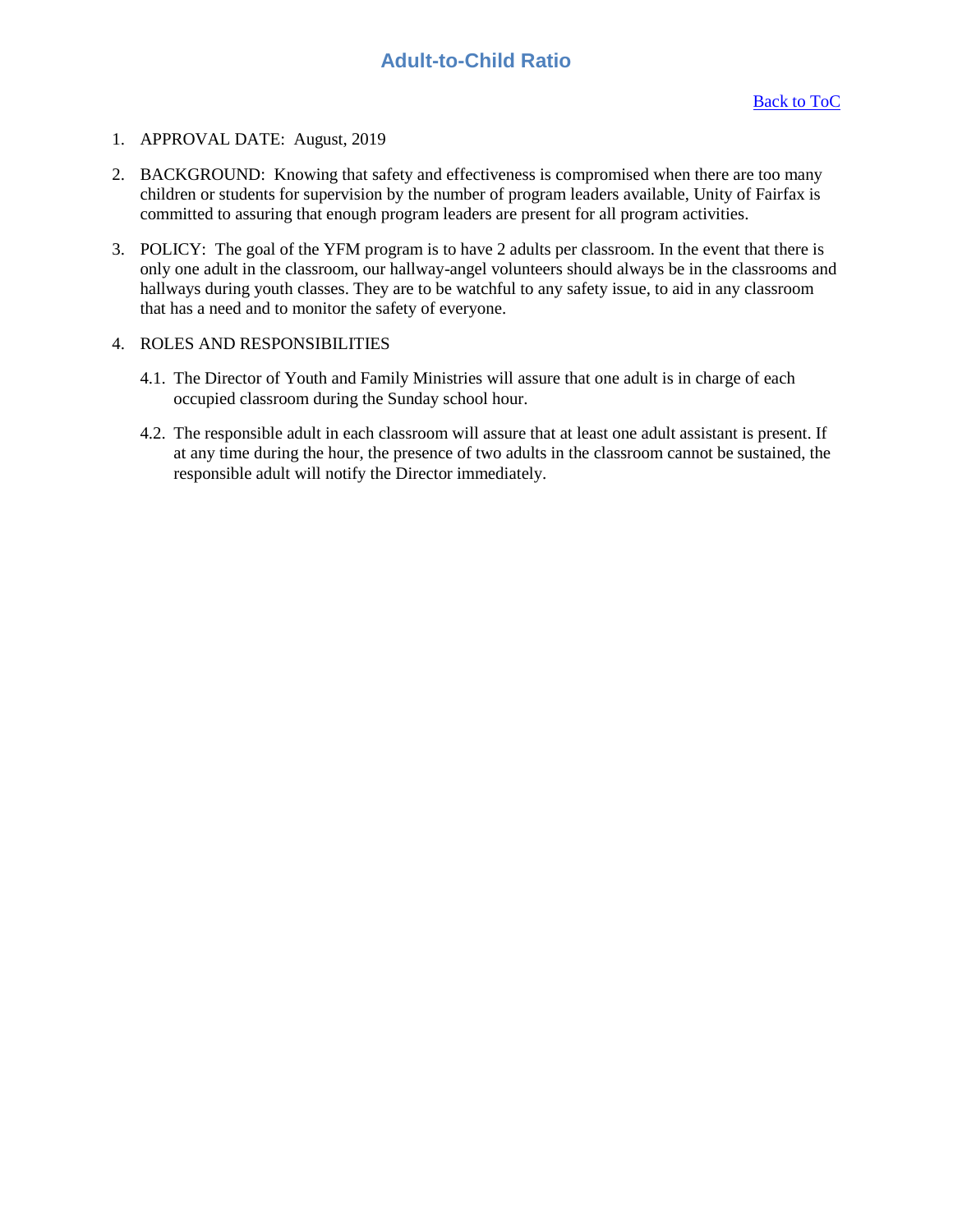# **Nursery Staffing**

- <span id="page-40-0"></span>1. APPROVAL DATE: August, 2019
- 2. POLICY: The Unity of Fairfax Nursery is staffed by Unity of Fairfax volunteers over the age of 18. Teens in the YFM program also help out in the Nursery from time to time, under supervision of the volunteer in charge. The target ratio of volunteers and helpers to infants/toddlers in the nursery will be no less than 1:4.
- 3. ROLES AND RESPONSIBILITIES
	- 3.1. The Director of Youth and Family Ministries will assign one or more volunteers to provide nursery services.
	- 3.2. The assigned volunteer(s) are expected to arrive by 15 minutes prior to the beginning of the service or program for which the nursery is staffed.
	- 3.3. Parents may bring their children to the nursery no sooner than 15 minutes before the beginning of the service or program and need to pick up their children immediately after the service or program ends.
	- 3.4. Nursery attendants will follow the Diaper Changes policy in this section.

### **Child Abuse Reporting**

[Back to ToC](#page-0-0)

- <span id="page-40-1"></span>1. APPROVAL DATE: August, 2019
- 2. BACKGROUND: Virginia requires mandatory reporting of child abuse, which includes physical, sexual or mental abuse or neglect by a child's parent or other person responsible for his care.
- 3. POLICY: If anyone working with the children at Unity of Fairfax suspects physical, sexual or mental abuse, he or she is to immediately contact the Director of Youth and Family Services or the Senior Minister who will be responsible to call and report their suspicions to Fairfax County Child Protective Services (CPS) and to complete a CPS Report Form. These forms will be kept onsite at Unity of Fairfax, accessible to the YFM Director and the Senior Minister.

- 4.1. Anyone working with youth or children at Unity of Fairfax is to report any indication of possible physical, sexual or mental abuse.
- 4.2. The Director of Youth and Family Services and Senior Minister are to report any suspicion of abuse to Fairfax County Child Protective Services.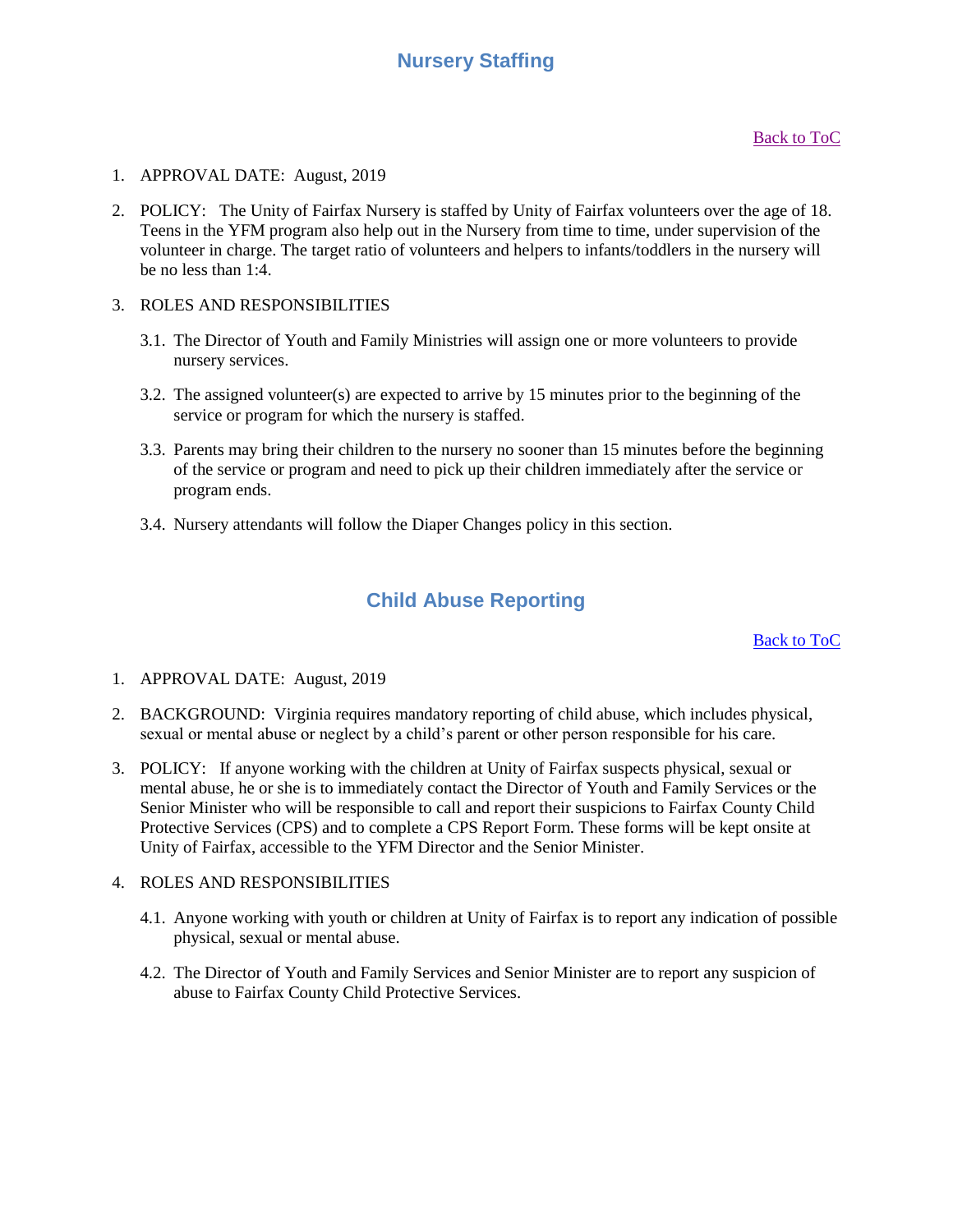# **Social Media**

- <span id="page-41-0"></span>1. APPROVAL DATE: August, 2019
- 2. BACKGROUND: Unity of Fairfax recognizes the potential impact of social media in our culture and provides guidance for its appropriate use by the Youth Ministry staff and volunteers.
- 3. POLICY: All use of social media by the Youth Ministry staff and volunteers is subject to the following parameters:
	- 3.1. Limit use to ministry-related business.
	- 3.2. Do not engage in proactive one-on-one communication with Unity of Fairfax youth under 18 on social networking sites.
		- 3.2.1. Accept invitations to profiles, groups and events but do not initiate any type of communication with the youth.
		- 3.2.2. Respond to minor-initiated communications ONLY on professional social media sites and NOT on personal pages.
		- 3.2.3. Discourage private one-on-one communications.
	- 3.3. Recognize that you are a role model for the youth of Unity of Fairfax at all time and limit your public presence on social media to information, comments, photos, etc., that are appropriate for a youth or parent to view.
	- 3.4. Be respectful of Unity of Fairfax, its youth and adult leaders and its policies in all postings in profiles, blogs and other mediums of internet communication.
	- 3.5. Do not use blogs, social media sites and other internet communication mediums to disparage individuals or ministries of Unity of Fairfax.
	- 3.6. Do not use a social networking profile, group page, blog or other internet communication medium to discuss behavior that is against the Unity of Fairfax code of conduct, including but not limited to alcohol or drug use, sexual behavior, delinquent behavior, etc.
	- 3.7. Any pictures of youth posted on the Unity of Fairfax website, Facebook page, blog or other type of social media must have a written permission form from the parent for minors under 18 or the youth if 18 or older.
	- 3.8. Limit access to any site directed toward youth under 18 to authorized members and leaders by use of password or similar protection.
	- 3.9. With any electronic communication with youth, always apply TAP principles:
		- 3.9.1.T—Transparent, maintain openness, visibility and accountability;
		- 3.9.2.A—Accessible, consider all electronic communication to be a matter of record;
		- 3.9.3.P—Professional, use correct grammar and tone, choose appropriate subject matter and choose words that are courteous.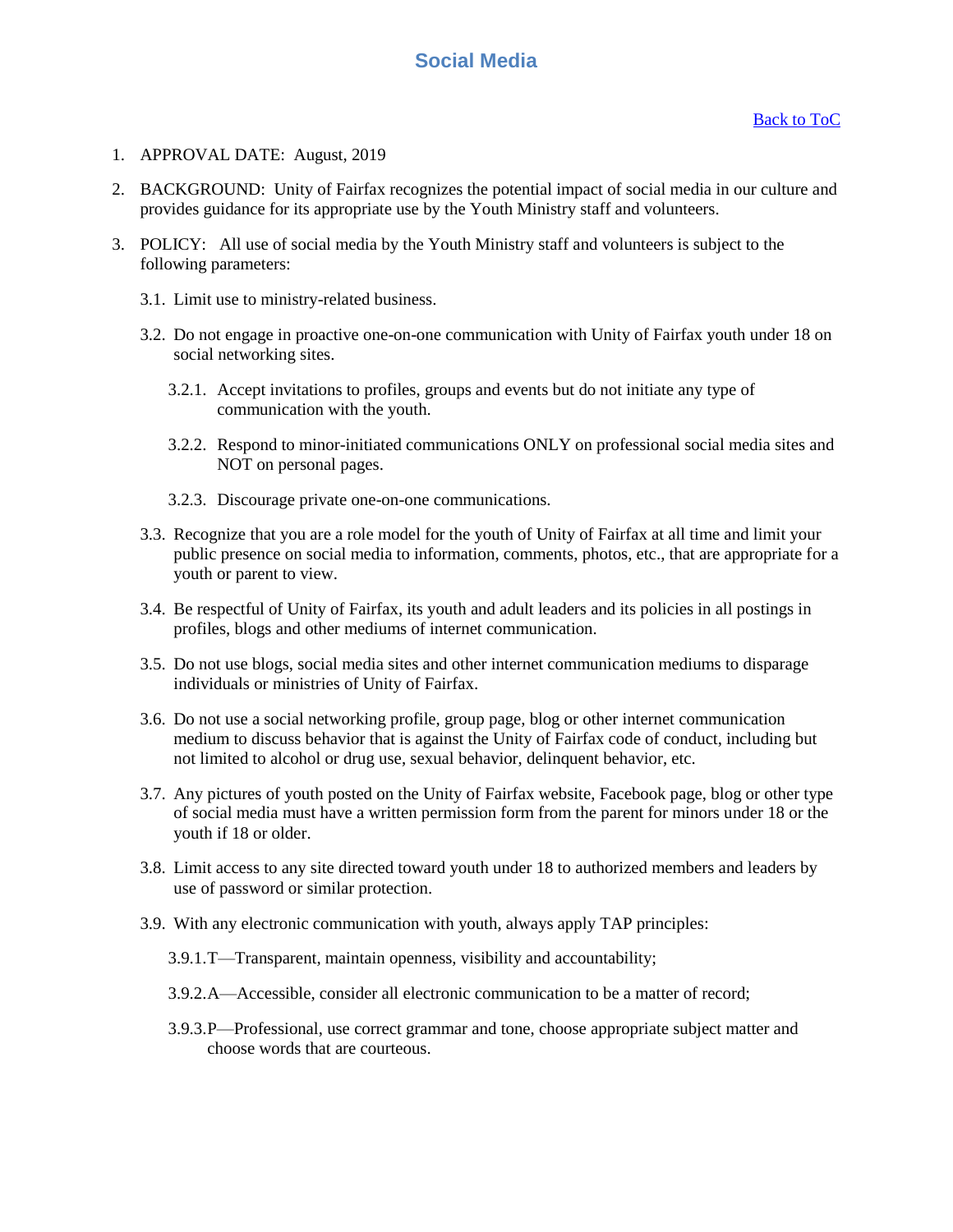- 4.1. All volunteers and staff of the Youth and Family Ministry program at Unity of Fairfax are subject and to be held accountable to this policy.
- 4.2. Any member of Unity of Fairfax is empowered to bring infractions of this policy to the attention to the Director of Youth and Family Ministries or to the Senior Minister.
- 4.3. The Director of Youth and Family Services and Senior Minister are responsible to follow-up on any reports received and to address the behavior of the communicator using social media appropriately according to their own judgment, even to the extent of discontinuing his or her role with the youth of the church.
- 4.4. The Youth and Family Ministries Director and the Senior Minister share the responsibility for addressing infractions. Decisions about addressing the situation will be collaborative and will not be treated or spoken of as having been made by either one or the other of the two leaders.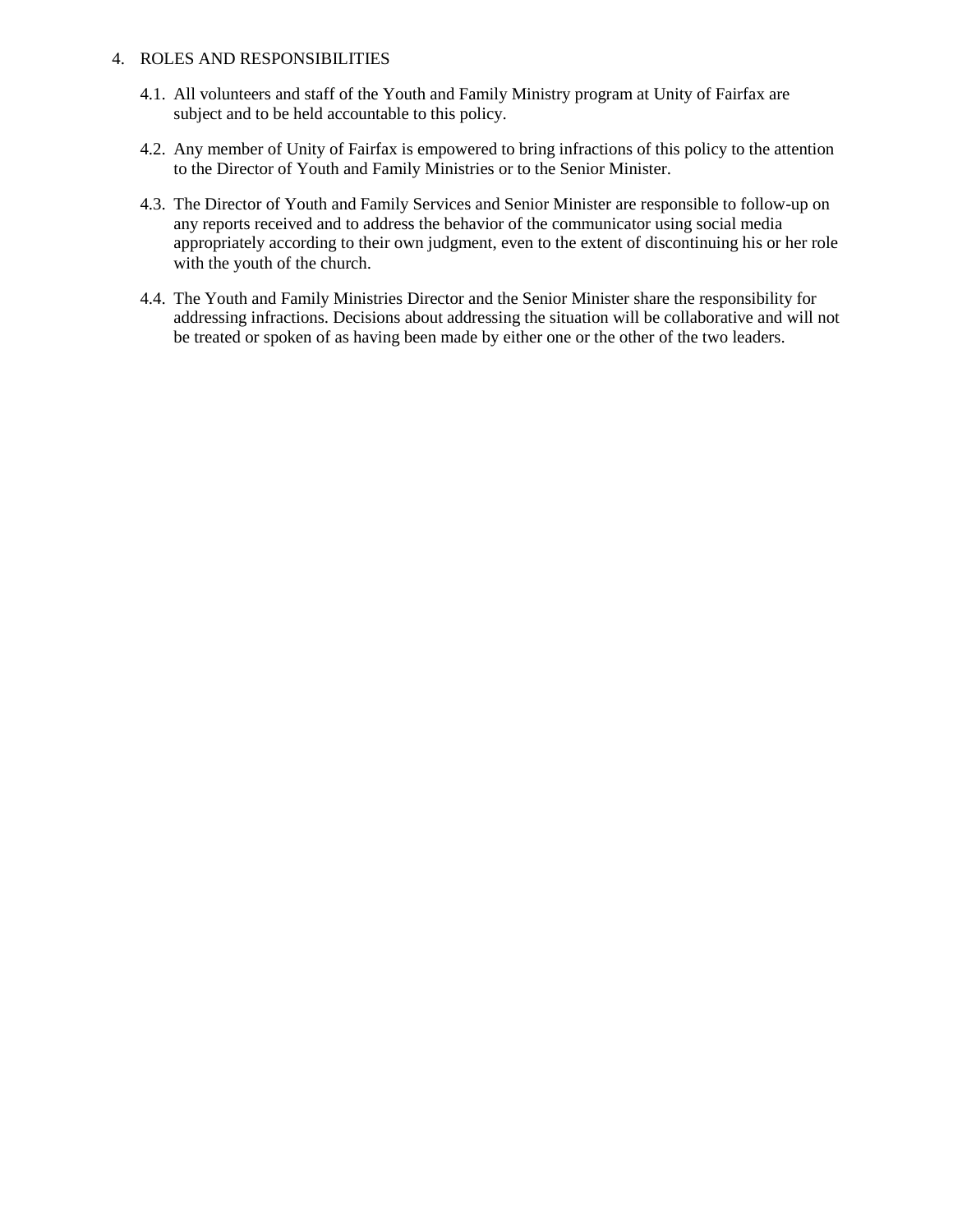- <span id="page-43-0"></span>1. APPROVAL DATE: August, 2019
- 2. BACKGROUND: Junior Sponsors in the Youth and Family Ministries program at Unity of Fairfax are from 21-24 years of age.
- 3. POLICY
	- 3.1. Junior Sponsors will not be assigned nor authorized to drive youth to or from rallies and other program events.
	- 3.2. They cannot be head sponsors and consequently will not be given sole responsibility for students at regional and sub-regional events.
- 4. ROLES AND RESPONSIBILITIES: Head sponsors are to provide supervisory guidance to the Junior Sponsors assigned to them.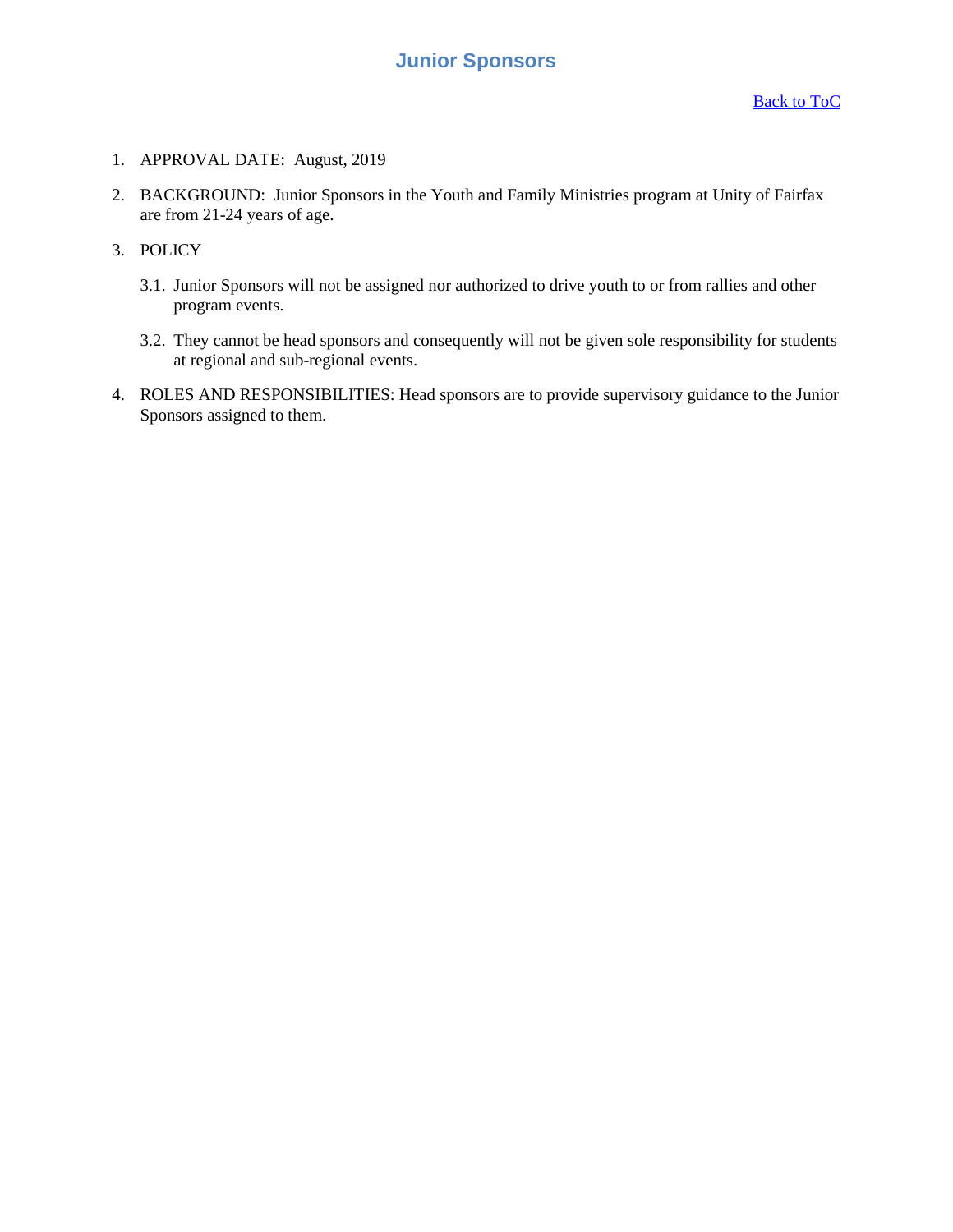<span id="page-44-0"></span>1. APPROVAL DATE: August, 2019

### 2. BACKGROUND

- 2.1. This policy is consistent with the church's broader Disruptive Behavior Policy in the Operational and Administrative Policies section of this manual. As presented in this Youth and Family Ministries (YFM) section, the policy is focused specifically on behavior of and response to youth in the YFM programs. Disruptive behavior by adults in the program falls under the church's broader policy.
- 2.2. Unity of Fairfax Youth and Family Ministry (YFM) affirms the inherent worth of all people and seeks to create an open an inclusive spiritual community. This requires a safe and supportive environment which includes addressing any situation which impinges on the individual's or the community's well-being. Such situations will be addressed promptly, directly, clearly and with compassion and consistency.
- 2.3. Disruptive behavior under this policy means one or more of the following behaviors:
	- 2.3.1. HARMFUL: The youth's behavior perceived to be harmful to people engaged in Unity of Fairfax's activities or property for which it is responsible. Examples are children running or shoving in the building, playing on equipment without permission, food fights, etc.
	- 2.3.2. DISRUPTIVE: The youth's behavior has a significant negative impact on ministry activities and /or significantly interferes with the development of healthy relationships within the spiritual community. Examples are disruptive classroom behavior that impacts the experience of other children, attitudes toward others that cause negative impact, bullying behavior, etc.
	- 2.3.3. OFFENSIVE: The individual's behavior is such that persons attending Unity of Fairfax activities could reasonably decide to leave or not join the community. Examples are extreme disrespect toward other, name-calling, inappropriate language, drawings or writings, etc.

### 3. POLICY

- 3.1. Since prayer is foundational to who we are, when disruptive behavior arises, the leadership will respond first with prayer, holding the situation and all those involved in a space of love and wholeness.
- 3.2. In order to address disruptive behavior fairly and effectively, leaders will keep accurate and timely records which document the disruptive behavior and the actions taken.
- 3.3. If the disruptive behavior presents an immediate danger to anyone in the ministry or if an individual is disrupting a class to the point the leadership decides the lesson cannot go on or that other students are being negatively impacted, an immediate response is required.
	- 3.3.1. The youth will be escorted to his or her parents or guardians or a Unity of Fairfax staff member.
	- 3.3.2. The meeting or activity will be suspended until such time as it can safely be resumed.
	- 3.3.3. The YFM Director will be notified as soon as possible and a written report will be submitted promptly to the YFM Director.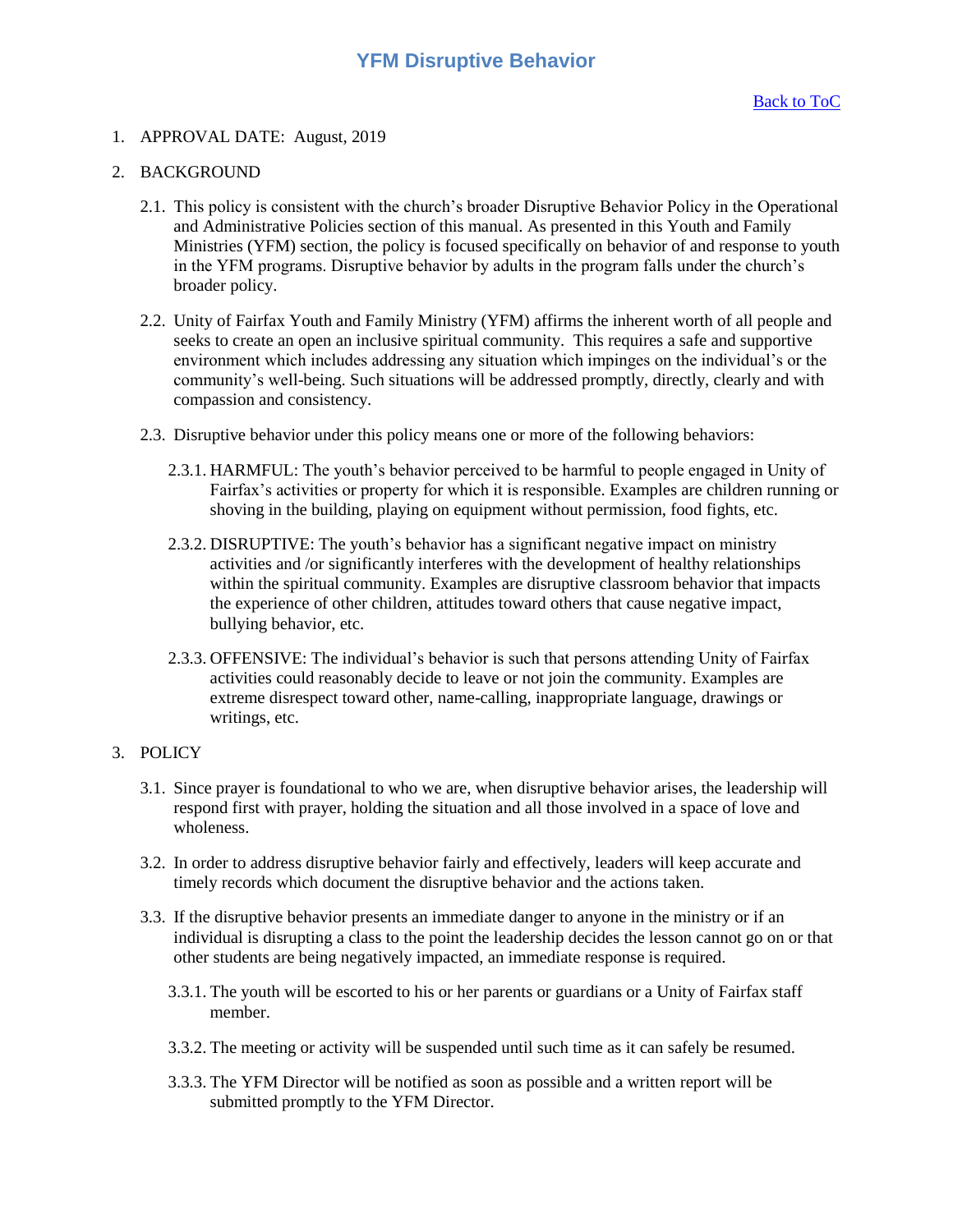- 4.1. The teaching team and YFM Director will prayerfully discern when action needs to be taken on disruptive behavior. To determine the necessary response, the following questions may be appropriate:
	- 4.1.1. Is it a conflict between the individual and others in the ministry?
	- 4.1.2. Is there a known, professionally diagnosed condition of emotional, psychological or educational conditions?
	- 4.1.3. What is the frequency and degree of disruption caused in the past?
	- 4.1.4. How likely is it that the problem behavior will diminish in the future?
- 4.2. The teaching team and YFM Director, with prayerful consideration, will decide upon the necessary response on a case-by-case basis. The following three levels of response are recommended for consideration:
	- 4.2.1. LEVEL ONE: The teaching team or representative and YFM Director will meet with the individual and parents or guardian. The team will clearly articulate the Unity of Fairfax YFM Disruptive policy and current concerns and will work with the youth and family to cocreate a plan of action which addresses the impact of the disruptive behavior on the community and will work to assure that such behavior does not continue.
	- 4.2.2. LEVEL TWO: The teaching team and YFM Director will give written notice that the individual will be excluded from ministry activities as appropriate for a defined period of time, with clearly identified reasons, the conditions of return and reference to the previous response step taken in Level One.
	- 4.2.3. LEVEL THREE: The teaching team and YFM Director will give written notice that the individual will be permanently excluded from ministry activities. This notice will be provided in a letter from the YFM Director to the youth and parents or guardian explaining the expulsion and the individual's rights and possible recourse, if any.
- 4.3. The teaching team and YFM Director will review the immediate response. Next, the YFM Director will, as soon as possible, meet with the Unity of Fairfax minister about the "immediate response" situation. If further follow-up restrictions are considered to be appropriate, a follow-up letter will be sent to the youth and family explaining in reasonable detail the further restrictions and what steps, if any, must be taken before returning to the activities involved.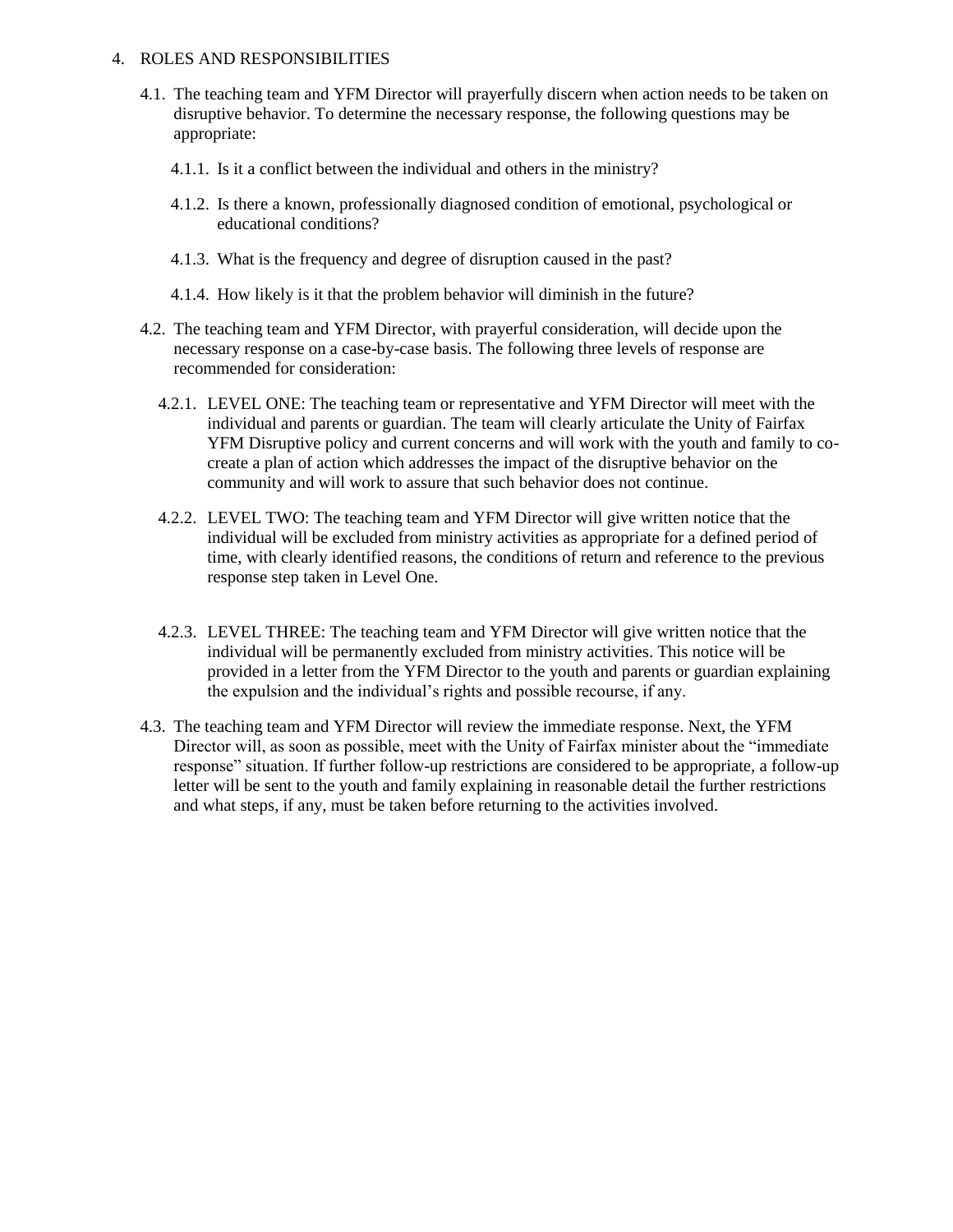### **Background Checks**

- <span id="page-46-0"></span>1. APPROVAL DATE: August, 2019
- 2. POLICY: All staff and volunteers working with youth and children at Unity of Fairfax are subject to a background check, which will be reviewed by both the Youth and Family Ministries Director and the Senior Minister. Refer to the policy in the Operational and Administrative Policies section of this manual.

### **Sign-In and Sign-Out**

[Back to ToC](#page-0-0)

- <span id="page-46-1"></span>1. APPROVAL DATE: AUGUST, 2019
- 2. POLICY: For the sacred safety of our children, the Youth and Family program at Unity of Fairfax uses a Sign-In and Sign-Out process.
- 3. SCOPE: The Sign-In and Sign-Out process is used for children in the  $5<sup>th</sup>$  grade and younger.
- 4. POLICY:
	- 4.1. Sign-In/Sign-Out sheets are located near each classroom door.
	- 4.2. A parent or guardian must Sign-In any child in the  $5<sup>th</sup>$  grade or younger each time the child is dropped off for a class or program event and Sign-Out the child at the end of the class or event.
	- 4.3. Sign-Out will be after the service in the sanctuary is over.
	- 4.4. Children who are taken into the sanctuary at the end of a service will remain on the platform with their teacher, who will have a Sign-Out form, until their Sign-Out is complete. Children who stay in the classroom will be signed out from the classroom.
	- 4.5. The Sign-In/Sign-Out form will include a space for concerns for the teacher's attention that are not listed on the child's registration form. The teacher will review these concerns at each meeting of the class or program event.
	- 4.6. If there is no class being held on any given Sunday, including the YOU, a sign will be put on the closed classroom door indicating that there is no class that day and that those students are invited to attend the Sunday service in the sanctuary.

- 5.1. A parent or guardian will sign the child in and out for each class or program event.
- 5.2. The teacher or event leader will not release any child who is not signed out.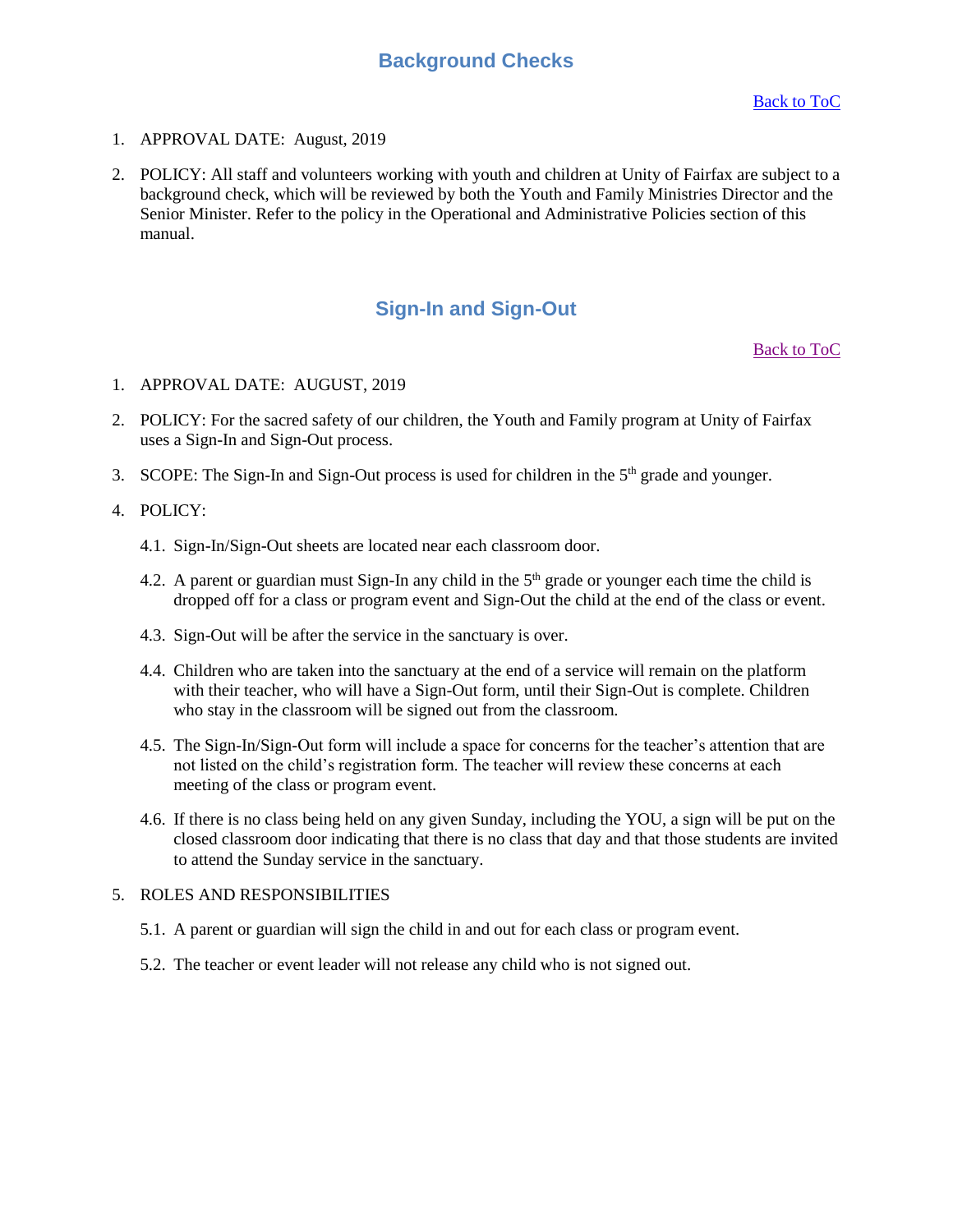### **Drivers**

- <span id="page-47-0"></span>1. APPROVAL DATE: August, 2019
- 2. BACKGROUND: Sometimes there are events in the Youth and Family Ministries program that include transportation. Unity of Fairfax considers the safety of the youth and children during that transportation with the same priority, care and emphasis as during programs and classes that are conducted at the church site.
- 3. POLICY
	- 3.1. When a YFM program or event involves transportation, the leaders will provide a list of the drivers' names, license numbers and youth or children in particular vehicles. The list will be left in the church office with the administrative staff member.
	- 3.2. Once a youth or child is assigned to a particular vehicle, he or she will not be switched to another vehicle for the duration of the event's transportation.
	- 3.3. Driver requirements
		- 3.3.1. Driver must be 25 years of age or older.
		- 3.3.2. Driver must have a valid Virginia driver's license and a minimum of 5 years driving experience.
		- 3.3.3. Drivers must provide proof of current liability insurance on the vehicle being driven with a minimum of \$250,000 for bodily injury and property damage.
		- 3.3.4. Drivers must not have had a DUI in the past 5 years.
	- 3.4. Vehicles will have a working seatbelt for the driver and each passenger.
	- 3.5. A current Medical/Liability Release Form for all occupants must be in the car at all times.
	- 3.6. Parents will sign a Hold Harmless agreement which will be held in the church office.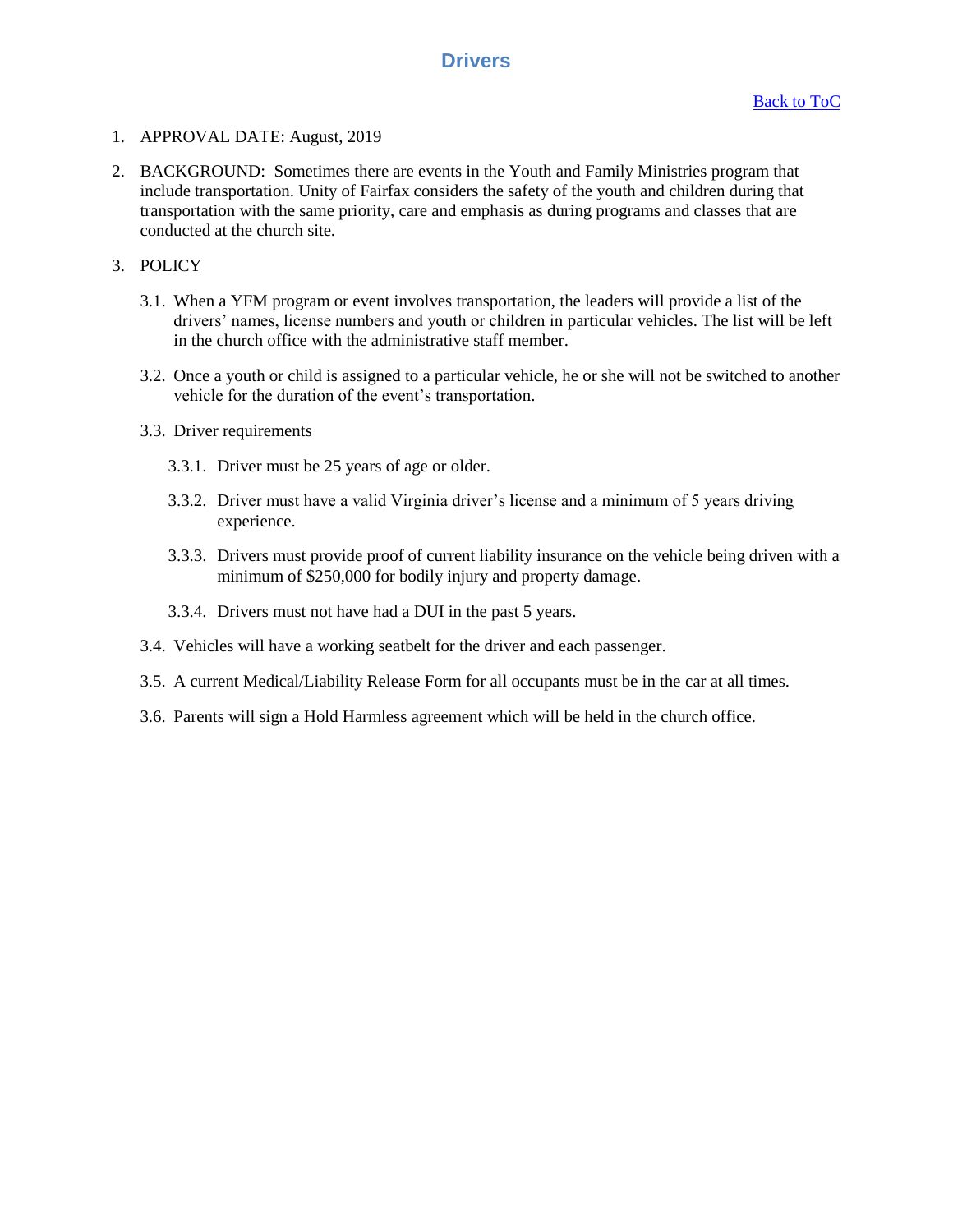# **Diaper Changes**

- <span id="page-48-0"></span>1. APPROVAL DATE: August, 2019
- 2. BACKGROUND: Recognizing that changing a baby's diaper is a sensitive and privileged action, the nursery at Unity of Fairfax provides a form granting permission for performing this action while the child is in the care of the nursery.
- 3. POLICY:
	- 3.1. Nursery volunteers and staff may change diapers of children for whom a signed Diaper Changing form is on file. If a signed form has not been submitted, the diaper will not be changed and the parent or guardian will be immediately notified and required to change the soiled diaper in order for the child to remain in the Nursery.
	- 3.2. Forms are to be available in the nursery.
	- 3.3. Diaper changes must occur on the diaper changing table, and used diapers must be disposed of in the designated container.
	- 3.4. The diaper changing table must be cleaned after each diaper change.

- 4.1. The nursery attendant is to assure that a form granting permission to change diapers of the specific child has been signed by the parent or guardian before performing that action.
- 4.2. The child's parent or guardian is to sign the Diaper Changing form.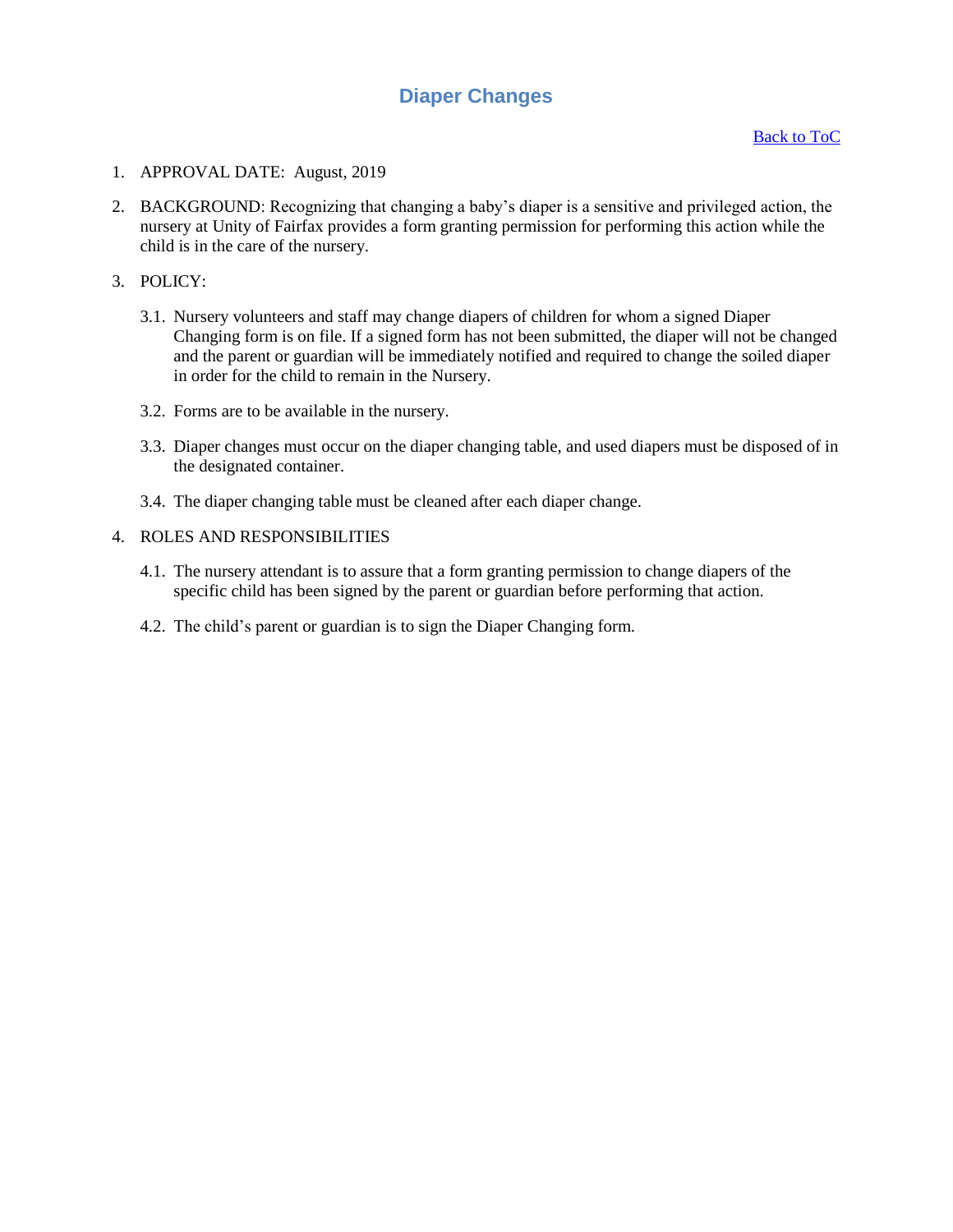### <span id="page-49-0"></span>1. APPROVAL DATE: August, 2019

### 2. BACKGROUND

2.1. Unity of Fairfax is a part of the Unity Worldwide Ministries Eastern Region, which holds rallies and retreats for youth in member churches.

#### 2.2. YOU Rallies

- 2.2.1.The Eastern Region's annual Fall and Spring Rallies are open to high-school-age Youth of Unity in grades 9, 10, 11 and 12 with a minimum age of 14 and a maximum age of 19 or if not in high school, a maximum age of 18, as well as ministers, sponsors, parents and chaperones. Teen participants should be active members of their YOU chapter or home church.
- 2.2.2.The intention of the Regional YOU team is to create a safe place of unconditional love and acceptance where youth from across the Eastern region can gather for a weekend of spiritual growth and fun.
- 2.2.3.The annual Winter Rallies are hosted by a YOU chapter with the Eastern Region.

#### 2.3. UNITEEN Retreats

- 2.3.1.A Regional Uniteen Retreat is an overnight or weekend spiritual event specifically geared to Unity middle school teens and pre-teens, planned and facilitated by Regional staff and/or Uniteen leaders, at a camp or host church located within the Eastern Region.
- 2.3.2.To attend a Uniteen Retreat, teens and pre-teens must be in grades 6, 7, 8 or equivalent, with a minimum age of 11. Participants should also be active in the church Uniteen group.

### 3. POLICY

- 3.1. YOU Rally eligibility
	- 3.1.1.For the YOU Fall Rally, the youth must attend YOU classes at least 2 times between the start of fall quarter and Rally, or 4 times in April through September.
	- 3.1.2.For the YOU Winter Rally requires attendance at YOU classes at least 4 times in October, November and/or December.
	- 3.1.3.For the YOU Spring Rally, participants are required to have attended YOU classes at least 4 times in January, February and/or March.
	- 3.1.4.Participation in YOU Rallies requires the signature of the Director of Youth and Family Ministries and the Senior Minister on the registration form.
- 3.2. Uniteens Retreat eligibility
	- 3.2.1.For the Fall Retreat, participants are required to have attended 6 Uniteen classes between and including the months of May through October.
	- 3.2.2.For the Spring Retreat, participants are required to have attended 5 classes between and including the months of November through April.
	- 3.2.3.Participation in Uniteen Retreats requires the signature of the Director of Youth and Family Ministries and the Senior Minister on the registration form.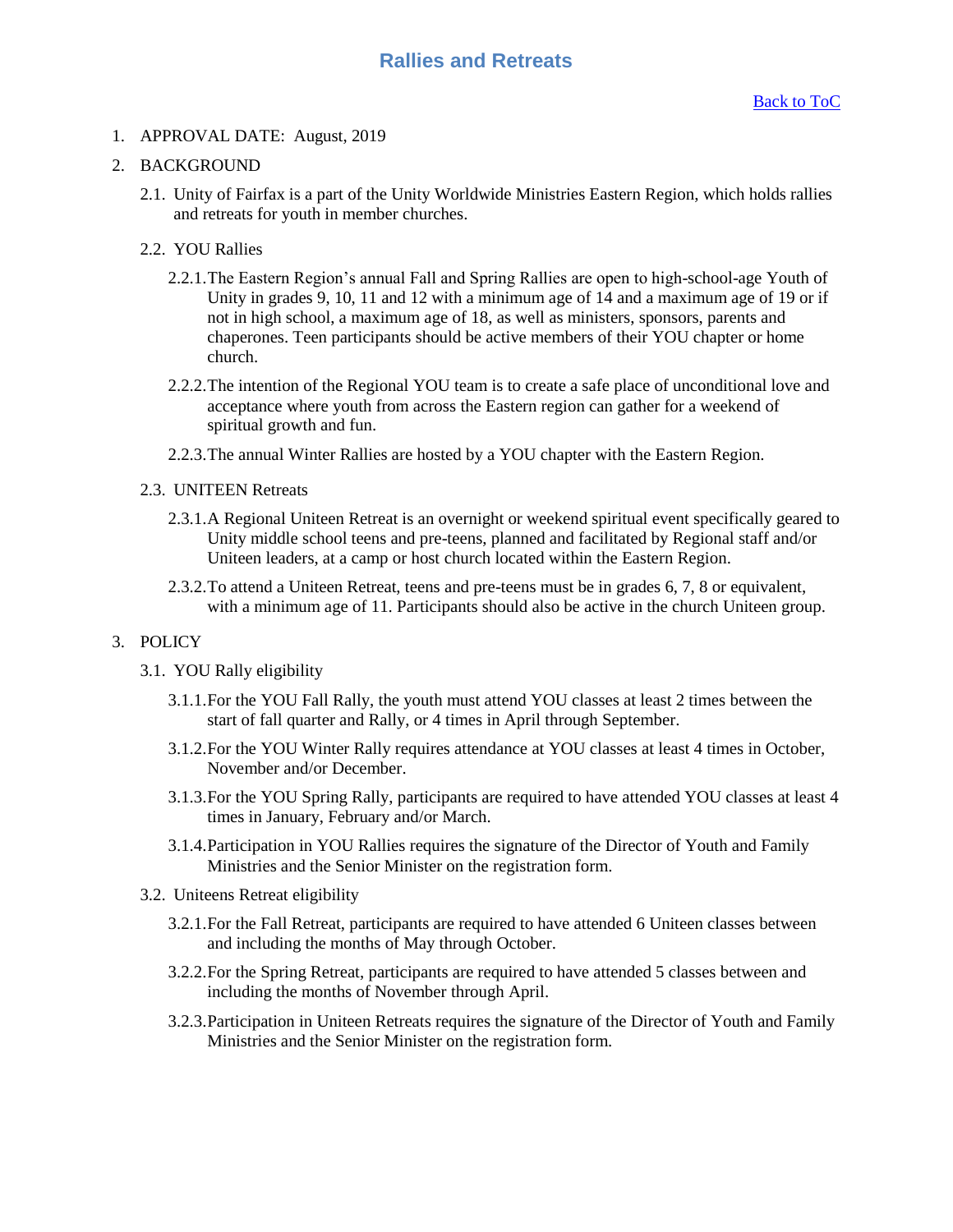# **Financial Management Policies**

# *(Entire Section Up for Revision)*

<span id="page-50-1"></span><span id="page-50-0"></span>*[This entire section will need to be revised, working with the Treasurer, who is familiar with UoF's Financial Management. Many of these topics have legacy policy documentation, which is included here.]*

## **Finance Committee**

[Back to ToC](#page-0-0)

### <span id="page-50-2"></span>**General Commission**

The Finance Committee is commissioned by and responsible to the Board of Trustees to assume primary responsibility in matters concerning the ministry's finances. It operates in ways intended to fulfill the ministry's mission and maintain quality programs and services. This committee functions subject to, and in conformity with, established policies as approved by the Minister and the Board of Trustees.

### **Appointments and Composition**

The Treasurer of the Board, or his/her delegate serves as Chairperson of the Finance Committee, and appoints members of the ministry to serve on an annual basis. Additional members may be appointed from the Board of Trustees as needed, according to particular ability.

### **Responsibilities**

- 1. Maintain and supervise endowment and investment portfolios and makes recommendations on investments of funds.
- 2. Participate and coordinate the preparation of the Financial Plan.
- 3. Review monthly financial reports received from the Minister and reports to the Board of Trustees. (Understandable financial statements provided to Board at monthly meeting.)
- 4. Control current financial operations within the limits of total approved Financial Plan.
- 5. At the beginning of each calendar quarter, prepare and present to the Board a financial projection for the current year and make appropriate recommendations concerning necessary actions to achieve a balanced Financial Plan.
- 6. Submit financial plan guidelines and recommendations to the Board.
- 7. Prepare all forms, procedures, and processes required for the Financial Plan.
- 8. Work with other committees in data preparation.
- 9. Consolidate all budgets into one overall financial plan for presentation to the Board.
- 10. Review and make recommendations on salaries, raises, pensions, benefits, and compensation plans as applied to the Financial Plan.
- 11. Annually submit financial goals, objectives, action steps, resources required, and implementation results as part of the financial planning process.
- 12. Annually review for accuracy the three-year Planning Summary developed for the direction of the ministry.
- 13. Evaluate the implementation of goals and objectives.
- 14. Submit deletions, additions, or modifications of approved goals and objectives as appropriate.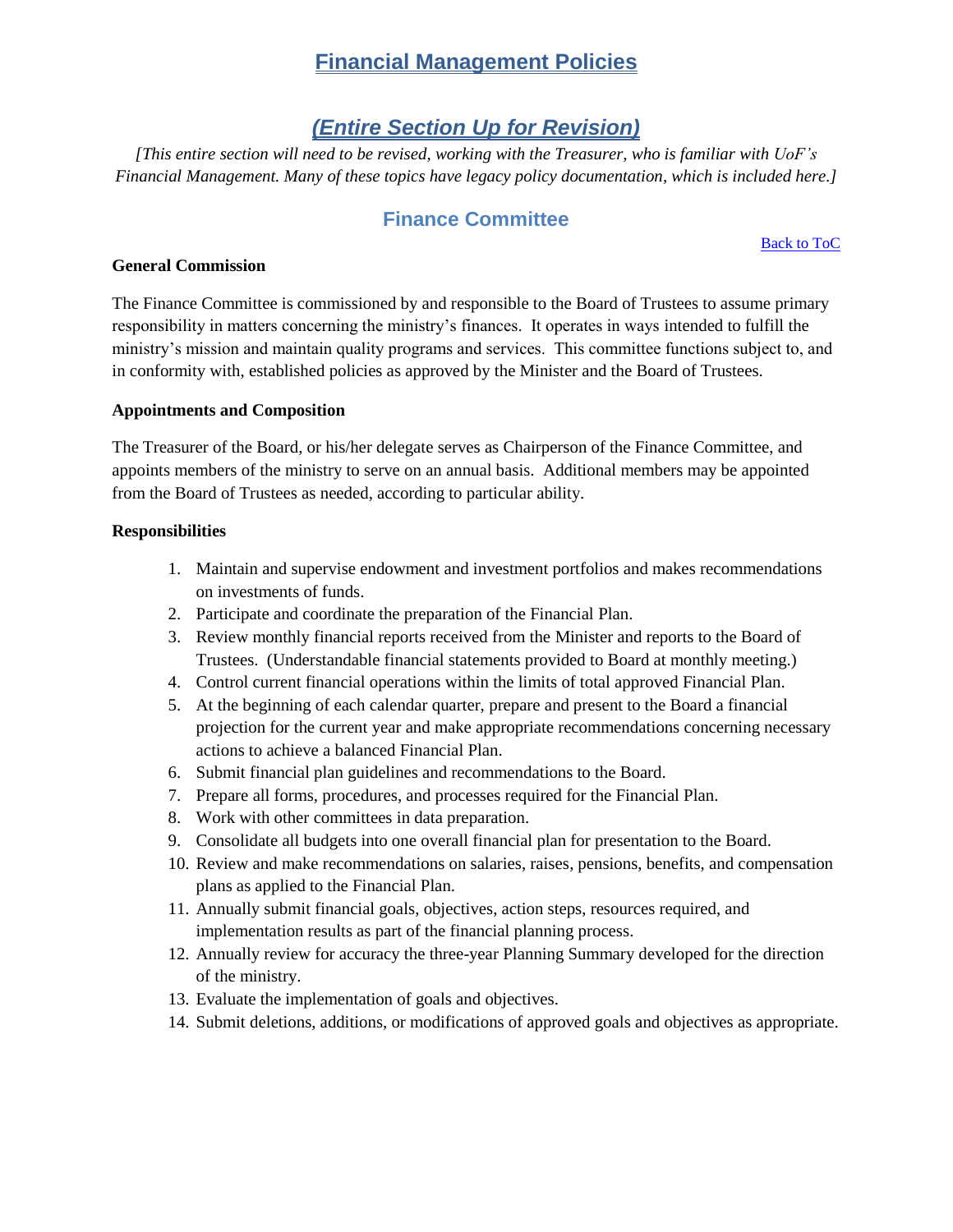### **Investments**

<span id="page-51-0"></span>*[Include or reference "Guidelines from the Investment Committee," in a policy saying that the Board reviews and approves investment practives periodically.]*

# **Deposits and Disbursements**

<span id="page-51-1"></span>Deposits:Procedure for Sunday and weekly deposits will be determined by the Minister, Treasurer, and/or designee, and approved by the Board of Trustees. All cash assets generated by the church will be counted and listed for deposit by two (2) individuals, who are present/past and/or board members.

Disbursements:All checks dispersing funds will bear two (2) signatures: the minister and a Board member.

### **Tithes**

<span id="page-51-2"></span>The tithe is paid on the gross income of the ministry.

## **Interest Bearing Accounts**

<span id="page-51-3"></span>It is at the discretion of the Board whether interest is accrued to each individual account, or to the general fund taking into consideration the needs of the general fund and the size of the fund in question.

### **Memorial Funds**

<span id="page-51-4"></span>Designated:Designation is by approval / acceptance of the Board and such funds are deposited to a high interest bearing account until "designation" is completed. Final payment for a designated project is by approval of the Board, after acceptance of the finished project. Any reminder not necessary to fund "designation" reverts to "undesignated" category.

Undesignated:Such funds are placed in a special account for capital improvements or other uses for the further development of the ministry as the Board of Trustees designates. A statement of philosophy is printed and made available to interested donors.

# **Special Purpose Funds**

<span id="page-51-5"></span>Such funds are established by approval of the Board of Trustees for special, short-term projects. On completion of the project, said fund is closed and any residual amount accrues to the general fund.